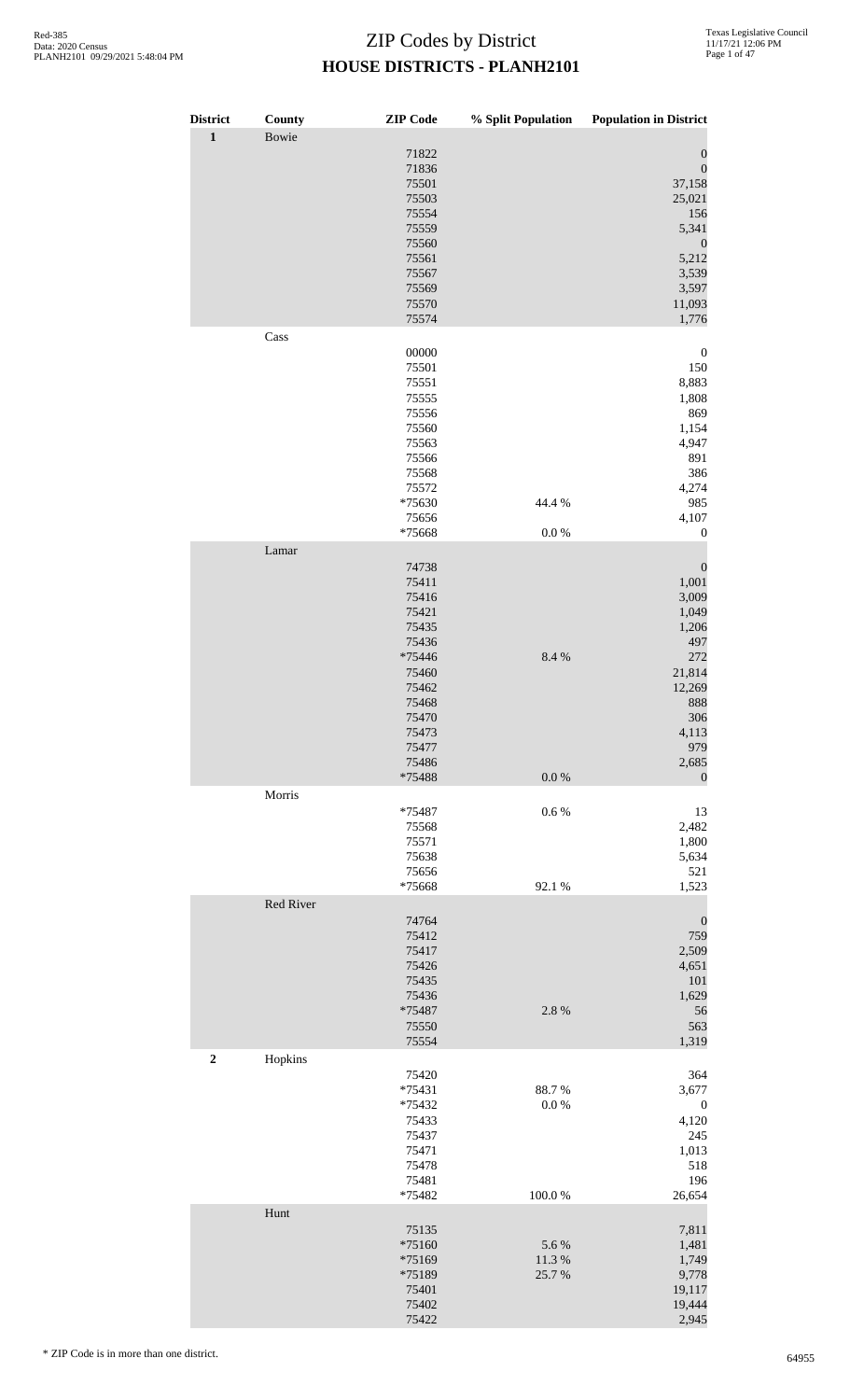| District         | County     | <b>ZIP</b> Code    | % Split Population | <b>Population in District</b> |
|------------------|------------|--------------------|--------------------|-------------------------------|
|                  | Hunt       | 75423              |                    | 3,047                         |
|                  |            | *75428             | 99.1 %             | 10,822                        |
|                  |            | *75442             | 11.5 %             | 1,320                         |
|                  |            | *75449             | 25.2 %             | 307                           |
|                  |            | *75452             | $5.0\ \%$          | 276                           |
|                  |            | *75453             | 91.6%              | 2,968                         |
|                  |            | *75474             | 98.0%              | 15,888                        |
| $\boldsymbol{2}$ | Van Zandt  | 75496              |                    | 3,003                         |
|                  |            | 75103              |                    | 16,711                        |
|                  |            | 75117              |                    | 4,374                         |
|                  |            | $*75127$           | 100.0%             | 2,265                         |
|                  |            | $*75140$           | 99.8%              | 6,231                         |
|                  |            | $*75147$           | 37.8%              | 2,682                         |
|                  |            | $*75161$           | $0.0\ \%$          | $\boldsymbol{0}$              |
|                  |            | $*75169$           | 84.3%              | 13,078                        |
|                  |            | *75440<br>*75752   | $0.0\ \%$<br>0.4%  | $\boldsymbol{0}$<br>25        |
|                  |            | 75754              |                    | 7,029                         |
|                  |            | *75758             | 0.2 %              | 15                            |
|                  |            | *75778             | 38.2%              | 1,486                         |
|                  |            | *75790             | 98.8%              | 5,645                         |
| $\mathbf{3}$     | Montgomery | *77301             | $1.1~\%$           | 375                           |
|                  |            | *77302             | 95.8%              | 18,533                        |
|                  |            | *77304             | 4.6%               | 1,758                         |
|                  |            | *77306             | 39.3%              | 5,898                         |
|                  |            | *77316             | 12.1 %             | 3,297                         |
|                  |            | *77339             | 26.5 %             | 11,525                        |
|                  |            | *77354             | 96.4%              | 38,630                        |
|                  |            | *77355             | 97.2 %             | 28,845                        |
|                  |            | *77357             | 74.2 %             | 24,352                        |
|                  |            | 77362              |                    | 5,874                         |
|                  |            | *77365<br>*77372   | 87.9%              | 38,043                        |
|                  |            | *77375             | 1.1 %<br>$0.0\ \%$ | 150<br>$\boldsymbol{0}$       |
|                  |            | *77382             | 32.2 %             | 12,116                        |
|                  |            | *77384             | 32.2 %             | 8,312                         |
|                  |            | *77385             | $0.0\ \%$          | $\boldsymbol{0}$              |
|                  |            | *77447             | 7.0 %              | 1,443                         |
| 4                | Henderson  | 75124              |                    | 3,988                         |
|                  |            | 75143              |                    | 7,610                         |
|                  |            | $*75147$           | 3.3%               | 236                           |
|                  |            | $*75148$           | 87.4 %             | 5,151                         |
|                  |            | 75156              |                    | 16,785                        |
|                  |            | $*75163$           | 100.0%             | 2,343                         |
|                  |            | $*75751$           | 78.9%              | 13,300                        |
|                  | Kaufman    | *75752             | 15.5 %             | 1,096                         |
|                  |            | 75114              |                    | 9,274                         |
|                  |            | $*75126$           | 99.9%              | 61,141                        |
|                  |            | 75142              |                    | 22,251                        |
|                  |            | 75143              |                    | 7,219                         |
|                  |            | $*75147$           | 58.9%              | 4,176                         |
|                  |            | 75156              |                    | 25                            |
|                  |            | 75157              |                    | 210                           |
|                  |            | $*75158$<br>*75159 | 100.0%<br>10.0%    | 5,179<br>2,257                |
|                  |            | $*75160$           | 94.3 %             | 24,946                        |
|                  |            | $*75161$           | 100.0%             | 7,608                         |
|                  |            | *75169             | 4.5 %              | 694                           |
|                  |            | $*75182$           | 0.0 %              | $\boldsymbol{0}$              |
| 5                |            | *75474             | 2.0%               | 330                           |
|                  | Camp       | 75451              |                    | 1,479                         |
|                  |            | 75686              |                    | 10,985                        |
|                  | Rains      |                    |                    |                               |
|                  |            | $*75127$<br>75410  | $0.0\ \%$          | $\boldsymbol{0}$<br>2,015     |
|                  |            | *75440             | 96.1 %             | 5,436                         |
|                  |            | *75453             | 8.4 %              | 273                           |
|                  |            | 75472              |                    | 4,440                         |
|                  | Smith      |                    |                    |                               |
|                  |            | $*75140$<br>*75647 | 0.2 %<br>12.6 %    | 12<br>1,694                   |
|                  |            | *75662             | 2.0%               | 533                           |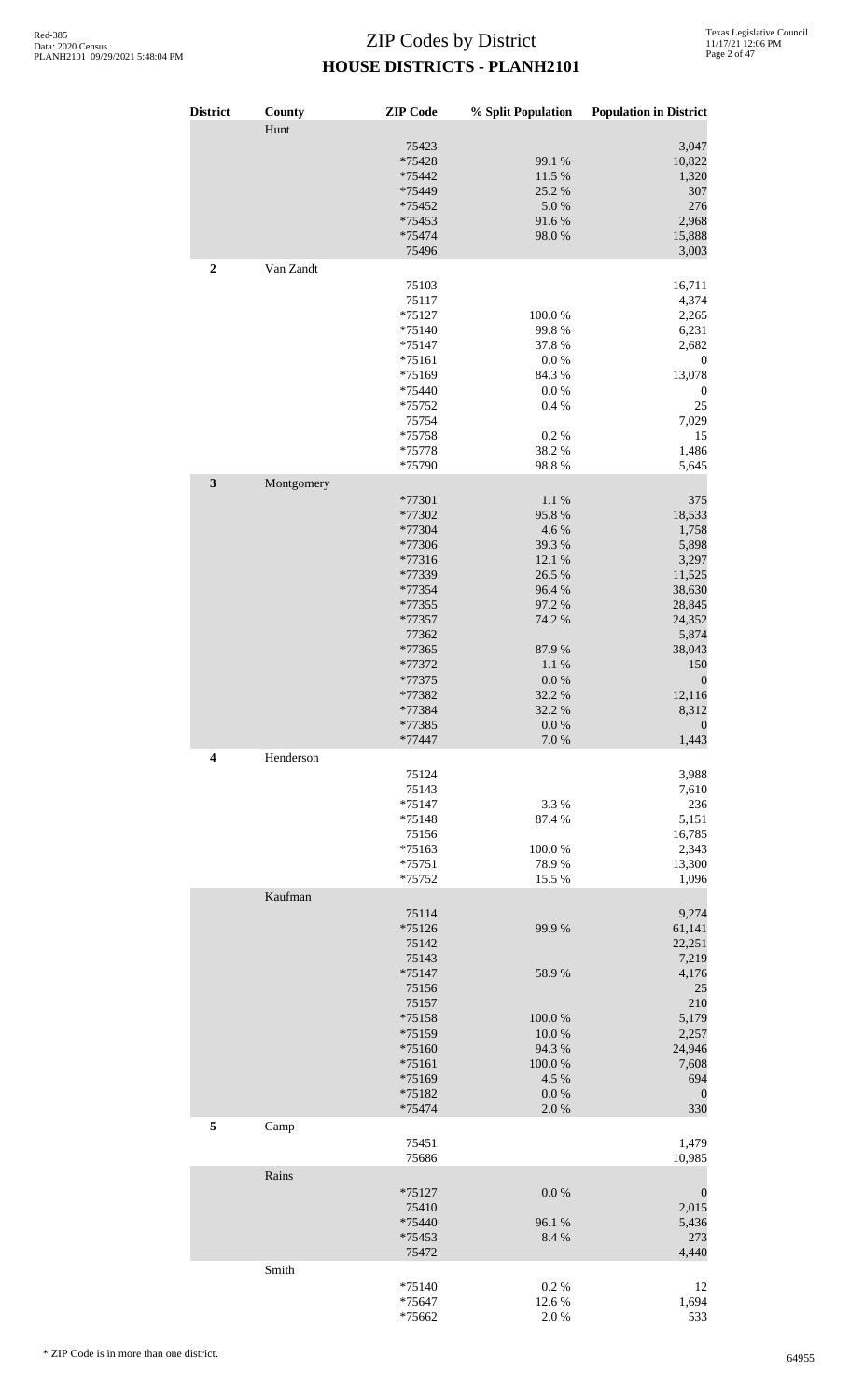| <b>District</b> | County<br>Smith | <b>ZIP</b> Code | % Split Population | <b>Population in District</b> |
|-----------------|-----------------|-----------------|--------------------|-------------------------------|
|                 |                 | *75684          | $6.0~\%$           | 395                           |
|                 |                 | *75704          | 0.2 %              | 23                            |
|                 |                 |                 |                    |                               |
|                 |                 | *75705          | 83.8%              | 2,094                         |
|                 |                 | *75706          | 78.1 %             | 8,546                         |
|                 |                 | *75707          | 4.5 %              | 788                           |
|                 |                 |                 |                    |                               |
|                 |                 | *75708          | 53.2 %             | 4,167                         |
|                 |                 | *75750          | 19.1 %             | 730                           |
|                 |                 | 75755           |                    | $\boldsymbol{0}$              |
|                 |                 |                 |                    |                               |
|                 |                 | 75765           |                    | $\boldsymbol{0}$              |
|                 |                 | $*75771$        | 95.6%              | 21,095                        |
|                 |                 | 75773           |                    | 952                           |
|                 |                 |                 |                    |                               |
|                 |                 | *75790          | 1.2%               | 69                            |
|                 |                 | 75792           |                    | 3,376                         |
| $\sqrt{5}$      | <b>Titus</b>    |                 |                    |                               |
|                 |                 |                 |                    |                               |
|                 |                 | 75455           |                    | 24,159                        |
|                 |                 | *75487          | 64.3%              | 1,299                         |
|                 |                 |                 |                    |                               |
|                 |                 | 75493           |                    | 1,573                         |
|                 |                 | 75558           |                    | 1,932                         |
|                 |                 | 75686           |                    | 2,284                         |
|                 |                 |                 |                    |                               |
|                 | Upshur          |                 |                    |                               |
|                 |                 | 75451           |                    | 6                             |
|                 |                 |                 |                    |                               |
|                 |                 | *75494          | 1.4 %              | 135                           |
|                 |                 | *75604          | $0.8~\%$           | 231                           |
|                 |                 | *75605          | 0.2 %              | 53                            |
|                 |                 |                 |                    |                               |
|                 |                 | *75640          | 74.2 %             | 4,017                         |
|                 |                 | 75644           |                    | 11,358                        |
|                 |                 |                 |                    |                               |
|                 |                 | *75645          | 99.8%              | 10,894                        |
|                 |                 | *75647          | 36.6%              | 4,919                         |
|                 |                 | *75683          | 82.2%              | 3,267                         |
|                 |                 |                 |                    |                               |
|                 |                 | 75686           |                    | 876                           |
|                 |                 | 75755           |                    | 5,048                         |
|                 |                 | 75765           |                    | 88                            |
|                 |                 |                 |                    |                               |
|                 | Wood            |                 |                    |                               |
|                 |                 | 75410           |                    | 4,757                         |
|                 |                 |                 |                    |                               |
|                 |                 | *75431          | 11.3 %             | 468                           |
|                 |                 | *75440          | 3.9%               | 218                           |
|                 |                 | *75480          | 10.1%              | 198                           |
|                 |                 |                 |                    |                               |
|                 |                 | *75494          | 85.0%              | 8,464                         |
|                 |                 | 75497           |                    | 2,993                         |
|                 |                 | 75765           |                    | 8,431                         |
|                 |                 |                 |                    |                               |
|                 |                 | $*75771$        | 0.0 %              | $\boldsymbol{0}$              |
|                 |                 | 75773           |                    | 10,761                        |
|                 |                 | 75783           |                    | 8,553                         |
|                 |                 |                 |                    |                               |
| 6               | Smith           |                 |                    |                               |
|                 |                 | *75684          | 4.4 %              | 291                           |
|                 |                 |                 |                    |                               |
|                 |                 | 75701           |                    | 34,732                        |
|                 |                 | 75702           |                    | 26,022                        |
|                 |                 | 75703           |                    | 43,974                        |
|                 |                 |                 |                    |                               |
|                 |                 | *75704          | 99.8%              | 9,747                         |
|                 |                 | *75705          | 16.2%              | 405                           |
|                 |                 | *75706          | 21.9%              | 2,399                         |
|                 |                 |                 |                    |                               |
|                 |                 | *75707          | 95.5%              | 16,557                        |
|                 |                 | *75708          | 46.8%              | 3,669                         |
|                 |                 | 75709           |                    | 5,993                         |
|                 |                 |                 |                    |                               |
|                 |                 | *75750          | 80.9%              | 3,092                         |
|                 |                 | *75757          | 62.2%              | 7,941                         |
|                 |                 | 75762           |                    | 13,470                        |
|                 |                 |                 |                    |                               |
|                 |                 | $*75771$        | 4.4 %              | 977                           |
|                 |                 | *75789          | 50.6%              | 5,078                         |
|                 |                 |                 |                    |                               |
|                 |                 | 75791           |                    | 14,122                        |
|                 |                 | 75798           |                    | 99                            |
|                 |                 | 75799           |                    | 437                           |
|                 |                 |                 |                    |                               |
| $\overline{7}$  | Gregg           |                 |                    |                               |
|                 |                 | 75601           |                    | 13,689                        |
|                 |                 |                 |                    |                               |
|                 |                 | 75602           |                    | 16,109                        |
|                 |                 | *75603          | 80.1%              | 4,488                         |
|                 |                 | *75604          | 99.2 %             | 30,416                        |
|                 |                 |                 |                    |                               |
|                 |                 | *75605          | 84.9%              | 28,155                        |
|                 |                 | *75645          | 0.2 %              | 27                            |
|                 |                 |                 |                    |                               |
|                 |                 | *75647          | 50.8 %             | 6,815                         |
|                 |                 | *75662          | 69.2%              | 18,015                        |
|                 |                 | *75691          | 0.6 %              | 19                            |
|                 |                 |                 |                    |                               |
|                 |                 | 75693           |                    | 6,506                         |
|                 | Harrison        |                 |                    |                               |
|                 |                 |                 |                    |                               |
|                 |                 | 75601           |                    | 2,208                         |
|                 |                 | 75602           |                    | 5,964                         |
|                 |                 |                 | 14.9%              |                               |
|                 |                 | $*75605$        |                    | 4,937                         |
|                 |                 | *75640          | 25.1 %             | 1,358                         |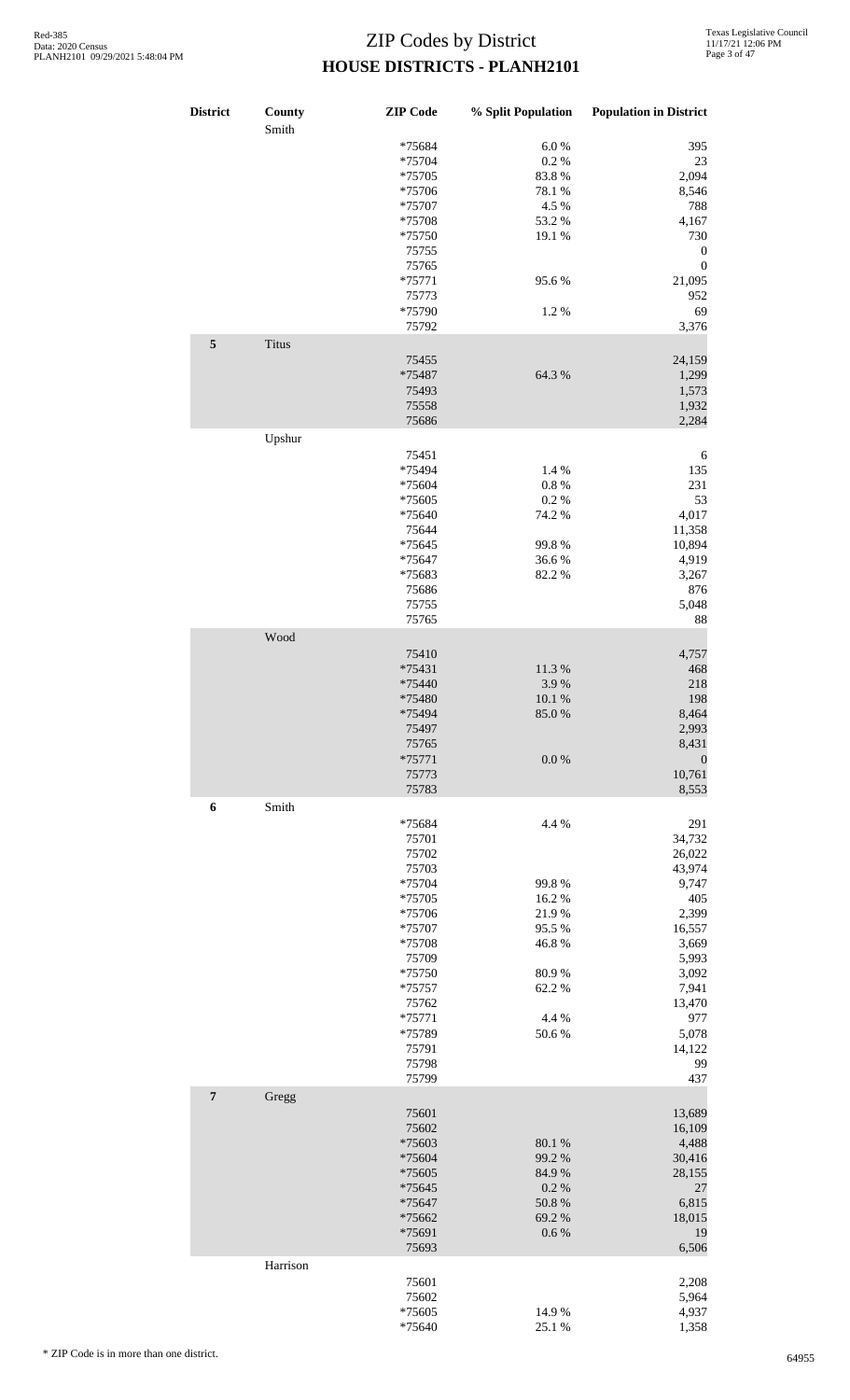| <b>District</b>  | County<br>Harrison | <b>ZIP</b> Code                  | % Split Population | <b>Population in District</b>  |
|------------------|--------------------|----------------------------------|--------------------|--------------------------------|
|                  |                    | 75650<br>75651<br>75657<br>75661 |                    | 9,878<br>2,088<br>485<br>2,273 |
|                  |                    | 75670<br>*75672<br>*75692        | 99.8%<br>99.9%     | 17,045<br>17,418<br>5,185      |
| $\boldsymbol{7}$ | Marion             | *75630                           | 55.6%              | 1,234                          |
|                  |                    | *75640<br>75651<br>75657         | 0.7%               | 40<br>30<br>7,585              |
|                  |                    | *75668<br>*75683                 | 7.9%<br>17.8 %     | 130<br>706                     |
| ${\bf 8}$        | Anderson           | $*75751$                         | 0.2 %              | 26                             |
|                  |                    | 75763<br>75766                   |                    | 2,700<br>$\boldsymbol{0}$      |
|                  |                    | 75785<br>75801                   |                    | $\boldsymbol{0}$<br>16,643     |
|                  |                    | 75803<br>75839                   |                    | 17,094<br>5,884                |
|                  |                    | *75840                           | 0.0 %              | $\boldsymbol{0}$               |
|                  |                    | *75844<br>75853                  | 3.6%               | 177<br>1,223                   |
|                  |                    | *75855                           | 0.0 %              | $\boldsymbol{0}$               |
|                  | Cherokee           | 75861                            |                    | 14,175                         |
|                  |                    | *75687                           | 25.7%              | 9                              |
|                  |                    | *75757                           | 37.8%              | 4,818                          |
|                  |                    | 75763<br>75766                   |                    | 3<br>23,426                    |
|                  |                    | *75784                           | 90.9%              | 438                            |
|                  |                    | 75785<br>*75789                  | 49.4 %             | 11,844<br>4,954                |
|                  |                    | 75925                            |                    | 3,164                          |
|                  | Henderson          | 75976                            |                    | 1,756                          |
|                  |                    | $*75148$                         | 12.6 %             | 745                            |
|                  |                    | $*75163$<br>$*75751$             | $0.0\ \%$<br>20.9% | $\boldsymbol{0}$<br>3,525      |
|                  |                    | *75752                           | 84.2 %             | 5,967                          |
|                  |                    | 75756<br>*75758                  | 99.8%              | 3,608<br>9,412                 |
|                  |                    | 75763                            |                    | 2,879                          |
|                  |                    | 75770<br>*75778                  | 61.8%              | 3,098<br>2,407                 |
|                  |                    | 75853                            |                    | $\boldsymbol{0}$               |
|                  | Navarro            | 75102                            |                    | 1,246                          |
|                  |                    | 75105                            |                    | 429                            |
|                  |                    | 75109<br>75110                   |                    | 4,213<br>30,440                |
|                  |                    | *75119                           | 0.0 %              | 9                              |
|                  |                    | 75144<br>75153                   |                    | 3,332<br>174                   |
|                  |                    | 75155                            |                    | 4,333                          |
|                  |                    | *75859<br>*76626                 | 22.9%<br>97.2 %    | 418<br>1,925                   |
|                  |                    | 76639                            |                    | 1,774                          |
|                  |                    | 76641<br>*76670                  | 0.6 %              | 2,229<br>$\overline{7}$        |
|                  |                    | 76679                            |                    | 1,164                          |
| 9                | Angelina           | 76681                            |                    | 931                            |
|                  |                    | 75901                            |                    | 28,386                         |
|                  |                    | 75904<br>75926                   |                    | 34,390<br>$\boldsymbol{0}$     |
|                  |                    | *75936                           | $0.0\ \%$          | $\boldsymbol{0}$               |
|                  |                    | 75939<br>75941                   |                    | $\boldsymbol{0}$<br>8,523      |
|                  |                    | 75949                            |                    | 7,984                          |
|                  |                    | *75964<br>75969                  | 0.0 %              | $\boldsymbol{0}$<br>4,610      |
|                  |                    | 75980                            |                    | 2,502                          |
|                  | Houston            | 75835                            |                    | 11,108                         |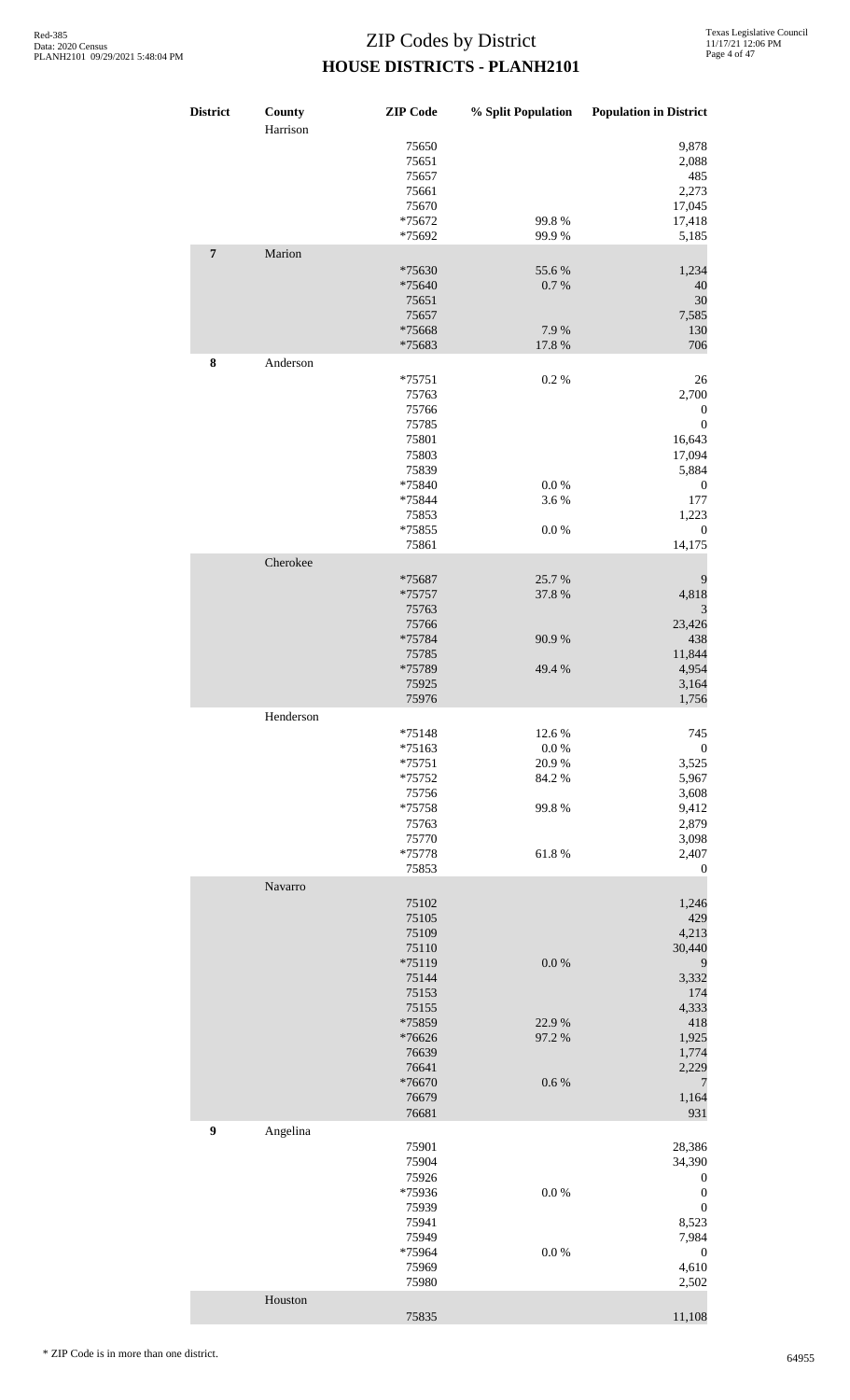| <b>District</b>  | County<br>Houston     | <b>ZIP</b> Code                                                                                                                                                                                                                                                          | % Split Population                                                                                                                                    | <b>Population in District</b>                                                                                                                                                                                                                                           |
|------------------|-----------------------|--------------------------------------------------------------------------------------------------------------------------------------------------------------------------------------------------------------------------------------------------------------------------|-------------------------------------------------------------------------------------------------------------------------------------------------------|-------------------------------------------------------------------------------------------------------------------------------------------------------------------------------------------------------------------------------------------------------------------------|
|                  |                       | *75844<br>75847<br>75851                                                                                                                                                                                                                                                 | 96.4%                                                                                                                                                 | 4,728<br>1,343<br>4,887                                                                                                                                                                                                                                                 |
| $\boldsymbol{9}$ | $\operatorname{Polk}$ | *75936<br>75939<br>75960<br>77335<br>$*77351$                                                                                                                                                                                                                            | $8.8\ \%$<br>$100.0~\%$                                                                                                                               | 150<br>3,671<br>901<br>1,954<br>38,153                                                                                                                                                                                                                                  |
|                  |                       | 77360                                                                                                                                                                                                                                                                    |                                                                                                                                                       | 5,294                                                                                                                                                                                                                                                                   |
|                  | San Augustine         | 75929<br>*75930<br>*75937<br>75972                                                                                                                                                                                                                                       | 25.4 %<br>$0.0\ \%$                                                                                                                                   | 1,976<br>456<br>$\boldsymbol{0}$<br>5,486                                                                                                                                                                                                                               |
|                  | Trinity               | 75845<br>75847<br>75856<br>*75862<br>75926                                                                                                                                                                                                                               | 97.6%                                                                                                                                                 | 2,678<br>187<br>325<br>9,279<br>1,133                                                                                                                                                                                                                                   |
|                  | Tyler                 | *75936<br>75938<br>*75951<br>75979<br>77616<br>77624<br>77660<br>*77664                                                                                                                                                                                                  | 91.2%<br>$0.0\ \%$<br>98.8%                                                                                                                           | 1,550<br>1,168<br>$\boldsymbol{0}$<br>11,220<br>1,471<br>84<br>1,234<br>3,071                                                                                                                                                                                           |
| 10               | Ellis                 |                                                                                                                                                                                                                                                                          |                                                                                                                                                       |                                                                                                                                                                                                                                                                         |
| 11               | Nacogdoches           | $*75104$<br>*75119<br>$*75125$<br>$*75146$<br>75152<br>$*75154$<br>*75158<br>*75159<br>75165<br>75167<br>76041<br>*76050<br>$*76055$<br>*76063<br>76064<br>*76065<br>*76084<br>*76626<br>76651<br>*76670<br>75760<br>*75937<br>75943<br>75944<br>75946<br>75961<br>75962 | $1.0\ \%$<br>100.0%<br>94.6%<br>0.6 %<br>75.1 %<br>$0.0~\%$<br>$0.0\ \%$<br>1.7%<br>5.5 %<br>$0.0\ \%$<br>100.0%<br>17.7 %<br>2.8%<br>99.4%<br>100.0% | 516<br>29,527<br>7,233<br>139<br>5,312<br>34,349<br>$\boldsymbol{0}$<br>$\boldsymbol{0}$<br>49,213<br>13,093<br>516<br>123<br>168<br>$\boldsymbol{0}$<br>1,922<br>43,629<br>2,076<br>56<br>3,420<br>1,163<br>2,209<br>2,141<br>1,280<br>697<br>2,825<br>15,051<br>2,712 |
|                  | Newton                | *75964<br>75965<br>70653<br>75928<br>75932<br>*75933<br>75966<br>75977<br>$*77612$<br>77614<br>*77632                                                                                                                                                                    | $100.0~\%$<br>78.4%<br>0.0 %<br>5.0%                                                                                                                  | 20,308<br>17,430<br>$\boldsymbol{0}$<br>2,116<br>2,031<br>1,324<br>3,644<br>235<br>$\boldsymbol{0}$<br>1,786<br>1,081                                                                                                                                                   |
|                  | Panola                | 75631<br>75633<br>75639<br>75643<br>75652                                                                                                                                                                                                                                |                                                                                                                                                       | 2,547<br>13,893<br>2,995<br>939<br>15                                                                                                                                                                                                                                   |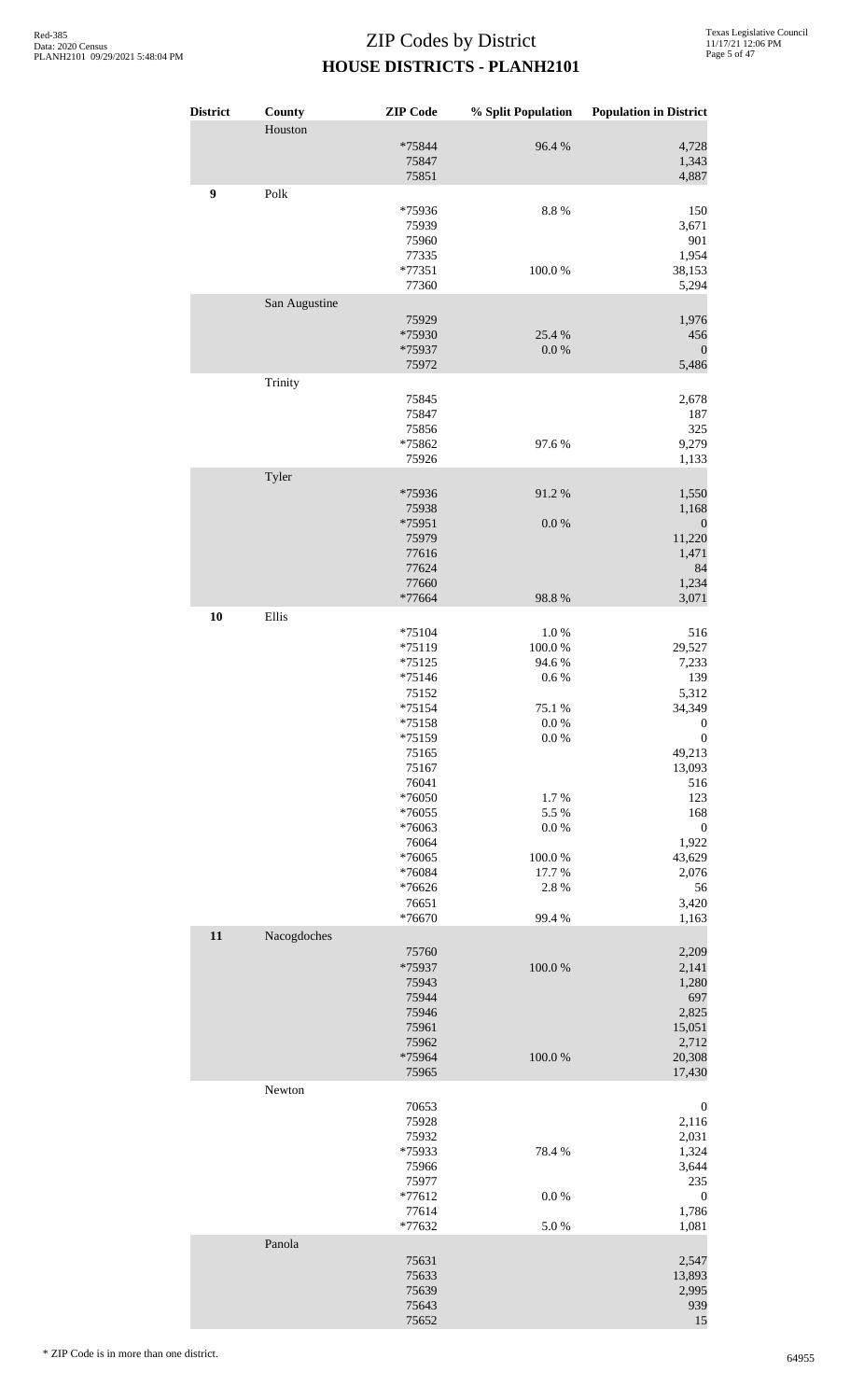| <b>District</b> | County        | <b>ZIP</b> Code    | % Split Population | <b>Population in District</b>        |
|-----------------|---------------|--------------------|--------------------|--------------------------------------|
|                 | Panola        |                    |                    |                                      |
|                 |               | 75669<br>*75672    | $0.2~\%$           | 1,202<br>37                          |
|                 |               | *75691             | 5.9%               | 177                                  |
|                 |               | *75692             | $0.1\ \%$          | 5                                    |
|                 |               | 75974              |                    | 681                                  |
| 11              | Rusk          | *75603             | 19.9%              | 1,118                                |
|                 |               | 75652              |                    | 16,925                               |
|                 |               | 75654              |                    | 11,898                               |
|                 |               | *75662             | 28.7%              | 7,480                                |
|                 |               | 75667              |                    | 2,972                                |
|                 |               | 75681              |                    | 1,914                                |
|                 |               | *75684<br>*75687   | 89.6%<br>74.3 %    | 5,890<br>26                          |
|                 |               | 75689              |                    | 472                                  |
|                 |               | *75691             | 93.4 %             | 2,794                                |
|                 |               | 75760              |                    | 14                                   |
|                 |               | *75784             | 9.1%               | 44                                   |
|                 | Sabine        | 75946              |                    | 667                                  |
|                 |               | *75930             | 74.6%              | 1,340                                |
|                 |               | *75931             | 10.2 %             | 247                                  |
|                 |               | 75932              |                    | $\boldsymbol{0}$                     |
|                 |               | 75948              |                    | 5,735                                |
|                 |               | 75959<br>75968     |                    | 1,044<br>1,528                       |
|                 | Shelby        |                    |                    |                                      |
|                 |               | 75935              |                    | 13,001                               |
|                 |               | 75954              |                    | 3,044                                |
|                 |               | 75973<br>75974     |                    | 2,810<br>1,775                       |
|                 |               | 75975              |                    | 3,392                                |
| 12              | <b>Brazos</b> |                    |                    |                                      |
|                 |               | *77803             | 28.6%              | 8,616                                |
|                 |               | *77807<br>*77808   | 5.4 %<br>45.4 %    | 715<br>6,727                         |
|                 |               | *77833             | 0.0 %              | $\boldsymbol{0}$                     |
|                 |               | *77845             | 19.6 %             | 13,083                               |
|                 |               | 77859              |                    | 580                                  |
|                 |               | *77868             | 6.5%               | 1,081                                |
|                 |               | *77879<br>77880    | $0.0\ \%$          | $\boldsymbol{0}$<br>$\overline{0}$   |
|                 | Grimes        |                    |                    |                                      |
|                 |               | *77356             | 0.4%               | 112                                  |
|                 |               | *77363             | 94.2 %             | 3,742                                |
|                 |               | *77484<br>*77808   | 3.5%<br>0.0 %      | 509<br>$\boldsymbol{0}$              |
|                 |               | 77830              |                    | 2,963                                |
|                 |               | 77831              |                    | 2,553                                |
|                 |               | *77845             | 0.0 %              | $\boldsymbol{0}$                     |
|                 |               | 77861              |                    | 3,019                                |
|                 |               | *77868<br>*77873   | 93.5 %<br>46.6%    | 15,640<br>730                        |
|                 | Madison       |                    |                    |                                      |
|                 |               | 75852              |                    | 3,623                                |
|                 |               | 77831              |                    | 55                                   |
|                 |               | 77859<br>77864     |                    | $\boldsymbol{0}$<br>7,188            |
|                 |               | *77871             | 15.0%              | 579                                  |
|                 |               | 77872              |                    | 2,010                                |
|                 | Robertson     |                    |                    |                                      |
|                 |               | $*76519$<br>*76556 | $0.0\ \%$<br>0.0 % | $\boldsymbol{0}$<br>$\boldsymbol{0}$ |
|                 |               | 76629              |                    | 1,870                                |
|                 |               | *77807             | 4.9%               | 643                                  |
|                 |               | *77808             | 4.6%               | 681                                  |
|                 |               | 77837              |                    | 1,268                                |
|                 |               | 77856<br>77859     |                    | 5,354<br>6,941                       |
|                 | Walker        |                    |                    |                                      |
|                 |               | 75852              |                    | 110                                  |
|                 |               | *75862<br>*77318   | 2.4 %<br>0.1 %     | 230<br>12                            |
|                 |               | *77320             | 98.7%              | 36,991                               |
|                 |               | 77340              |                    | 34,728                               |
|                 |               | *77358             | 79.4%              | 3,638                                |
|                 |               | *77378             | $0.0\ \%$          | $\boldsymbol{0}$                     |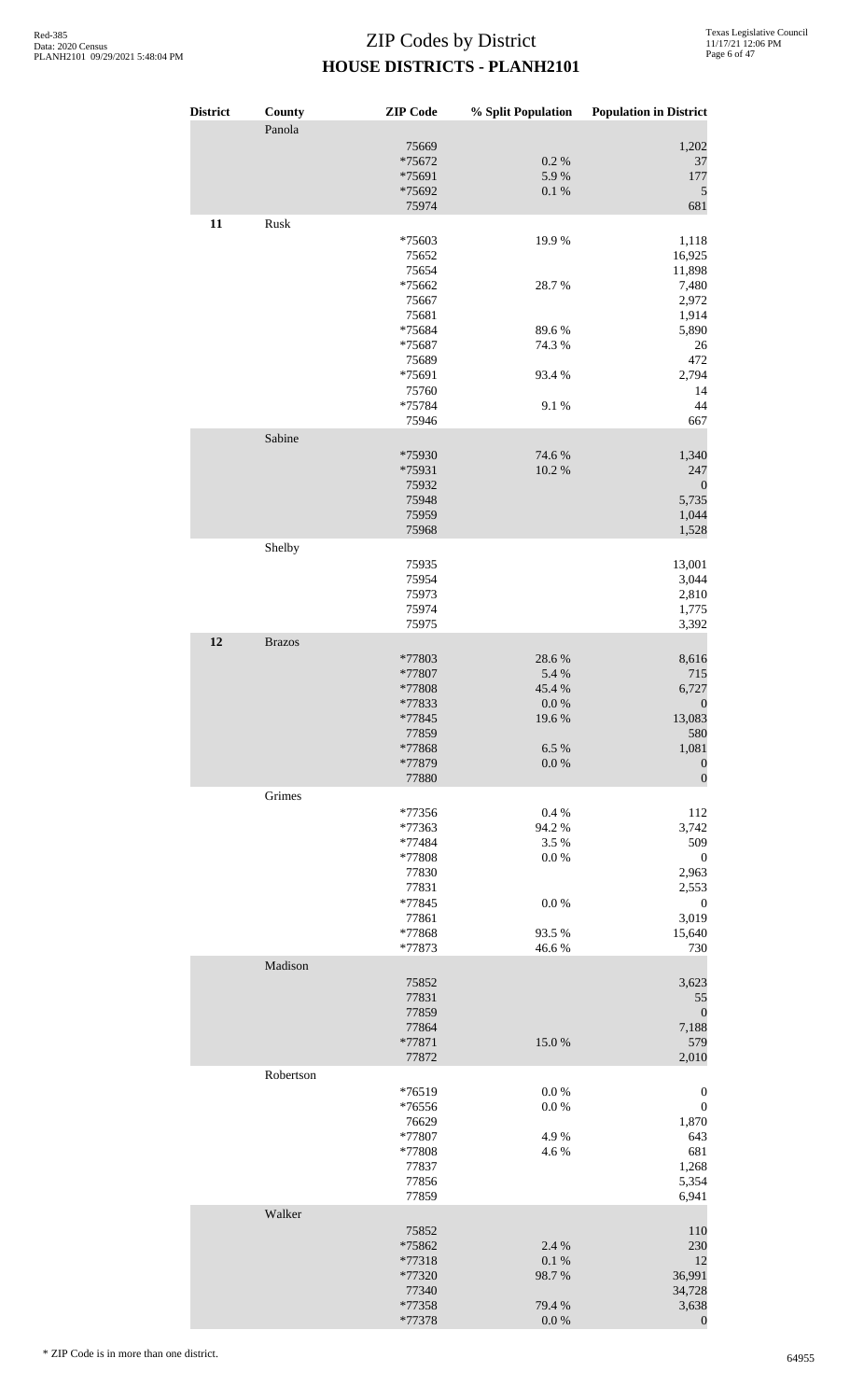| <b>District</b> | County     | <b>ZIP</b> Code  | % Split Population | <b>Population in District</b> |
|-----------------|------------|------------------|--------------------|-------------------------------|
|                 | Walker     |                  |                    |                               |
|                 |            | 77831<br>*77873  | 19.0%              | 393<br>298                    |
| 12              | Washington |                  |                    |                               |
|                 |            | *77426           | 91.6%              | 1,891                         |
|                 |            | *77445           | 0.0 %              | $\boldsymbol{0}$              |
|                 |            | *77833<br>*77835 | 98.6%<br>96.8%     | 29,237                        |
|                 |            | *77868           | 0.0 %              | 2,320<br>$\boldsymbol{0}$     |
|                 |            | *77879           | $0.0\ \%$          | $\boldsymbol{0}$              |
|                 |            | 77880            |                    | 1,773                         |
|                 |            | *78932           | 43.6%              | 401                           |
|                 |            | *78946           | 17.1 %             | 183                           |
| 13              | Bosque     |                  |                    |                               |
|                 |            | *76070           | $0.0\ \%$          | $\boldsymbol{0}$              |
|                 |            | *76622           | 0.0 %              | $\boldsymbol{0}$              |
|                 |            | *76633<br>*76634 | 3.5 %<br>99.6%     | 209<br>7,484                  |
|                 |            | 76637            |                    | 710                           |
|                 |            | 76649            |                    | 895                           |
|                 |            | 76652            |                    | 980                           |
|                 |            | 76665            |                    | 2,745                         |
|                 |            | 76671            |                    | 1,736                         |
|                 |            | *76689           | 59.3%              | 2,422                         |
|                 |            | 76690            |                    | 1,054                         |
|                 |            | 76692            |                    | $\boldsymbol{0}$              |
|                 | Falls      |                  |                    |                               |
|                 |            | *76501           | $0.3~\%$           | 61                            |
|                 |            | *76524           | 24.0%              | 701                           |
|                 |            | *76570           | 99.9%              | 2,364                         |
|                 |            | *76579           | 0.4 %              | 21                            |
|                 |            | 76632            |                    | 1,795                         |
|                 |            | 76653            |                    | 142                           |
|                 |            | *76655           | 4.7%               | 479                           |
|                 |            | 76656            |                    | 2,154                         |
|                 |            | 76661            |                    | 7,818                         |
|                 |            | 76664            |                    | 8                             |
|                 |            | 76680<br>*76682  | 24.9%              | 711<br>714                    |
|                 | Freestone  |                  |                    |                               |
|                 |            | 75831            |                    | 289                           |
|                 |            | 75838            |                    | 342                           |
|                 |            | *75840           | 100.0%             | 7,433                         |
|                 |            | *75855           | 51.5 %             | 1,297                         |
|                 |            | *75859           | 77.1 %             | 1,409                         |
|                 |            | 75860            |                    | 7,159                         |
|                 |            | 76693            |                    | 1,506                         |
|                 | Hill       |                  |                    |                               |
|                 |            | *76050           | 6.9%               | 507                           |
|                 |            | *76055           | 94.5 %             | 2,889                         |
|                 |            | *76093           | 2.9%               | 70                            |
|                 |            | 76621            |                    | 1,075                         |
|                 |            | *76622           | 95.6%              | 1,119                         |
|                 |            | 76627<br>76631   |                    | 1,809<br>439                  |
|                 |            | *76634           | $0.0\ \%$          |                               |
|                 |            | 76636            |                    | $\boldsymbol{0}$<br>1,726     |
|                 |            | 76645            |                    | 11,323                        |
|                 |            | 76648            |                    | 2,230                         |
|                 |            | 76660            |                    | 422                           |
|                 |            | 76666            |                    | 395                           |
|                 |            | 76673            |                    | 580                           |
|                 |            | 76676            |                    | 711                           |
|                 |            | 76692            |                    | 10,579                        |
|                 | Leon       |                  |                    |                               |
|                 |            | 75831            |                    | 4,098                         |
|                 |            | 75833            |                    | 3,477                         |
|                 |            | 75846            |                    | 1,366                         |
|                 |            | 75850            |                    | 656                           |
|                 |            | *75855           | 48.5 %             | 1,223                         |
|                 |            | 77865            |                    | 1,612                         |
|                 | Limestone  | *77871           | 85.0%              | 3,287                         |
|                 |            | 75846            |                    | 622                           |
|                 |            | 76635            |                    | 1,132                         |
|                 |            | 76642            |                    | 6,212                         |
|                 |            | 76653            |                    | 920                           |
|                 |            | 76664            |                    | 250                           |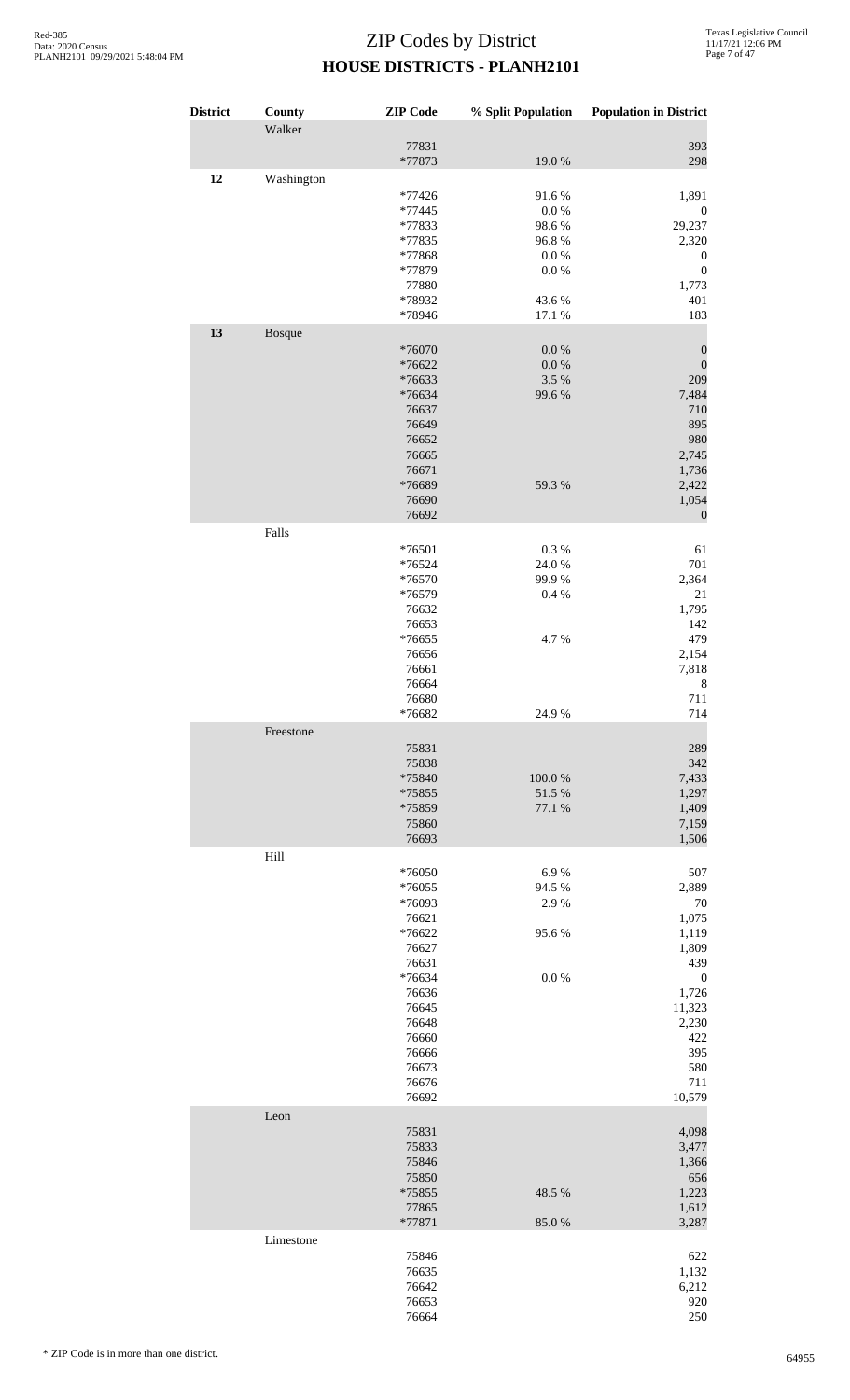| District | County<br>Limestone | <b>ZIP</b> Code  | % Split Population | <b>Population in District</b> |
|----------|---------------------|------------------|--------------------|-------------------------------|
|          |                     | 76667            |                    | 10,411                        |
|          |                     | 76678            |                    | 570                           |
|          |                     | 76687            |                    | 2,011                         |
|          |                     | 76693            |                    | 18                            |
| 13       | McLennan            |                  |                    |                               |
|          |                     | 76624            |                    | 2,519                         |
|          |                     | *76640           | 24.0 %             | 732                           |
|          |                     | 76664<br>*76682  |                    | 2,826                         |
|          |                     | *76689           | 18.9%<br>0.0 %     | 541<br>$\boldsymbol{0}$       |
|          |                     | *76691           | 11.9%              | 783                           |
|          |                     | *76701           | $0.0\ \%$          | $\boldsymbol{0}$              |
|          |                     | *76704           | 100.0%             | 7,151                         |
|          |                     | *76705           | 52.9%              | 16,271                        |
|          |                     | *76706           | 47.0%              | 20,075                        |
|          |                     | *76707           | 42.1 %             | 6,866                         |
|          |                     | *76708           | 3.4 %              | 949                           |
|          |                     | $*76711$         | 19.0%              | 1,891                         |
| 14       | <b>Brazos</b>       |                  |                    |                               |
|          |                     | 77801            |                    | 15,665                        |
|          |                     | 77802            |                    | 25,421                        |
|          |                     | *77803           | 71.4%              | 21,561                        |
|          |                     | *77807           | 89.7%              | 11,853                        |
|          |                     | *77808           | 50.0%              | 7,405                         |
|          |                     | *77836           | 0.0 %              | $\boldsymbol{0}$              |
|          |                     | 77840            |                    | 66,392                        |
|          |                     | 77843            |                    | 1,211                         |
|          |                     | *77845           | 80.4%              | 53,539                        |
| 15       | Montgomery          |                  |                    |                               |
|          |                     | *77338           | $0.0\ \%$          | $\boldsymbol{0}$              |
|          |                     | *77354           | 2.3 %              | 934                           |
|          |                     | *77365           | 9.3%               | 4,023                         |
|          |                     | *77380           | 100.0%             | 28,101                        |
|          |                     | 77381            |                    | 34,207                        |
|          |                     | *77382           | 67.8%              | 25,559                        |
|          |                     | *77384           | 67.8%              | 17,525                        |
|          |                     | *77385           | $100.0~\%$         | 28,489                        |
|          |                     | *77386           | $100.0~\%$         | 61,347                        |
| 16       |                     |                  |                    |                               |
|          |                     | *77301           | 98.9%              | 35,111                        |
|          |                     | *77302           | 4.2 %              | 819                           |
|          |                     | 77303            |                    | 21,755                        |
|          |                     | *77304           | 95.4%              | 36,856                        |
|          |                     | *77306           | 60.7%              | 9,101                         |
|          |                     | *77316           | 87.9%              | 23,897                        |
|          |                     | *77318           | 99.9%<br>22.0%     | 17,990                        |
|          |                     | *77328<br>*77354 | 1.3 %              | 3,870<br>516                  |
|          |                     | *77356           | 99.6%              | 31,706                        |
|          |                     | *77358           | 8.4 %              | 384                           |
|          |                     | *77372           | $0.0\ \%$          | $\boldsymbol{0}$              |
|          |                     | *77378           | 91.9%              | 16,098                        |
|          |                     | *77873           | 34.4 %             | 538                           |
| 17       | <b>Bastrop</b>      |                  |                    |                               |
|          |                     | 78602            |                    | 33,761                        |
|          |                     | *78612           | 95.1 %             | 13,563                        |
|          |                     | *78616           | 34.4 %             | 4,097                         |
|          |                     | *78617           | 24.5 %             | 7,431                         |
|          |                     | *78621           | 71.2%              | 19,302                        |
|          |                     | 78650            |                    | 1,721                         |
|          |                     | *78653           | 0.4%               | 157                           |
|          |                     | 78659            |                    | 3,287                         |
|          |                     | 78662            |                    | 2,526                         |
|          |                     | *78941           | 3.8%               | 108                           |
|          |                     | *78942           | 0.9%               | 77                            |
|          |                     | 78953            |                    | 887                           |
|          |                     | *78957           | 97.5 %             | 10,189                        |
|          |                     | *78959           | 6.0%               | 110                           |
|          | Burleson            |                  |                    |                               |
|          |                     | *77807           | 0.0 %              | $\boldsymbol{0}$              |
|          |                     | *77836           | 100.0%             | 11,434                        |
|          |                     | *77845           | 0.0 %              | $\boldsymbol{0}$              |
|          |                     | 77853            |                    | $\boldsymbol{0}$              |
|          |                     | *77868           | $0.0\ \%$          | $\boldsymbol{0}$              |
|          |                     | *77879           | 100.0%             | 6,208                         |
|          |                     | *78946           | $0.0\ \%$          | $\boldsymbol{0}$              |
|          | Caldwell            |                  |                    |                               |

\*78610 0.4 % 203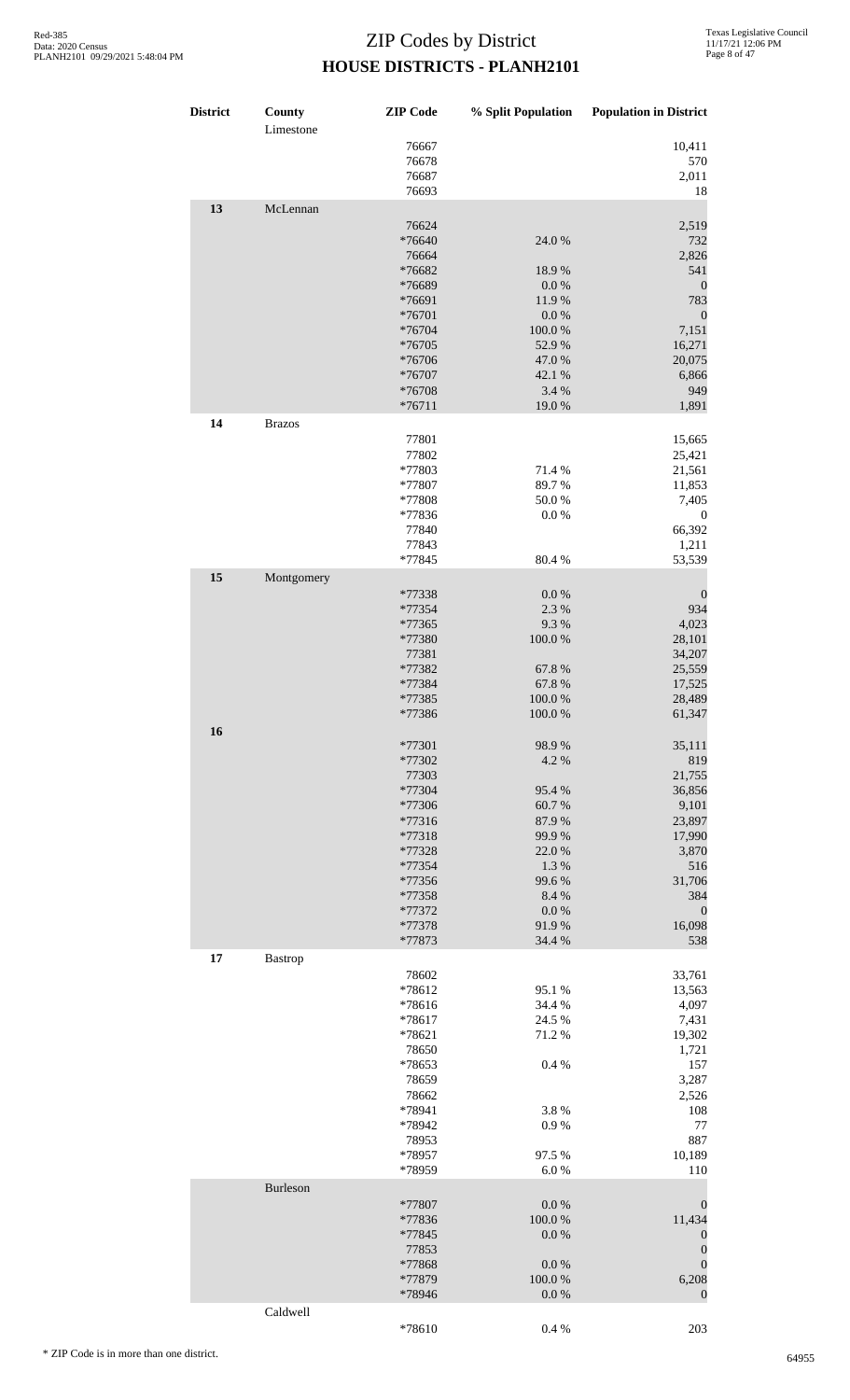| <b>District</b> | County<br>Caldwell | <b>ZIP</b> Code | % Split Population | <b>Population in District</b> |
|-----------------|--------------------|-----------------|--------------------|-------------------------------|
|                 |                    | *78616          | 65.5 %             | 7,813                         |
|                 |                    | *78632          | 39.0%              | 286                           |
|                 |                    | *78638          | 8.5%               | 243                           |
|                 |                    | *78640          | 1.5 %              | 1,000                         |
|                 |                    | *78644          | 100.0%             | 21,570                        |
|                 |                    | *78648          | 94.3%              | 7,821                         |
|                 |                    | *78655          | 69.1 %             | 2,203                         |
|                 |                    |                 |                    |                               |
|                 |                    | 78656           |                    | 3,029                         |
|                 |                    | 78662           |                    | 442                           |
|                 |                    | *78666          | 1.2%               | 987                           |
|                 |                    | 78953           |                    | 271                           |
|                 |                    | *78959          | 0.8 %              | 15                            |
| 17              | Lee                |                 |                    |                               |
|                 |                    |                 |                    |                               |
|                 |                    | 77853           |                    | 950                           |
|                 |                    | *78621          | 2.5 %              | 681                           |
|                 |                    | 78659           |                    | 407                           |
|                 |                    | *78942          | 97.4 %             | 8,662                         |
|                 |                    | *78946          | 54.1 %             | 581                           |
|                 |                    | 78947           |                    | 4,775                         |
|                 |                    | 78948           |                    | 1,422                         |
|                 |                    |                 |                    |                               |
|                 | Milam              |                 |                    |                               |
|                 |                    | $*76511$        | 13.8 %             | 366                           |
|                 |                    | 76518           |                    | 1,421                         |
|                 |                    | *76519          | 67.3 %             | 612                           |
|                 |                    | 76520           |                    | 8,022                         |
|                 |                    |                 |                    |                               |
|                 |                    | 76523           |                    | 39                            |
|                 |                    | *76530          | 0.9%               | 26                            |
|                 |                    | *76534          | 1.7%               | 44                            |
|                 |                    | *76556          | 100.0%             | 1,649                         |
|                 |                    | 76567           |                    | 8,503                         |
|                 |                    | *76569          | 0.0 %              | $\mathbf{1}$                  |
|                 |                    | *76570          | 0.1%               | $\mathfrak{Z}$                |
|                 |                    |                 |                    |                               |
|                 |                    | *76577          | 96.8%              | 3,319                         |
|                 |                    | *76578          | $0.0\ \%$          | $\boldsymbol{0}$              |
|                 |                    | 77857           |                    | 749                           |
| 18              | Hardin             |                 |                    |                               |
|                 |                    | 77519           |                    | 1,108                         |
|                 |                    |                 |                    |                               |
|                 |                    | 77564           |                    | 60                            |
|                 |                    | 77585           |                    | 1,614                         |
|                 |                    | $*77612$        | $0.0\ \%$          | $\mathbf{0}$                  |
|                 |                    | 77625           |                    | 9,752                         |
|                 |                    | 77656           |                    | 16,676                        |
|                 |                    | *77657          | $100.0~\%$         | 22,013                        |
|                 |                    | *77659          | $100.0~\%$         | 4,972                         |
|                 |                    | *77662          |                    |                               |
|                 |                    |                 | 0.0 %              | $\mathbf{0}$                  |
|                 |                    | *77664          | 1.2%               | 36                            |
|                 |                    | $*77713$        | $0.0\ \%$          | $\boldsymbol{0}$              |
|                 | Liberty            |                 |                    |                               |
|                 |                    | 77327           |                    | 32,562                        |
|                 |                    | *77328          | 20.7%              | 3,652                         |
|                 |                    |                 |                    |                               |
|                 |                    | *77357          | $0.0\ \%$          | $\mathbf{0}$                  |
|                 |                    | 77371           |                    | 35                            |
|                 |                    | *77372          | 16.6%              | 2,198                         |
|                 |                    | *77535          | 94.9%              | 33,506                        |
|                 |                    | 77538           |                    | 863                           |
|                 |                    | 77564           |                    | 3,252                         |
|                 |                    | 77575           |                    | 15,560                        |
|                 |                    |                 |                    |                               |
|                 | Montgomery         |                 |                    |                               |
|                 |                    | *77306          | 0.0 %              | $\boldsymbol{0}$              |
|                 |                    | 77327           |                    | 97                            |
|                 |                    | *77328          | 20.0%              | 3,515                         |
|                 |                    |                 |                    |                               |
|                 |                    | *77357          | 24.3 %             | 7,969                         |
|                 |                    | *77372          | 82.3 %             | 10,885                        |
|                 | San Jacinto        |                 |                    |                               |
|                 |                    | *77320          | 1.3%               | 483                           |
|                 |                    | *77328          | 37.3 %             | 6,564                         |
|                 |                    | 77331           |                    | 6,485                         |
|                 |                    |                 |                    |                               |
|                 |                    | $*77351$        | $0.0\ \%$          | $\boldsymbol{0}$              |
|                 |                    | *77358          | 12.2 %             | 559                           |
|                 |                    | 77359           |                    | 628                           |
|                 |                    | 77364           |                    | 3,263                         |
|                 |                    | 77371           |                    | 7,997                         |
|                 |                    |                 |                    |                               |
|                 |                    | *77378          | 8.1%               | 1,423                         |
| 19              | Blanco             |                 |                    |                               |
|                 |                    | 78027           |                    | 7                             |
|                 |                    | *78070          | 3.6%               | 711                           |
|                 |                    | *78606          | 97.4 %             | 5,420                         |
|                 |                    |                 |                    |                               |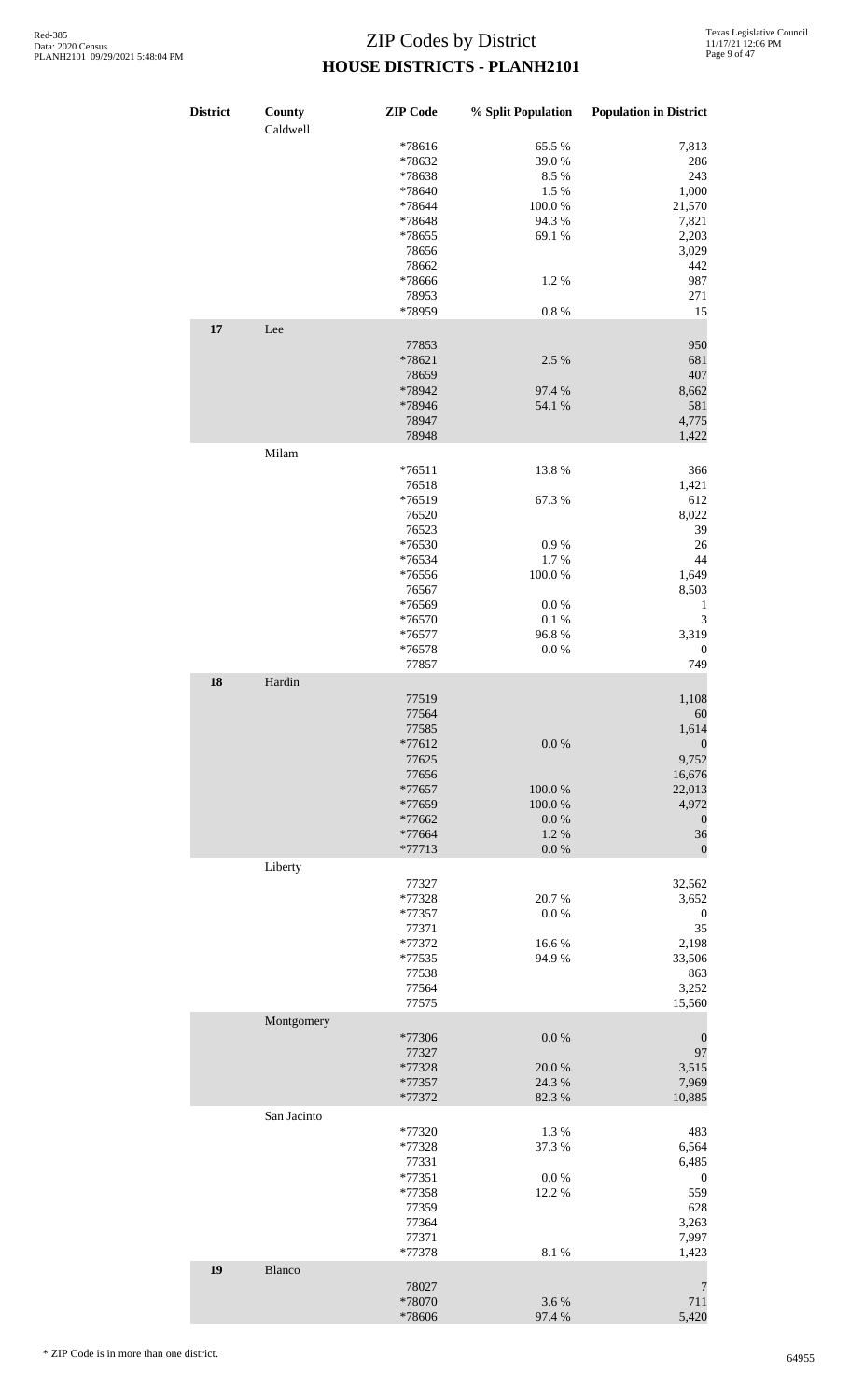| <b>District</b> | County        | <b>ZIP</b> Code  | % Split Population | <b>Population in District</b> |
|-----------------|---------------|------------------|--------------------|-------------------------------|
| 19              | Blanco        |                  |                    |                               |
|                 |               | *78620<br>78635  | 0.7 %              | 144<br>243                    |
|                 |               | 78636            |                    | 3,809                         |
|                 |               | *78663           | 94.3 %             | 815                           |
|                 |               | 78669<br>*78676  | $0.5\ \%$          | 147<br>78                     |
| 19              | <b>Burnet</b> |                  |                    |                               |
|                 |               | *76527           | 0.1 %              | 6                             |
|                 |               | *76539           | 4.1 %              | 351                           |
|                 |               | *76550<br>78605  | 7.2 %              | 896<br>6,522                  |
|                 |               | 78608            |                    | 858                           |
|                 |               | *78611           | 99.4 %             | 15,112                        |
|                 |               | *78639<br>*78642 | 10.6%<br>0.6 %     | 855<br>127                    |
|                 |               | *78654           | 93.8%              | 18,761                        |
|                 |               | *78657           | 39.6%              | 2,644                         |
|                 |               | 78669            |                    | 2,998                         |
|                 | Gillespie     | *76856           | 0.2 %              | 9                             |
|                 |               | *78028           | 1.9%               | 774                           |
|                 |               | *78058           | 13.0%              | 114                           |
|                 |               | 78618<br>*78624  | 98.1 %             | 142<br>22,835                 |
|                 |               | *78631           | 92.7%              | 2,146                         |
|                 |               | 78671            |                    | 579                           |
|                 |               | 78675            |                    | 126                           |
|                 | Kendall       | 78004            |                    | 494                           |
|                 |               | *78006           | 82.8%              | 34,031                        |
|                 |               | *78013           | 74.4 %             | 4,276                         |
|                 |               | *78015<br>78027  | 22.0%              | 4,495<br>505                  |
|                 |               | *78070           | 0.2%               | 31                            |
|                 |               | *78624           | 1.9%               | 447                           |
|                 | Travis        |                  |                    |                               |
|                 |               | *78613<br>*78620 | 10.6%<br>0.3%      | 9,393<br>58                   |
|                 |               | *78641           | 21.2%              | 17,129                        |
|                 |               | 78645            |                    | 13,399                        |
|                 |               | *78654<br>*78663 | 6.2%<br>2.8%       | 1,241<br>24                   |
|                 |               | 78669            |                    | 7,460                         |
|                 |               | *78726           | 7.0%               | 1,108                         |
|                 |               | *78732<br>*78734 | 0.1 %<br>43.4 %    | 25<br>10,050                  |
|                 |               | *78738           | 38.8%              | 11,600                        |
| 20              | Williamson    |                  |                    |                               |
|                 |               | $*76527$         | 95.4%              | 4,542                         |
|                 |               | *76537<br>*78613 | 92.3%<br>60.2%     | 10,120<br>53,359              |
|                 |               | *78626           | 56.6%              | 23,639                        |
|                 |               | *78628           | 42.0%              | 19,552                        |
|                 |               | *78633<br>*78641 | 75.8%<br>66.9%     | 19,912<br>54,145              |
|                 |               | *78642           | 93.9%              | 18,376                        |
|                 |               | *78717           | 0.0 %              | $\boldsymbol{0}$              |
| 21              | Jasper        |                  |                    |                               |
|                 |               | *75931<br>*75933 | 89.8%<br>21.6%     | 2,178<br>365                  |
|                 |               | *75936           | 0.0 %              | $\boldsymbol{0}$              |
|                 |               | *75951           | 100.0%             | 13,984                        |
|                 |               | 75956<br>*77612  | 100.0%             | 6,517<br>9,371                |
|                 |               | *77662           | 2.2 %              | 565                           |
|                 | Jefferson     |                  |                    |                               |
|                 |               | 77622<br>*77627  | 83.3%              | 1,142<br>19,396               |
|                 |               | *77640           | 34.4 %             | 5,774                         |
|                 |               | *77642           | 0.0 %              | 6                             |
|                 |               | *77659<br>*77665 | 0.0 %<br>18.0%     | $\boldsymbol{0}$<br>1,375     |
|                 |               | *77703           | $0.0\ \%$          | $\boldsymbol{0}$              |
|                 |               | *77705           | 20.1 %             | 7,697                         |
|                 |               | *77706<br>*77707 | 85.7%<br>$0.6\;\%$ | 24,699<br>111                 |
|                 |               | *77713           | 58.5 %             | 10,004                        |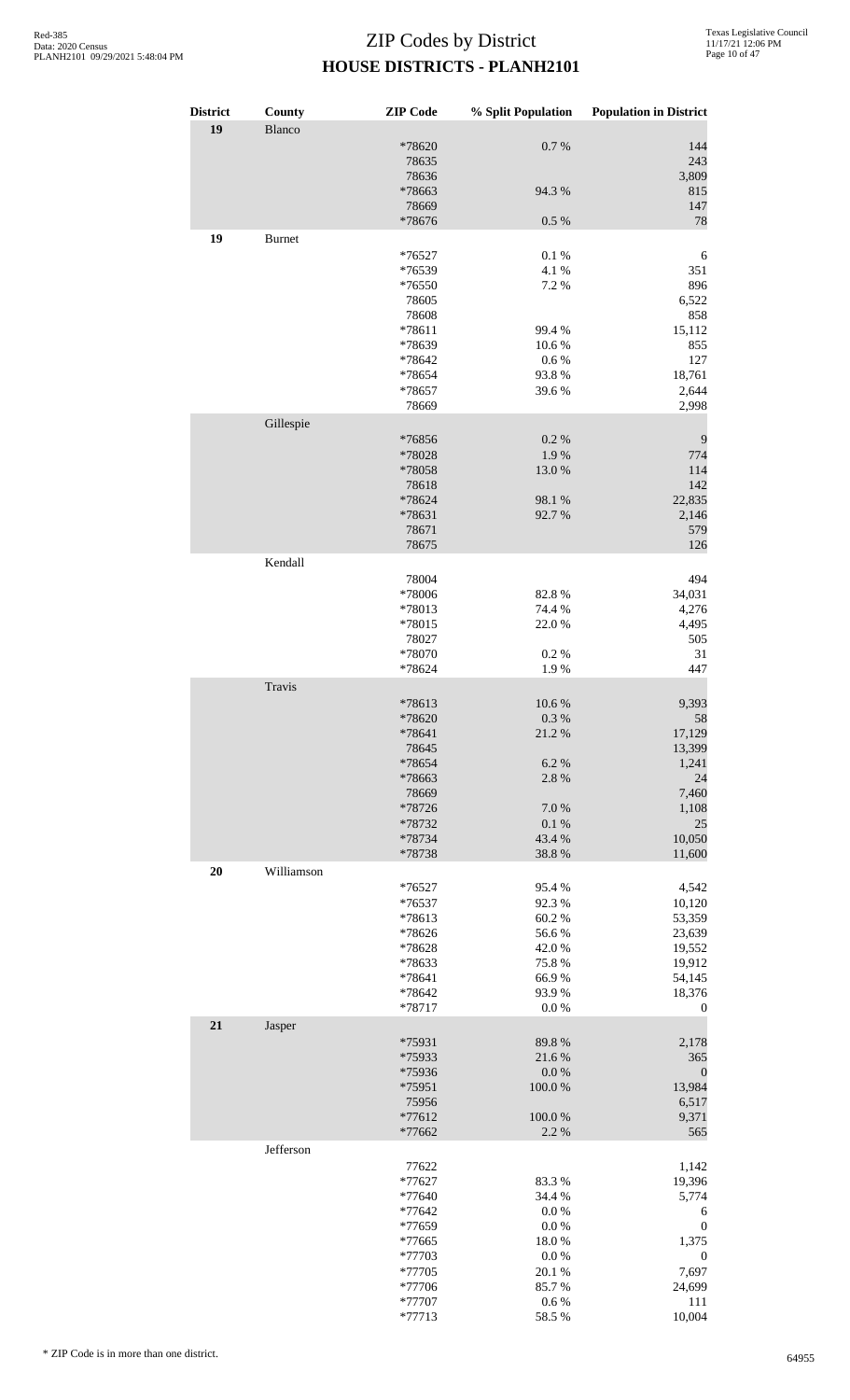| <b>District</b> | County    | <b>ZIP</b> Code    | % Split Population | <b>Population in District</b> |
|-----------------|-----------|--------------------|--------------------|-------------------------------|
| 21              | Orange    | 70668              |                    | $\boldsymbol{0}$              |
|                 |           | 77611              |                    | 10,152                        |
|                 |           | *77630             | 100.0%             | 29,067                        |
|                 |           | *77632             | 95.0%              | 20,688                        |
|                 |           | *77657             | $0.0\ \%$          | $\mathbf{0}$                  |
| 22              | Jefferson | *77662             | 97.8%              | 24,901                        |
|                 |           | 77619              |                    | 17,389                        |
|                 |           | *77627             | 16.7%              | 3,878                         |
|                 |           | *77630             | 0.0 %              | $\boldsymbol{0}$              |
|                 |           | $*77640$           | 65.6%              | 11,016                        |
|                 |           | *77642<br>77651    | 100.0%             | 39,048<br>13,676              |
|                 |           | *77662             | 0.0 %              | $\boldsymbol{0}$              |
|                 |           | 77701              |                    | 13,340                        |
|                 |           | 77702              |                    | 2,693                         |
|                 |           | *77703             | 100.0%             | 12,707                        |
|                 |           | *77705             | 79.9%              | 30,503                        |
|                 |           | *77706<br>*77707   | 14.3 %<br>99.4 %   | 4,130<br>17,721               |
|                 |           | 77708              |                    | 13,107                        |
|                 |           | 77710              |                    | 4                             |
|                 |           | $*77713$           | 41.5%              | 7,110                         |
| 23              | Chambers  |                    |                    |                               |
|                 |           | $*77514$<br>*77520 | 100.0%<br>0.0 %    | 3,596<br>$\boldsymbol{8}$     |
|                 |           | $*77521$           | 5.6%               | 3,654                         |
|                 |           | *77523             | 97.6%              | 29,631                        |
|                 |           | *77535             | 5.1 %              | 1,801                         |
|                 |           | 77560              |                    | 834                           |
|                 |           | *77571             | 0.0 %              | $\theta$                      |
|                 |           | 77597<br>77650     |                    | 789<br>$\boldsymbol{0}$       |
|                 |           | *77665             | 82.0%              | 6,258                         |
|                 | Galveston |                    |                    |                               |
|                 |           | $*77510$           | 2.2 %              | 371                           |
|                 |           | $*77514$           | 0.0 %              | $\boldsymbol{0}$              |
|                 |           | $*77518$<br>*77539 | 100.0%<br>23.3 %   | 9,598<br>11,032               |
|                 |           | *77541             | 0.0 %              | $\boldsymbol{0}$              |
|                 |           | 77550              |                    | 24,207                        |
|                 |           | 77551              |                    | 22,446                        |
|                 |           | *77554             | 87.9%              | 8,120                         |
|                 |           | *77563<br>*77565   | 1.4 %              | 141<br>528                    |
|                 |           | *77568             | 7.4 %<br>75.8%     | 13,357                        |
|                 |           | *77573             | 17.9%              | 17,100                        |
|                 |           | 77590              |                    | 30,740                        |
|                 |           | *77591             | 65.3%              | 11,424                        |
|                 |           | 77650              |                    | 2,770                         |
| 24              |           | $*77510$           | 97.8%              | 16,619                        |
|                 |           | $*77511$           | 5.6%               | 2,801                         |
|                 |           | $*77517$           | 100.0%             | 6,021                         |
|                 |           | $*77518$<br>*77539 | 0.0 %<br>76.7%     | $\boldsymbol{0}$<br>36,345    |
|                 |           | *77546             | 56.0%              | 30,505                        |
|                 |           | *77554             | 12.1 %             | 1,120                         |
|                 |           | *77563             | 98.6%              | 9,669                         |
|                 |           | *77565             | 92.6%              | 6,628                         |
|                 |           | *77568             | 24.2 %             | 4,262                         |
|                 |           | *77573<br>*77586   | 82.1 %<br>0.0 %    | 78,543<br>$\boldsymbol{0}$    |
|                 |           | *77591             | 34.7%              | 6,082                         |
|                 |           | *77598             | 0.9%               | 253                           |
| 25              | Brazoria  |                    |                    |                               |
|                 |           | *77422<br>*77430   | 99.4 %             | 13,279                        |
|                 |           | *77444             | 57.2 %<br>28.9%    | 1,275<br>249                  |
|                 |           | *77480             | 97.1 %             | 7,813                         |
|                 |           | 77486              |                    | 7,492                         |
|                 |           | 77515              |                    | 32,592                        |
|                 |           | *77531             | 100.0%             | 15,454                        |
|                 |           | *77534<br>$*77541$ | 91.2%<br>50.8%     | 2,806<br>8,524                |
|                 |           | *77545             | 0.5%               | 143                           |
|                 |           | 77566              |                    | 30,670                        |
|                 |           | *77578             | 41.5%              | 10,184                        |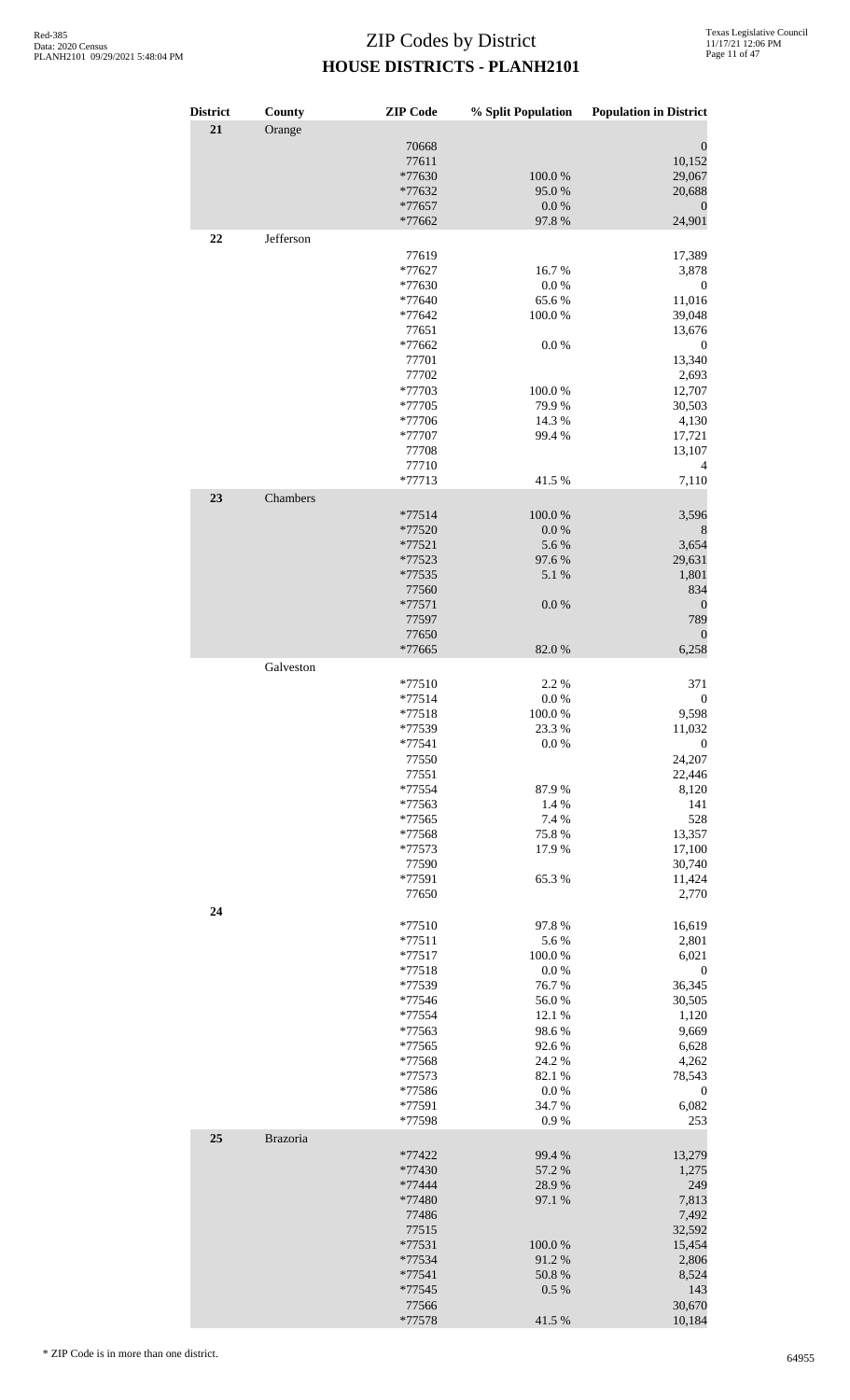| <b>District</b> | County    | <b>ZIP</b> Code  | % Split Population | <b>Population in District</b> |
|-----------------|-----------|------------------|--------------------|-------------------------------|
| 25              | Brazoria  |                  |                    |                               |
|                 |           | *77583<br>*77584 | 68.1 %<br>25.9%    | 32,127<br>23,808              |
| 26              | Fort Bend |                  |                    |                               |
|                 |           | *77082           | 0.1%               | 39                            |
|                 |           | *77406           | 73.8%              | 42,657                        |
|                 |           | *77407           | 4.6%               | 3,394                         |
|                 |           | *77450           | 30.6%              | 22,545                        |
|                 |           | *77469           | 36.8%              |                               |
|                 |           |                  |                    | 21,464                        |
|                 |           | $*77471$         | 19.3%              | 8,185                         |
|                 |           | *77479           | 0.0 %              | 0                             |
|                 |           | *77493           | 0.4 %              | 177                           |
| 27              |           | *77494           | 74.2 %             | 98,547                        |
|                 |           | *77031           | 0.1%               | 22                            |
|                 |           | *77053           | 53.5 %             | 16,507                        |
|                 |           | *77085           | 4.0%               | 727                           |
|                 |           | *77459           | 100.0%             | 77,033                        |
|                 |           | *77477           | 59.3%              | 21,706                        |
|                 |           |                  |                    |                               |
|                 |           | *77479           | 2.9%               | 2,699                         |
|                 |           | *77489           | 97.7%              | 36,286                        |
|                 |           | *77545           | 99.5 %             | 28,900                        |
|                 |           | *77583           | 21.2%              | 9,994                         |
|                 |           | *77584           | 3.8%               | 3,478                         |
| 28              |           |                  |                    |                               |
|                 |           | *77406           | 21.1%              | 12,200                        |
|                 |           | $*77417$         | 48.3%              | 1,188                         |
|                 |           | *77423           | 15.5 %             | 2,561                         |
|                 |           | *77435           | 6.8%               | 418                           |
|                 |           | 77441            |                    | 21,555                        |
|                 |           |                  |                    |                               |
|                 |           | *77444           | $0.6\%$            | 5                             |
|                 |           | *77459           | $0.0\ \%$          | $\boldsymbol{0}$              |
|                 |           | *77461           | 88.1 %             | 10,484                        |
|                 |           | *77469           | 59.5 %             | 34,734                        |
|                 |           | $*77471$         | 80.7%              | 34,167                        |
|                 |           | $*77478$         | 8.6%               | 2,108                         |
|                 |           | *77479           | 61.8%              | 56,788                        |
|                 |           | *77485           | 46.6%              | 1,975                         |
|                 |           | *77494           | 14.6 %             | 19,438                        |
|                 |           | *77498           | 0.0 %              | $\overline{0}$                |
| 29              | Brazoria  |                  |                    |                               |
|                 |           | $*77510$         | 0.0 %              | 6                             |
|                 |           | $*77511$         | 94.4 %             | 47,564                        |
|                 |           | $*77517$         | 0.0 %              | $\boldsymbol{0}$              |
|                 |           |                  | 0.0 %              |                               |
|                 |           | *77531           |                    | $\boldsymbol{0}$              |
|                 |           | *77534           | 8.8%               | 271                           |
|                 |           | $*77541$         | 49.2 %             | 8,263                         |
|                 |           | *77546           | 1.0%               | 538                           |
|                 |           | 77577            |                    | 1,249                         |
|                 |           | *77578           | 58.5 %             | 14,334                        |
|                 |           | *77581           | 90.7%              | 43,694                        |
|                 |           | *77583           | 10.7%              | 5,055                         |
|                 |           | *77584           | 70.3 %             | 64,641                        |
| 30              | De Witt   |                  |                    |                               |
|                 |           | 77954            |                    | 11,561                        |
|                 |           | 77974            |                    | 193                           |
|                 |           | 77994            |                    | 284                           |
|                 |           |                  |                    |                               |
|                 |           | 77995            |                    | 3,794                         |
|                 |           | 78141            |                    | 708                           |
|                 |           | 78164            |                    | 3,284                         |
|                 | Goliad    |                  |                    |                               |
|                 |           | 77905            |                    | 1,156                         |
|                 |           | 77963            |                    | 5,595                         |
|                 |           | *78119           | 0.3%               | 23                            |
|                 |           | 78164            |                    | 238                           |
|                 | Jackson   |                  |                    |                               |
|                 |           |                  |                    |                               |
|                 |           | *77465           | 9.1%               | 632                           |
|                 |           | 77957            |                    | 9,459                         |
|                 |           | 77962            |                    | 3,343                         |
|                 |           | *77971           | 71.4 %             | 1,554                         |
|                 | Lavaca    |                  |                    |                               |
|                 |           | 77964            |                    | 8,233                         |
|                 |           | 77975            |                    | 1,886                         |
|                 |           | *77984           | 93.7 %             | 3,942                         |
|                 |           | 77995            |                    | 5,934                         |
|                 |           | *78629           | 0.0 %              | $\overline{c}$                |
|                 |           | *78956           | 6.6%               | 340                           |
|                 |           |                  |                    |                               |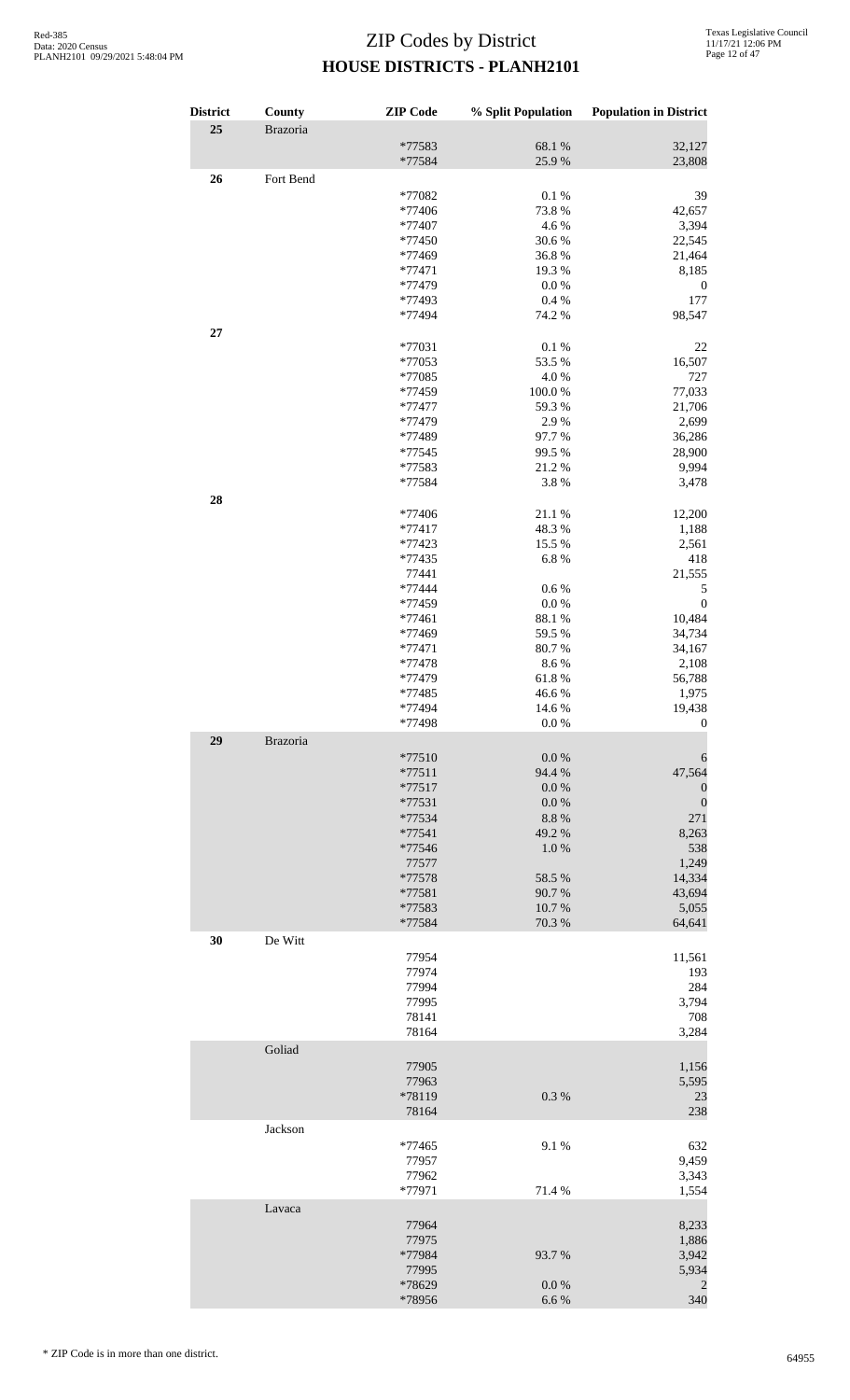| <b>District</b><br>30 | County<br>Matagorda | <b>ZIP</b> Code                                              | % Split Population              | <b>Population in District</b>                               |
|-----------------------|---------------------|--------------------------------------------------------------|---------------------------------|-------------------------------------------------------------|
|                       |                     | 77414<br>77419<br>$*77420$<br>*77422                         | $1.0%$<br>$0.6\,\%$             | 24,310<br>1,498<br>23<br>$81\,$                             |
|                       |                     | 77440<br>77456<br>$*77457$                                   | 99.1 %                          | 34<br>111<br>667                                            |
|                       |                     | 77458<br>$*77465$<br>77468<br>*77480                         | 90.0%<br>2.9%                   | 504<br>6,216<br>160<br>234                                  |
|                       |                     | 77482<br>*77982                                              | $0.0\ \%$                       | 2,417<br>$\boldsymbol{0}$                                   |
|                       | Victoria            | 77901<br>77904<br>77905<br>77951<br>77968<br>77974<br>*77979 | 0.1 %                           | 40,542<br>29,639<br>15,760<br>1,804<br>3,187<br>245<br>13   |
|                       |                     | *77990<br>77995                                              | 0.0 %<br>0.0 %                  | $\boldsymbol{0}$<br>129<br>$\boldsymbol{0}$                 |
| 31                    | <b>Brooks</b>       | *78377<br>78353                                              |                                 | 409                                                         |
|                       | Duval               | 78355                                                        |                                 | 6,667                                                       |
|                       |                     | *78332<br>78349<br>78357<br>78376                            | $0.3~\%$                        | 78<br>1,931<br>2,887<br>271                                 |
|                       | Jim Hogg            | *78384                                                       | 85.2%                           | 4,664                                                       |
|                       |                     | 78360<br>78361                                               |                                 | 54<br>4,784                                                 |
|                       | Karnes              | 78111<br>*78113<br>78116<br>78117<br>78118<br>*78119         | 81.7%<br>99.3%                  | 10<br>1,042<br>502<br>328<br>4,905<br>6,669                 |
|                       | Kenedy              | 78151<br>$*00188$<br>78338                                   | $0.0\ \%$                       | 1,254<br>$\boldsymbol{0}$<br>91                             |
|                       |                     | *78379<br>78385                                              | 0.0 %                           | $\boldsymbol{0}$<br>259                                     |
|                       | La Salle            | 78014<br>78019<br>78021                                      |                                 | 5,155<br>1,417<br>92                                        |
|                       | Live Oak            | *78008<br>78022<br>78071<br>78075<br>*78102<br>*78368        | 3.9%<br>$0.5\ \%$<br>9.7%       | 12<br>4,169<br>4,432<br>95<br>141<br>890                    |
|                       | McMullen            | *78383<br>78007<br>*78011<br>*78026<br>78072                 | 47.7%<br>$0.0\ \%$<br>$0.0\ \%$ | 1,596<br>161<br>$\boldsymbol{0}$<br>$\boldsymbol{0}$<br>439 |
|                       | Starr               | 78536<br>78547<br>78548<br>78582<br>78584                    |                                 | 191<br>190<br>96<br>44,773<br>20,060                        |
|                       | Wilson              | 78588<br>78591                                               |                                 | 293<br>317                                                  |
|                       |                     | *78064                                                       | $0.3~\%$                        | 43                                                          |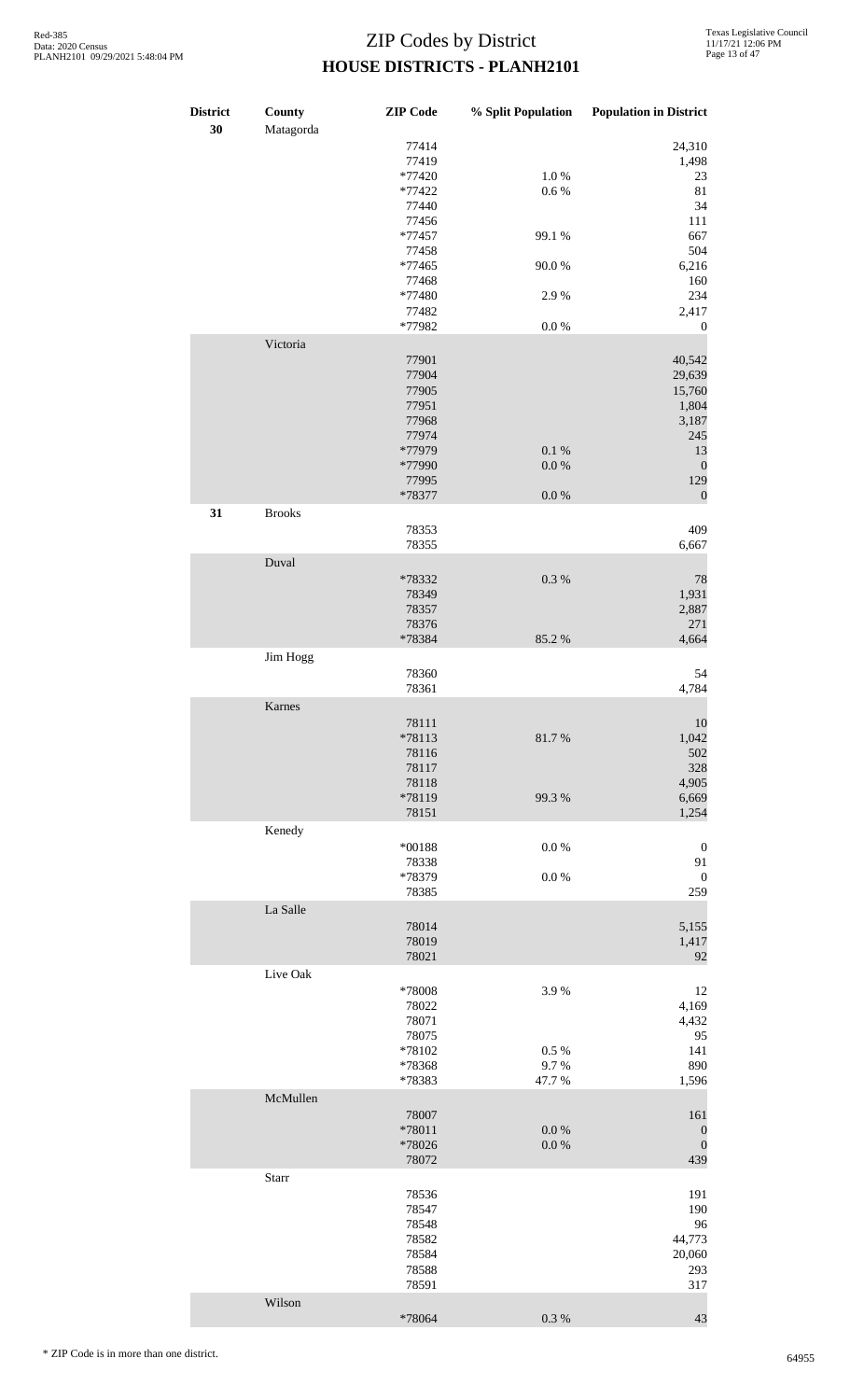| <b>District</b> | County<br>Wilson | <b>ZIP Code</b> | % Split Population | <b>Population in District</b> |
|-----------------|------------------|-----------------|--------------------|-------------------------------|
|                 |                  | *78101          | 57.8 %             | 5,863                         |
|                 |                  | *78112          | 2.8%               | 272                           |
|                 |                  | *78113          | 9.6%               | 122                           |
|                 |                  | *78114          | 99.2 %             | 22,170                        |
|                 |                  | *78121          | 89.7%              | 12,440                        |
|                 |                  | 78147           |                    | 3,210                         |
|                 |                  | *78152          | $1.0\ \%$          | 22                            |
|                 |                  | 78160           |                    | 4,732                         |
|                 |                  | 78161           |                    | 815                           |
|                 |                  | *78223          | $0.1~\%$           | 64                            |
|                 |                  |                 |                    |                               |
| 31              | Zapata           |                 |                    |                               |
|                 |                  | 78067           |                    | 594                           |
|                 |                  | 78076           |                    | 13,276                        |
|                 |                  | 78361           |                    | 19                            |
| 32              | Aransas          |                 |                    |                               |
|                 |                  | *77990          | $0.0\ \%$          | $\boldsymbol{0}$              |
|                 |                  | *78336          | 25.5 %             | 3,083                         |
|                 |                  | *78373          | 0.0 %              | $\boldsymbol{0}$              |
|                 |                  | *78382          | $100.0~\%$         | 20,747                        |
|                 | Nueces           |                 |                    |                               |
|                 |                  |                 |                    |                               |
|                 |                  | *78336          | 0.1%               | 7                             |
|                 |                  | *78343          | 1.2%               | 53                            |
|                 |                  | *78362          | 0.0 %              | $\boldsymbol{0}$              |
|                 |                  | *78373          | 100.0%             | 3,142                         |
|                 |                  | *78380          | 0.4%               | 106                           |
|                 |                  | *78401          | $0.0\ \%$          | $\boldsymbol{0}$              |
|                 |                  | *78404          | 11.3%              | 1,750                         |
|                 |                  | *78411          | 32.3 %             | 8,518                         |
|                 |                  | 78412           |                    | 38,782                        |
|                 |                  | *78413          | 83.2%              | 30,491                        |
|                 |                  | 78414           |                    | 46,991                        |
|                 |                  | *78415          | 4.0%               | 1,556                         |
|                 |                  | *78418          | 100.0%             | 31,997                        |
|                 |                  | 78419           |                    | 225                           |
|                 |                  |                 |                    |                               |
| 33              | Collin           |                 |                    |                               |
|                 |                  | *75044          | $0.3~\%$           | 153                           |
|                 |                  | *75048          | 36.6%              | 9,903                         |
|                 |                  | $*75074$        | $46.1\text{ }\%$   | 24,407                        |
|                 |                  | *75075          | 18.0%              | 6,478                         |
|                 |                  | *75080          | 10.7%              | 5,805                         |
|                 |                  | *75082          | 89.3%              | 24,999                        |
|                 |                  | *75094          | 28.2%              | 6,528                         |
|                 |                  | *75098          | 23.6%              | 15,885                        |
|                 | Rockwall         |                 |                    |                               |
|                 |                  | 75032           |                    |                               |
|                 |                  |                 |                    | 35,341                        |
|                 |                  | *75087          | 99.6%              | 40,935                        |
|                 |                  | *75088          | 16.0%              | 4,267                         |
|                 |                  | *75089          | 6.0%               | 2,106                         |
|                 |                  | *75098          | 2.6 %              | 1,772                         |
|                 |                  | $*75126$        | $0.1~\%$           | 50                            |
|                 |                  | $*75160$        | 0.1%               | 37                            |
|                 |                  | *75189          | 61.3%              | 23,311                        |
| 34              | Nueces           |                 |                    |                               |
|                 |                  | *78343          | 98.8%              | 4,428                         |
|                 |                  | *78368          | 0.0 %              | $\theta$                      |
|                 |                  | *78380          | 99.6%              | 25,754                        |
|                 |                  | *78383          | 7.0%               | 235                           |
|                 |                  | *78390          | $0.0\ \%$          | $\boldsymbol{0}$              |
|                 |                  |                 |                    |                               |
|                 |                  | *78401          | 100.0%             | 4,704                         |
|                 |                  | 78402           |                    | 625                           |
|                 |                  | *78404          | 88.7%              | 13,688                        |
|                 |                  | 78405           |                    | 14,235                        |
|                 |                  | 78406           |                    | 1,278                         |
|                 |                  | 78407           |                    | 1,676                         |
|                 |                  | 78408           |                    | 10,996                        |
|                 |                  | 78409           |                    | 2,742                         |
|                 |                  | 78410           |                    | 29,252                        |
|                 |                  | *78411          | 67.7%              | 17,817                        |
|                 |                  | *78413          | 16.8%              | 6,172                         |
|                 |                  | *78415          | 96.0%              | 37,472                        |
|                 |                  | 78416           |                    | 14,045                        |
|                 |                  | 78417           |                    | 4,441                         |
| 35              | Cameron          |                 |                    |                               |
|                 |                  |                 |                    |                               |
|                 |                  | *78550          | 57.4 %             | 31,722                        |
|                 |                  | *78552          | 58.7%              | 23,782                        |
|                 |                  | *78559          | 86.1%              | 10,965                        |
|                 |                  | 78593           |                    | 5,465                         |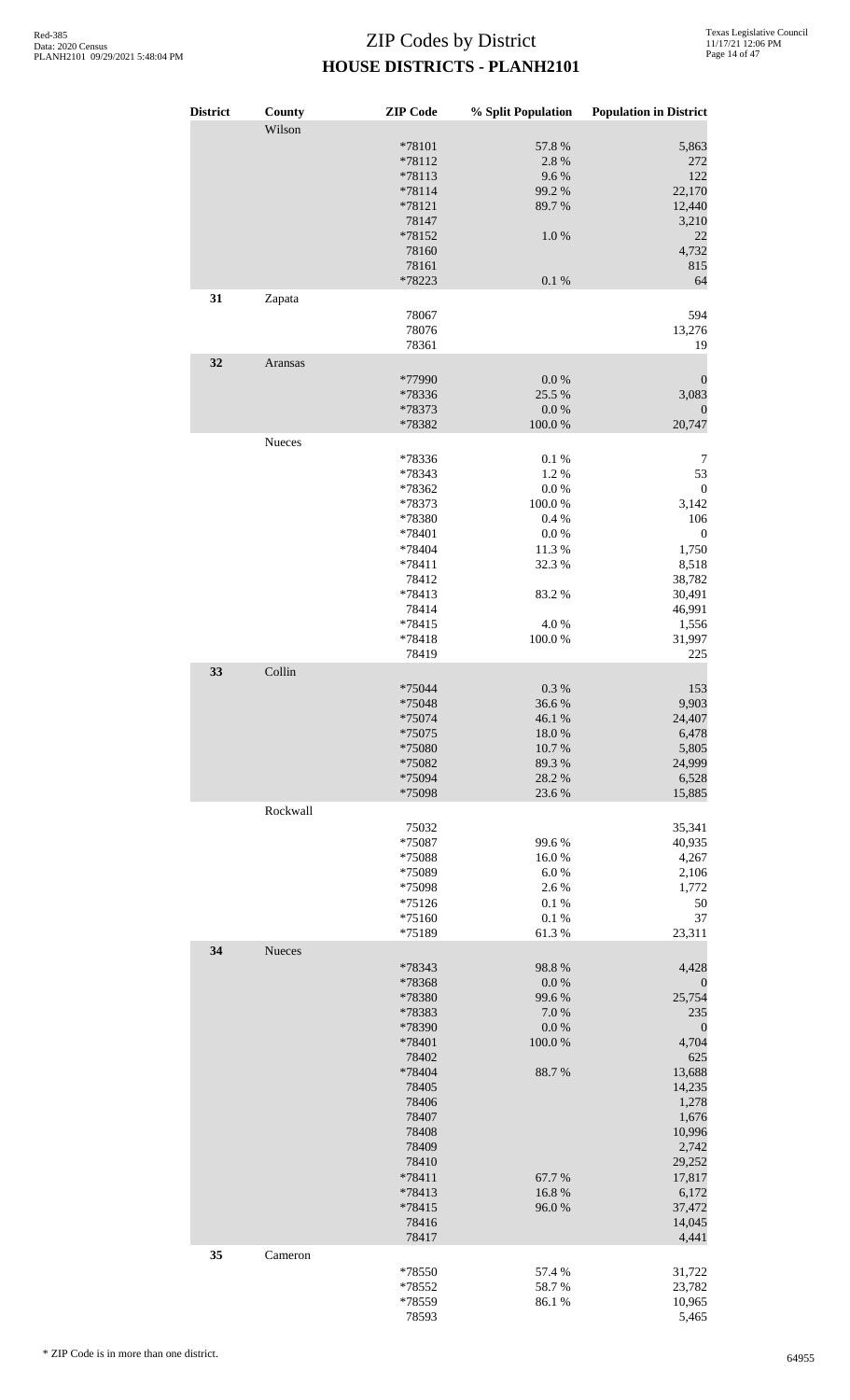| <b>District</b> | County  | <b>ZIP</b> Code  | % Split Population | <b>Population in District</b> |
|-----------------|---------|------------------|--------------------|-------------------------------|
| 35              | Hidalgo |                  |                    |                               |
|                 |         | *78538           | 60.7%              | 11,671                        |
|                 |         | *78541<br>*78542 | 8.7%<br>0.8 %      | 4,414<br>643                  |
|                 |         | 78549            |                    | 1,822                         |
|                 |         | 78560            |                    | 5,346                         |
|                 |         | *78563           | 93.8%              | 331                           |
|                 |         | *78570           | 31.7%              | 10,436                        |
|                 |         | *78572           | 14.6%              | 11,455                        |
|                 |         | *78573           | 14.8 %             | 6,434                         |
|                 |         | *78574           | 34.0%              | 21,454                        |
|                 |         | 78576<br>78595   |                    | 12,473<br>6,536               |
|                 |         | *78596           | 0.1 %              | 40                            |
|                 |         | *78599           | 69.3%              | 21,081                        |
| 36              |         |                  |                    |                               |
|                 |         | *78501           | 15.1 %             | 9,157                         |
|                 |         | *78503           | 100.0%             | 25,243                        |
|                 |         | *78516           | 0.3%               | 117                           |
|                 |         | *78537           | 0.1%               | 30                            |
|                 |         | 78557            |                    | 13,787                        |
|                 |         | *78572<br>*78574 | 70.1 %<br>28.0%    | 54,981<br>17,636              |
|                 |         | *78577           | 65.3%              | 52,652                        |
|                 |         | *78589           | 31.3%              | 12,172                        |
| 37              | Cameron |                  |                    |                               |
|                 |         | *78520           | 39.9%              | 25,928                        |
|                 |         | *78521           | 96.8%              | 86,268                        |
|                 |         | *78526           | 17.9%              | 9,660                         |
|                 |         | *78550           | 0.0 %              | 17                            |
|                 |         | 78566            |                    | 17,956                        |
|                 |         | *78575           | 0.6 %              | 36                            |
|                 |         | 78578            |                    | 10,118                        |
|                 |         | *78583           | 68.4%<br>14.4 %    | 3,757                         |
|                 |         | *78586<br>78597  |                    | 8,247<br>2,470                |
|                 | Willacy |                  |                    |                               |
|                 |         | $*00188$         | 0.0 %              | $\boldsymbol{0}$              |
|                 |         | *78550           | $0.0\ \%$          | $\boldsymbol{0}$              |
|                 |         | 78569            |                    | 5,210                         |
|                 |         | 78578            |                    | $\boldsymbol{0}$              |
|                 |         | 78580            |                    | 13,658                        |
|                 |         | 78590            |                    | 731                           |
|                 |         | 78594            |                    | 244                           |
|                 |         | 78597            |                    | $\boldsymbol{0}$              |
|                 |         | 78598            |                    | 321                           |
| 38              | Cameron |                  |                    |                               |
|                 |         | *78520           | 60.1%<br>3.2 %     | 39,004                        |
|                 |         | *78521<br>*78526 | 82.1 %             | 2,814<br>44,324               |
|                 |         | *78550           | 42.6%              | 23,561                        |
|                 |         | *78552           | 41.3%              | 16,742                        |
|                 |         | *78559           | 13.9%              | 1,768                         |
|                 |         | *78575           | 99.4 %             | 5,835                         |
|                 |         | *78583           | 31.6%              | 1,739                         |
|                 |         | *78586           | 85.6%              | 48,839                        |
| 39              | Hidalgo |                  |                    |                               |
|                 |         | *78516           | 99.7%              | 34,483                        |
|                 |         | *78537           | 98.5 %             | 50,615                        |
|                 |         | *78542           | 9.1%               | 7,463                         |
|                 |         | *78570<br>*78589 | 68.3%<br>58.7%     | 22,527<br>22,819              |
|                 |         | *78596           | 99.9%              | 39,814                        |
|                 |         | *78599           | 30.7%              | 9,354                         |
| 40              |         |                  |                    |                               |
|                 |         | *78504           | 0.0 %              | $\boldsymbol{0}$              |
|                 |         | *78537           | 1.5 %              | 758                           |
|                 |         | *78538           | 39.3 %             | 7,542                         |
|                 |         | *78539           | 94.1 %             | 36,591                        |
|                 |         | *78541           | 91.1%              | 46,251                        |
|                 |         | *78542<br>78543  | 90.1 %             | 74,165<br>4,697               |
|                 |         | *78563           | 6.2%               | 22                            |
|                 |         | *78573           | 2.3 %              | 1,009                         |
|                 |         | *78577           | 28.5 %             | 22,973                        |
|                 |         | *78589           | 10.0%              | 3,903                         |
| 41              |         |                  |                    |                               |
|                 |         | *78501           | 84.9%              | 51,513                        |
|                 |         | *78503           | 0.0 %              | $\boldsymbol{0}$              |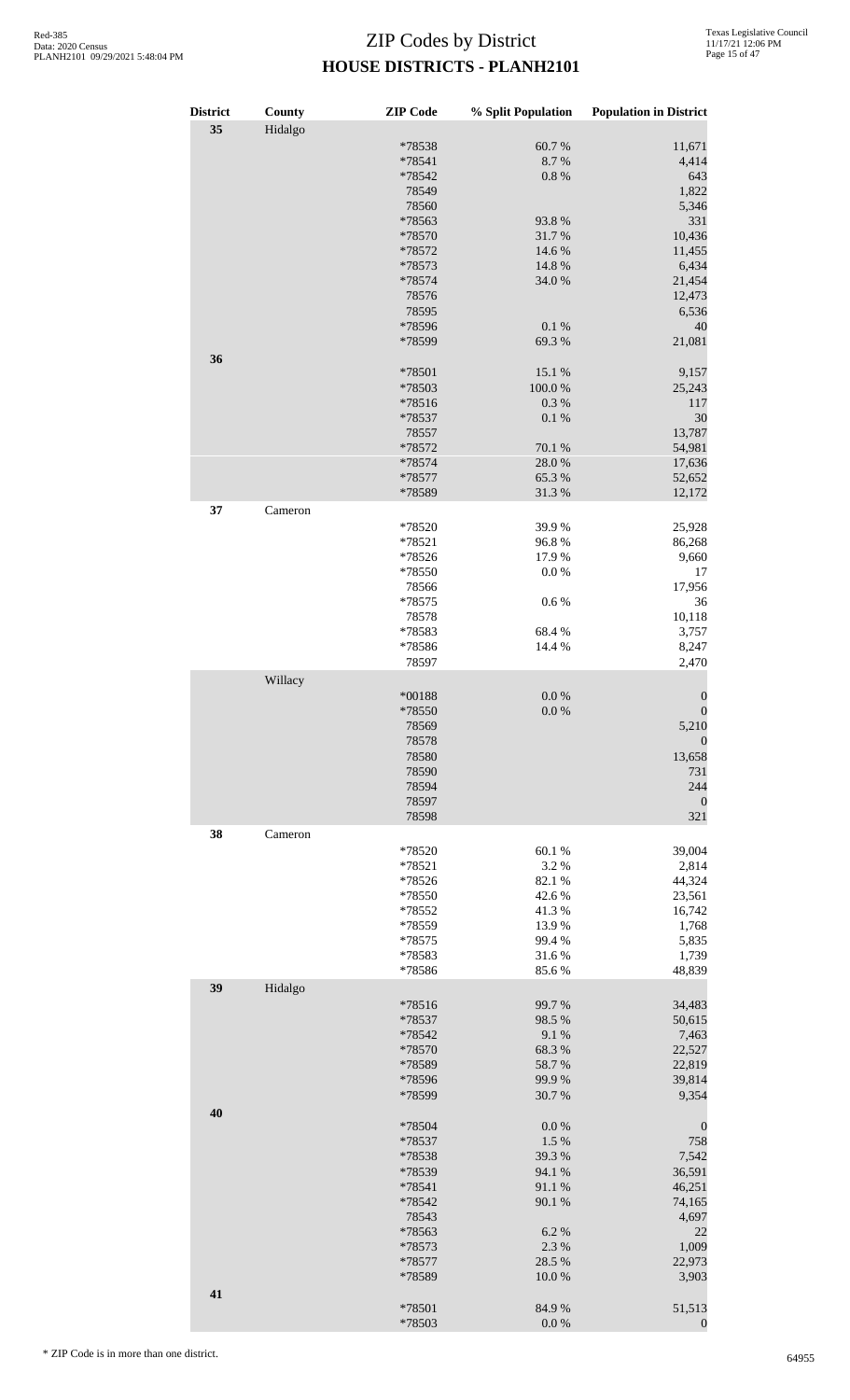| <b>District</b> | County       | <b>ZIP</b> Code  | % Split Population | <b>Population in District</b> |
|-----------------|--------------|------------------|--------------------|-------------------------------|
| 41              |              |                  |                    |                               |
|                 |              | *78504           | 100.0%             | 55,039<br>2,309               |
|                 |              | *78539           | 5.9%               |                               |
|                 |              | *78541<br>*78572 | 0.2%<br>15.3 %     | $111\,$<br>11,964             |
|                 |              | *78573           | 82.9%              | 35,967                        |
|                 |              | *78574           | 38.0%              | 23,956                        |
|                 |              | *78577           | 6.2%               | 5,025                         |
| 42              | Webb         |                  |                    |                               |
|                 |              | *78040           | 87.6%              | 32,247                        |
|                 |              | *78041           | 96.2%              | 46,903                        |
|                 |              | *78043           | 62.4 %             | 26,247                        |
|                 |              | *78045           | 100.0%             | 65,269                        |
|                 |              | *78046           | 19.2 %             | 14,062                        |
| 43              | Bee          |                  |                    |                               |
|                 |              | *78102           | 99.5 %             | 28,766                        |
|                 |              | *78119           | 0.3%               | 23                            |
|                 |              | 78387            |                    | 258                           |
|                 |              | 78389            |                    | 1,729                         |
|                 |              | 78391            |                    | 271                           |
|                 | Calhoun      |                  |                    |                               |
|                 |              | *77457           | 0.9%               | 6                             |
|                 |              | *77465           | 0.9 %              | 61                            |
|                 |              | *77971           | 28.6%              | 623                           |
|                 |              | *77979           | 99.9%              | 16,680                        |
|                 |              | *77982           | 100.0%             | 1,003                         |
|                 |              | 77983            |                    | 1,733                         |
|                 |              | *77990           | 0.0 %              | $\boldsymbol{0}$              |
|                 |              | *78382           | 0.0 %              | $\boldsymbol{0}$              |
|                 | Jim Wells    |                  |                    |                               |
|                 |              | *78332           | 99.7%              | 26,682                        |
|                 |              | 78372            |                    | 6,508                         |
|                 |              | 78375            |                    | 3,382                         |
|                 |              | *78383           | 45.2 %             | 1,512                         |
|                 |              | *78384           | 14.8%              | 807                           |
|                 | Kleberg      |                  |                    |                               |
|                 |              | *00188           | 100.0%             | 6                             |
|                 |              | 78363            |                    | 29,159                        |
|                 |              | *78379           | 100.0%             | 1,875                         |
|                 |              | *78418           | 0.0 %              | $\boldsymbol{0}$              |
|                 | Refugio      |                  |                    |                               |
|                 |              | *77990           | 100.0%             | 715                           |
|                 |              | 78340<br>*78377  | 100.0%             | 327<br>3,545                  |
|                 |              | 78393            |                    | 2,154                         |
|                 | San Patricio |                  |                    |                               |
|                 |              | *78336           | 74.4 %             | 8,990                         |
|                 |              | 78359            |                    | 1,734                         |
|                 |              | *78362           | 100.0%             | 10,098                        |
|                 |              | *78368           | 90.3%              | 8,253                         |
|                 |              | 78370            |                    | 4,318                         |
|                 |              | *78373           | $0.0\ \%$          | $\boldsymbol{0}$              |
|                 |              | 78374            |                    | 20,750                        |
|                 |              | *78380           | 0.0 %              | 6                             |
|                 |              | 78387            |                    | 9,547                         |
|                 |              | *78390           | 100.0%             | 5,059                         |
| 44              | Gonzales     |                  |                    |                               |
|                 |              | *77984           | 6.3%               | 264                           |
|                 |              | 78122            |                    | 166                           |
|                 |              | 78140            |                    | 3,434                         |
|                 |              | 78159            |                    | 891                           |
|                 |              | 78614            |                    | 435                           |
|                 |              | *78629           | 100.0%             | 12,462                        |
|                 |              | *78632           | 61.0%              | 448                           |
|                 |              | *78648           | 0.1 %              | $\overline{7}$                |
|                 |              | 78677<br>*78959  | 83.1 %             | 17<br>1,529                   |
|                 | Guadalupe    |                  |                    |                               |
|                 |              | *78108           | 94.8%              | 39,836                        |
|                 |              | *78121           | 9.7%               | 1,345                         |
|                 |              | 78123            |                    | 1,665                         |
|                 |              | *78124           | 94.1 %             | 9,431                         |
|                 |              | *78130           | 34.7%              | 30,861                        |
|                 |              | *78132           | 0.6%               | 246                           |
|                 |              | 78140            |                    | 63                            |
|                 |              | *78154           | 66.4%              | 27,677                        |
|                 |              | 78155            |                    | 51,674                        |
|                 |              | *78638           | 91.5%              | 2,632                         |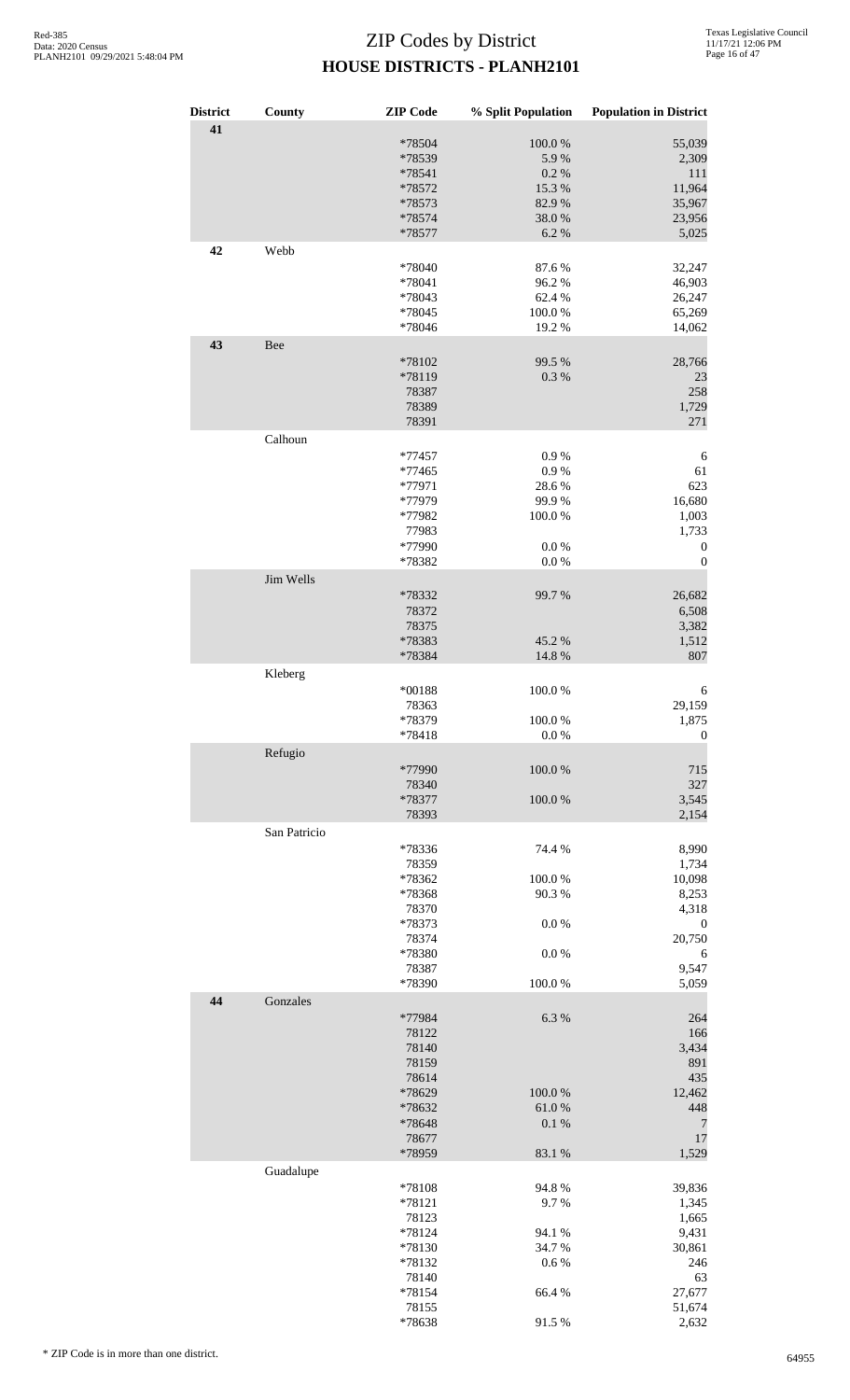| <b>District</b> | County<br>Guadalupe | <b>ZIP</b> Code  | % Split Population | <b>Population in District</b> |
|-----------------|---------------------|------------------|--------------------|-------------------------------|
|                 |                     | *78644           | 0.0 %              | $\boldsymbol{0}$              |
|                 |                     | *78648           | 5.6%               | 462                           |
|                 |                     | *78655           | 30.9%              | 987                           |
|                 |                     | *78666           | 7.0 %              | 5,827                         |
| 45              | Hays                |                  |                    |                               |
|                 |                     | *78130           | $0.0\ \%$          | 31                            |
|                 |                     | *78132           | $0.1~\%$           | 51                            |
|                 |                     | *78610           | 92.9%              | 42,127                        |
|                 |                     | *78619           | 37.3 %             | 1,991                         |
|                 |                     | *78640           | 98.4%              | 66,554                        |
|                 |                     | *78652           | 17.8 %             | 1,422                         |
|                 |                     | *78666           | 91.2%              | 75,701                        |
|                 |                     | *78676           | 2.7%               | 405                           |
|                 |                     | *78737           | 64.9%              | 13,911                        |
| 46              | Travis              |                  |                    |                               |
|                 |                     | *78615           | 51.7%              | 960                           |
|                 |                     | *78617           | $0.0\ \%$          | $\boldsymbol{0}$              |
|                 |                     | *78621           | 23.7 %             | 6,424                         |
|                 |                     | *78634           | 1.4 %              | 582                           |
|                 |                     | *78653           | 79.3%              | 30,838                        |
|                 |                     | *78660           | 39.3%              | 44,036                        |
|                 |                     | *78664           | 12.8 %             | 7,781                         |
|                 |                     | *78701           | $0.0\ \%$          | $\boldsymbol{0}$              |
|                 |                     | *78702           | 46.2%              | 11,651                        |
|                 |                     | *78705           | $0.0\ \%$          | $\boldsymbol{0}$              |
|                 |                     | *78721           | 66.2%              | 7,525                         |
|                 |                     | 78722            |                    | 7,187                         |
|                 |                     | *78723           | 65.8%              | 22,727                        |
|                 |                     | *78724           | 65.0%              | 18,456                        |
|                 |                     | *78725           | 80.3%              | 9,637                         |
|                 |                     | *78727           | 35.4 %             | 10,914                        |
|                 |                     | *78728           | 88.5 %             | 22,626                        |
|                 |                     | *78751           | 0.0 %              | $\boldsymbol{0}$              |
|                 |                     | *78753           | 2.3 %              | 1,212                         |
|                 |                     | *78754           | $0.0\ \%$          | $\boldsymbol{0}$              |
|                 |                     | *78759           | 0.0 %              | $\boldsymbol{0}$              |
| 47              |                     |                  |                    |                               |
|                 |                     | *78610           | $0.0\ \%$          | $\boldsymbol{0}$              |
|                 |                     | *78652           | 81.6%              | 6,503                         |
|                 |                     | *78703           | 45.9%              | 9,400                         |
|                 |                     | *78730           | 0.0 %              | $\boldsymbol{0}$              |
|                 |                     | *78731           | 84.0%              | 23,547                        |
|                 |                     | *78733           | 61.9%              | 6,100                         |
|                 |                     | *78735           | 32.6%              | 6,535                         |
|                 |                     | *78739           | 27.3 %             | 5,734                         |
|                 |                     | *78744           | 15.3%              | 7,850                         |
|                 |                     | *78745           | 31.7%              | 18,399<br>24,703              |
|                 |                     | *78746<br>*78747 | 77.1 %<br>35.1 %   | 7,531                         |
|                 |                     | 78748            |                    | 53,486                        |
|                 |                     | *78749           | 54.5 %             | 20,638                        |
|                 |                     | *78757           | 0.0 %              | $\boldsymbol{0}$              |
|                 |                     | *78759           | 31.6%              | 12,683                        |
|                 |                     |                  |                    |                               |
| 48              |                     | *78620           | 16.8%              | 3,574                         |
|                 |                     | *78641           | 0.0 %              | $\boldsymbol{0}$              |
|                 |                     | *78652           | 0.6%               | 46                            |
|                 |                     | *78726           | 93.0%              | 14,670                        |
|                 |                     | *78727           | 64.5 %             | 19,898                        |
|                 |                     | *78728           | 0.0 %              | $\mathfrak 3$                 |
|                 |                     | *78729           | 4.4 %              | 1,421                         |
|                 |                     | *78730           | 100.0%             | 8,819                         |
|                 |                     | *78732           | 99.9%              | 18,950                        |
|                 |                     | *78733           | 38.1 %             | 3,757                         |
|                 |                     | *78734           | 56.6%              | 13,123                        |
|                 |                     | *78735           | 64.4 %             | 12,915                        |
|                 |                     | *78736           | 99.7%              | 9,395                         |
|                 |                     | *78737           | 21.2%              | 4,540                         |
|                 |                     | *78738           | 61.2%              | 18,297                        |
|                 |                     | *78739           | 72.7%              | 15,295                        |
|                 |                     | *78746           | 9.5%               | 3,030                         |
|                 |                     | *78749           | 40.9%              | 15,509                        |
|                 |                     | *78750           | 57.8%              | 16,912                        |
|                 |                     | *78758           | $0.0\ \%$          | $\boldsymbol{0}$              |
|                 |                     | *78759           | 58.1 %             | 23,332                        |
| 49              |                     |                  |                    |                               |
|                 |                     | *78701           | 100.0%             | 11,998                        |
|                 |                     | *78703           | 54.1 %             | 11,072                        |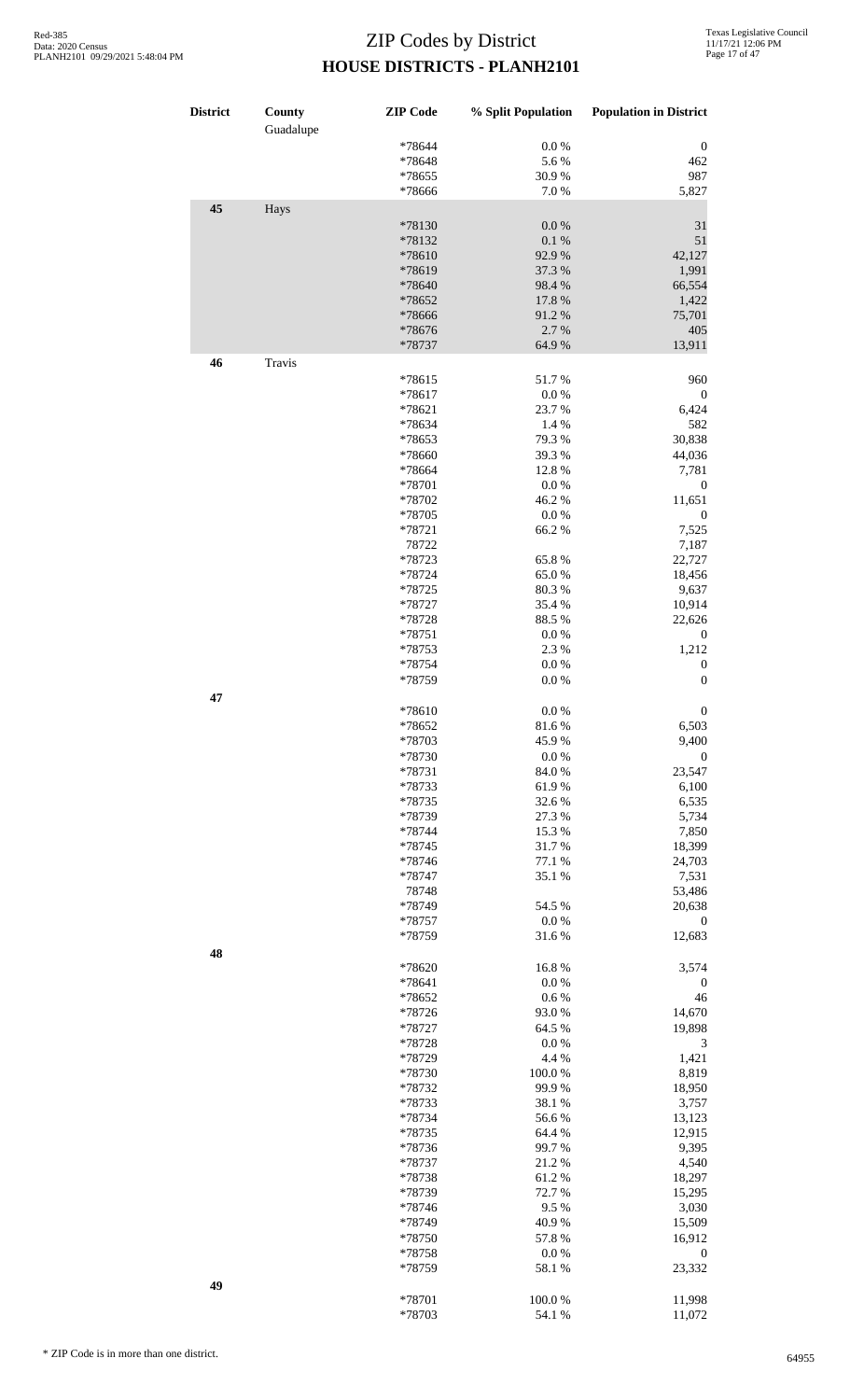| <b>District</b><br>49 | County     | <b>ZIP</b> Code  | % Split Population | <b>Population in District</b> |
|-----------------------|------------|------------------|--------------------|-------------------------------|
|                       |            | *78704           | 77.1 %             | 36,766                        |
|                       |            | *78705           | 100.0%             | 30,263                        |
|                       |            | 78712            |                    | 6,028                         |
|                       |            | *78731           | 16.0%              | 4,469                         |
|                       |            | *78735           | 3.0%               | 608                           |
|                       |            | *78741           | 0.0 %              | $\boldsymbol{0}$              |
|                       |            | *78745           | 21.0%              | 12,203                        |
|                       |            | *78746           | 13.4 %             | 4,290                         |
|                       |            | *78749           | 4.6%               | 1,744                         |
|                       |            | *78751           | 91.8%              | 15,705                        |
|                       |            | *78752           | 8.0%               | 1,347                         |
|                       |            | 78756            |                    | 9,370                         |
|                       |            | *78757           | 100.0%             | 25,900                        |
|                       |            | *78758           | 53.8 %             | 27,913                        |
|                       |            | *78759           | 7.5 %              | 3,029                         |
| 50                    |            |                  |                    |                               |
|                       | Travis     |                  |                    |                               |
|                       |            | *78653           | 20.2 %             | 7,870                         |
|                       |            | *78660           | 60.7%              | 67,916                        |
|                       |            | *78723           | 34.2 %             | 11,790                        |
|                       |            | *78724           | 0.5%               | 142                           |
|                       |            | *78751           | 8.2%               | 1,409                         |
|                       |            | *78752           | 92.0%              | 15,540                        |
|                       |            | *78753           | 97.7%              | 52,128                        |
|                       |            | *78754           | 100.0%             | 21,607                        |
|                       |            | *78758           | 46.2%              | 23,962                        |
|                       |            | *78759           | 1.9%               | 764                           |
| 51                    |            |                  |                    |                               |
|                       |            | *78610           | 6.5%               | 2,946                         |
|                       |            | $*78612$         | 4.9%               | 699                           |
|                       |            | *78616           | $0.1~\%$           | 13                            |
|                       |            | $*78617$         | 75.5 %             | 22,897                        |
|                       |            | *78640           | 0.1%               | 71                            |
|                       |            | *78653           | $0.0\ \%$          | $\boldsymbol{0}$              |
|                       |            | *78701           | $0.0\ \%$          | $\boldsymbol{0}$              |
|                       |            | *78702           | 53.8%              | 13,587                        |
|                       |            | *78704           | 22.9%              | 10,922                        |
|                       |            |                  |                    |                               |
|                       |            | 78719            |                    | 2,099                         |
|                       |            | *78721           | 33.8%              | 3,842                         |
|                       |            | *78724           | 34.5 %             | 9,777                         |
|                       |            | $*78725$         | 19.7 %             | 2,359                         |
|                       |            | *78741           | 100.0%             | 49,152                        |
|                       |            | 78742            |                    | 573                           |
|                       |            | *78744           | 84.7%              | 43,376                        |
|                       |            | *78745           | 47.3%              | 27,454                        |
|                       |            | *78747           | 64.9%              | 13,950                        |
| 52                    | Williamson |                  |                    |                               |
|                       |            | $*76511$         | 47.5 %             | 1,257                         |
|                       |            | *76530           | 99.1 %             | 2,896                         |
|                       |            | *76537           | 7.2 %              | 791                           |
|                       |            | 76574            |                    | 19,367                        |
|                       |            | *76577           | 3.2 %              | 111                           |
|                       |            | $*76578$         | $100.0~\%$         | 1,939                         |
|                       |            | *78613           | $0.3~\%$           | 306                           |
|                       |            | *78615           | 48.3%              | 898                           |
|                       |            | *78621           | 2.6 %              | 697                           |
|                       |            | *78626           | 43.4 %             | 18,130                        |
|                       |            | *78628           | 58.0 %             | 26,953                        |
|                       |            | *78633           | 24.2 %             | 6,365                         |
|                       |            | *78634           | 98.6%              | 39,917                        |
|                       |            |                  |                    |                               |
|                       |            | *78641<br>*78642 | 11.9 %<br>5.5 %    | 9,647<br>1,067                |
|                       |            |                  |                    |                               |
|                       |            | *78653           | 0.0 %              | $\boldsymbol{0}$              |
|                       |            | *78660           | $0.0\ \%$          | 23                            |
|                       |            | *78664           | 14.1 %             | 8,600                         |
|                       |            | *78665           | 70.8 %             | 40,283                        |
|                       |            | *78681           | 39.2 %             | 22,221                        |
| 53                    | Bandera    |                  |                    |                               |
|                       |            | 78003            |                    | 8,854                         |
|                       |            | *78023           | 0.4%               | 108                           |
|                       |            | *78028           | 0.0 %              | $\sqrt{6}$                    |
|                       |            | 78055            |                    | 1,695                         |
|                       |            | 78063            |                    | 9,509                         |
|                       |            | 78883            |                    | 136                           |
|                       |            | *78884           | 45.6%              | 442                           |
|                       |            | 78885            |                    | 101                           |
|                       | Crane      |                  |                    |                               |
|                       |            | 79731            |                    | 4,675                         |
|                       |            | 79743            |                    | $\boldsymbol{0}$              |
|                       |            |                  |                    |                               |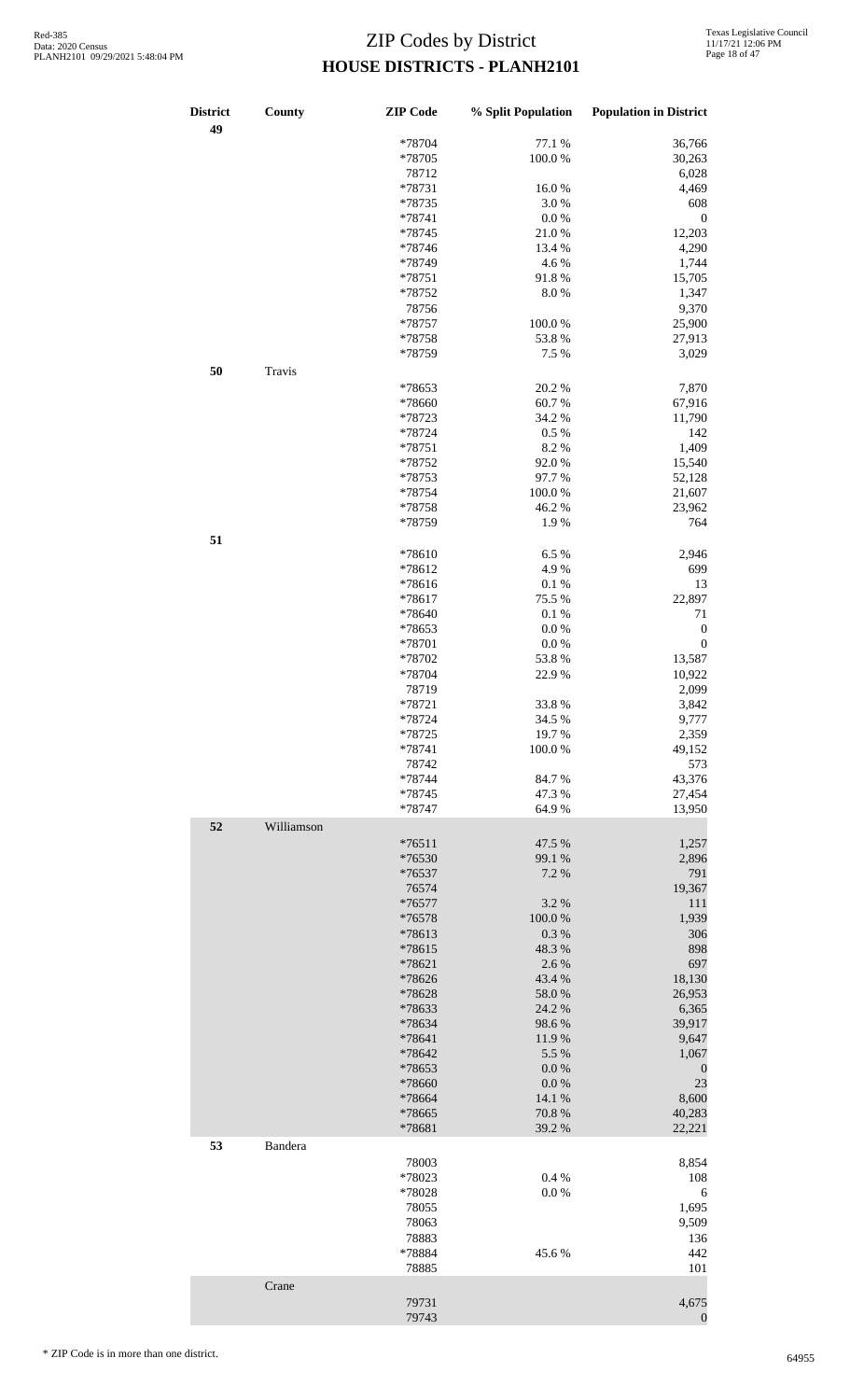| <b>District</b><br>53 | County<br>Crockett | <b>ZIP</b> Code                                                                                                                   | % Split Population                                             | <b>Population in District</b>                                                                                                |
|-----------------------|--------------------|-----------------------------------------------------------------------------------------------------------------------------------|----------------------------------------------------------------|------------------------------------------------------------------------------------------------------------------------------|
|                       |                    | 76943                                                                                                                             |                                                                | 3,098                                                                                                                        |
|                       | Edwards            | 78828<br>*78840<br>78880                                                                                                          | $0.0\ \%$                                                      | 170<br>12<br>1,240                                                                                                           |
|                       | Kerr               | 78010<br>*78013<br>78024<br>78025<br>*78028<br>78055<br>*78058<br>*78631                                                          | 25.6%<br>98.1 %<br>87.0%<br>7.3 %                              | 3,602<br>1,475<br>824<br>5,759<br>39,979<br>29<br>760<br>170                                                                 |
|                       | Kimble             | 76849<br>76854<br>76859<br>76874<br>76883                                                                                         |                                                                | 3,924<br>303<br>25<br>$21\,$<br>13                                                                                           |
|                       | Llano              | 76831<br>76885<br>78607<br>78609<br>$*78611$<br>*78624<br>*78639<br>78643<br>*78654<br>*78657<br>78672                            | $0.6\,\%$<br>0.0 %<br>89.4%<br>0.0 %<br>60.4 %                 | 115<br>194<br>200<br>2,010<br>93<br>$\mathbf{1}$<br>7,222<br>6,376<br>$\boldsymbol{0}$<br>4,029<br>1,003                     |
|                       | McCulloch          | 76825<br>76836<br>*76845<br>76852<br>$*76858$<br>*76872<br>*76873<br>*76878<br>76887                                              | 0.0 %<br>90.9%<br>78.1 %<br>0.0 %<br>$0.0\ \%$                 | 6,495<br>34<br>$\boldsymbol{0}$<br>247<br>220<br>552<br>$\boldsymbol{0}$<br>$\boldsymbol{0}$<br>82                           |
|                       | Mason              | 76820<br>76825<br>76831<br>76842<br>*76856<br>76869<br>*78624                                                                     | 99.8%<br>0.0 %                                                 | 30<br>31<br>$\,8\,$<br>104<br>3,701<br>78<br>$\mathbf{1}$                                                                    |
|                       | Medina             | *78009<br>78016<br>*78023<br>*78039<br>*78052<br>78056<br>*78057<br>78059<br>78066<br>*78253<br>*78254<br>78850<br>78861<br>78886 | 99.7%<br>2.0%<br>87.6%<br>32.0%<br>2.6 %<br>5.3 %<br>$0.0\ \%$ | 8,799<br>10,513<br>598<br>1,606<br>1,970<br>1,920<br>36<br>5,460<br>754<br>3,481<br>$\boldsymbol{0}$<br>995<br>14,158<br>458 |
|                       | Menard             | 76825<br>76841<br>76848<br>76854<br>76859                                                                                         |                                                                | 39<br>16<br>78<br>22<br>1,807                                                                                                |
|                       | Pecos              | 79730<br>79735<br>79743<br>79744<br>79781                                                                                         |                                                                | 218<br>13,111<br>506<br>1,157<br>201                                                                                         |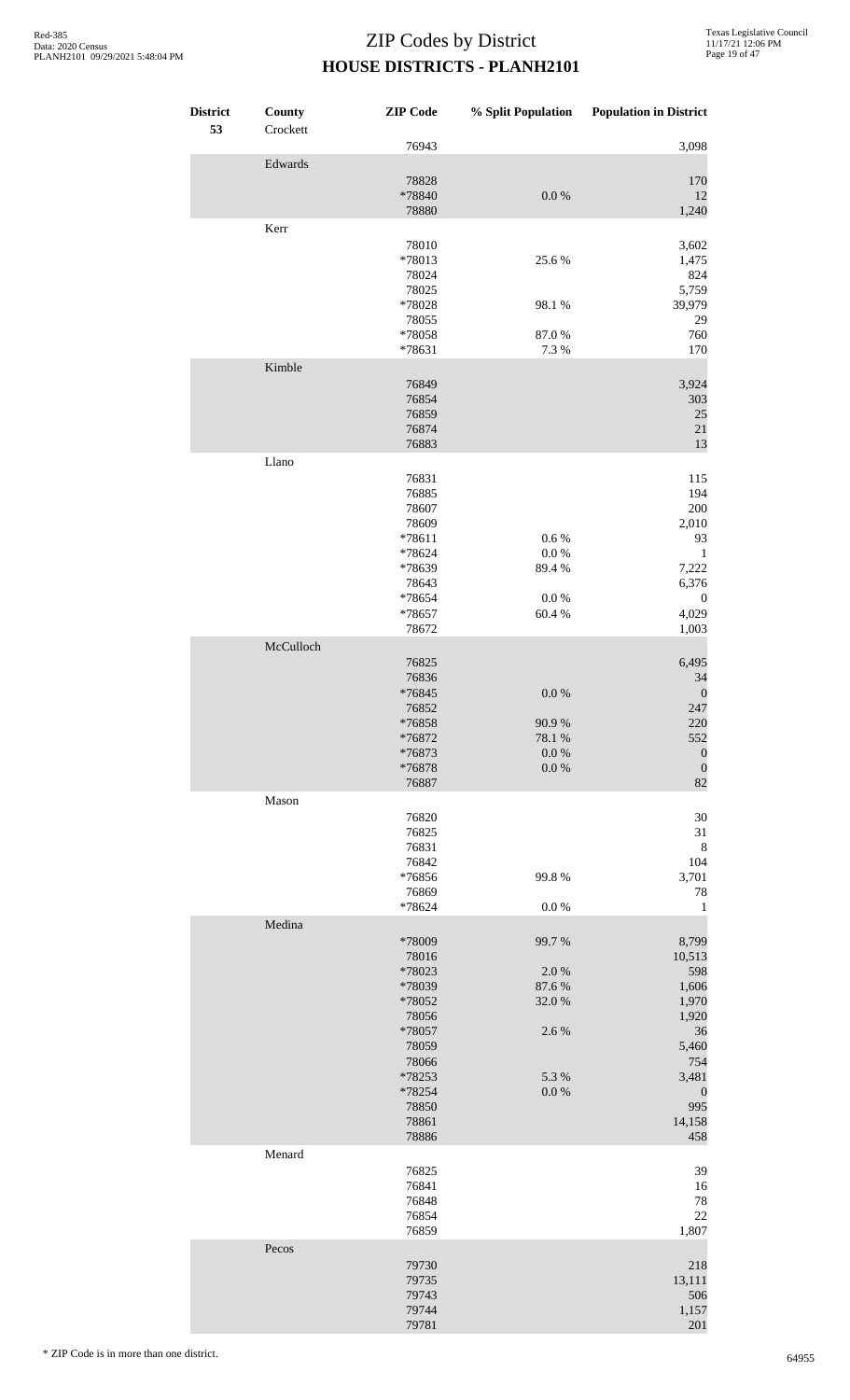| <b>District</b><br>53 | County<br>Real | <b>ZIP</b> Code                  | % Split Population  | <b>Population in District</b> |
|-----------------------|----------------|----------------------------------|---------------------|-------------------------------|
|                       |                | 78828<br>78833<br>78873<br>78879 |                     | 5<br>735<br>1,452<br>566      |
|                       | Schleicher     | 76936                            |                     | 2,451                         |
|                       | Sutton         |                                  |                     |                               |
|                       |                | 76874<br>76950                   |                     | 8<br>3,364                    |
|                       | Upton          | 79752<br>79755                   |                     | 2,219<br>1,089                |
| 54                    | Bell           | *76501<br>*76502                 | 99.6%<br>17.3 %     | 17,804<br>7,953               |
|                       |                | *76504                           | 95.8%               | 22,834                        |
|                       |                | $*76511$                         | 38.7%               | 1,026<br>18,383               |
|                       |                | $*76513$<br>*76519               | 40.3%<br>32.7%      | 297                           |
|                       |                | *76527                           | 4.5 %               | 213                           |
|                       |                | *76534<br>$*76537$               | 98.3%<br>0.5 %      | 2,495<br>54                   |
|                       |                | *76539                           | 18.5 %              | 1,562                         |
|                       |                | *76542                           | 60.9%               | 32,449                        |
|                       |                | *76543<br>*76544                 | 4.1 %<br>$0.0\ \%$  | 1,251<br>$\boldsymbol{0}$     |
|                       |                | 76548                            |                     | 32,819                        |
|                       |                | *76549<br>76554                  | 38.7%               | 21,732<br>2,060               |
|                       |                | *76557                           | 1.7%                | 91                            |
|                       |                | *76559                           | 100.0%              | 6,285                         |
|                       |                | *76569<br>76571                  | 100.0%              | 2,416<br>8,568                |
| 55                    |                | *76579                           | 99.0%               | 5,097                         |
|                       |                | *76501                           | 0.1 %               | 16                            |
|                       |                | *76502<br>$*76504$               | 82.7%<br>4.2 %      | 37,920<br>1,013               |
|                       |                | $*76513$                         | 59.7 %              | 27,210                        |
|                       |                | *76528                           | 1.5 %               | 362                           |
|                       |                | 76541<br>*76542                  | 39.1 %              | 19,687<br>20,838              |
|                       |                | *76543                           | 95.9%               | 29,072                        |
|                       |                | *76544<br>*76549                 | 45.8%<br>61.3%      | 13,158<br>34,447              |
|                       |                | *76557                           | 27.6 %              | 1,506                         |
|                       |                | *76559                           | $0.0\ \%$           | $\boldsymbol{0}$              |
| 56                    | McLennan       | *76579                           | 0.6 %               | 29                            |
|                       |                | $*76524$                         | 76.0%               | 2,217                         |
|                       |                | *76557<br>*76561                 | 62.0%<br>2.6 %      | 3,379<br>31                   |
|                       |                | *76622                           | 4.4 %               | 51                            |
|                       |                | 76630                            |                     | 1,691                         |
|                       |                | *76633<br>*76634                 | 96.5 %<br>0.0 %     | 5,819<br>$\boldsymbol{0}$     |
|                       |                | 76638                            |                     | 3,236                         |
|                       |                | *76640<br>76643                  | 76.0%               | 2,313                         |
|                       |                | *76655                           | 95.3%               | 15,871<br>9,811               |
|                       |                | *76657                           | 99.5 %              | 10,999                        |
|                       |                | *76682<br>*76689                 | 56.3%<br>34.0%      | 1,614<br>1,388                |
|                       |                | *76691                           | 88.1 %              | 5,783                         |
|                       |                | *76701                           | 100.0%              | 1,674                         |
|                       |                | *76704<br>*76705                 | $0.0\ \%$<br>47.1 % | $\boldsymbol{0}$<br>14,514    |
|                       |                | *76706                           | 53.0%               | 22,615                        |
|                       |                | *76707                           | 57.9 %              | 9,441                         |
|                       |                | *76708<br>76710                  | 96.6%               | 26,791<br>24,808              |
|                       |                | $*76711$<br>76712                | 81.0%               | 8,038<br>27,891               |
| 57                    | Denton         |                                  |                     |                               |
|                       |                | *75034<br>*75057                 | 6.5%<br>$0.0\ \%$   | 5,788                         |
|                       |                | *75065                           | 100.0%              | $\boldsymbol{0}$<br>12,566    |
|                       |                | *75068                           | 97.4 %              | 65,531                        |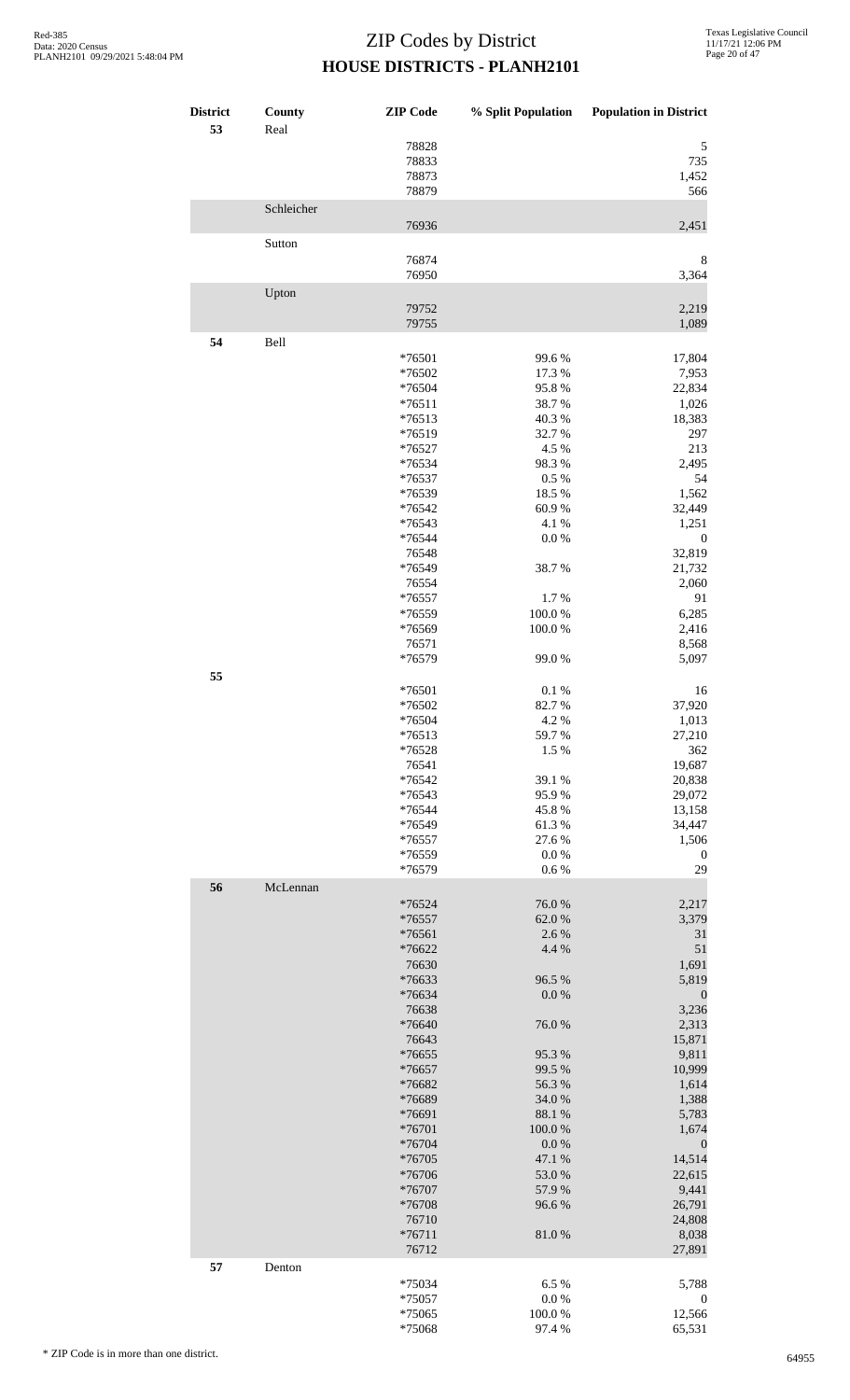| <b>District</b><br>57 | County<br>Denton | <b>ZIP</b> Code | % Split Population | <b>Population in District</b> |
|-----------------------|------------------|-----------------|--------------------|-------------------------------|
|                       |                  | *75077          | 20.9%              | 7,747                         |
|                       |                  | *76207          | 24.8 %             | 4,031                         |
|                       |                  | *76208          | 88.6%              | 24,344                        |
|                       |                  | $*76210$        | 72.2 %             | 33,067                        |
|                       |                  | $*76226$        | 39.1 %             | 13,456                        |
|                       |                  |                 |                    |                               |
|                       |                  | $*76227$        | 40.7%              | 18,073                        |
|                       |                  | *76234          | $0.1~\%$           | 16                            |
|                       |                  | *76247          | 20.3 %             | 4,121                         |
|                       |                  | *76259          | 84.1 %             | 5,390                         |
| 58                    | Johnson          |                 |                    |                               |
|                       |                  | 76009           |                    | 23,731                        |
|                       |                  |                 | 70.4 %             |                               |
|                       |                  | *76028          |                    | 51,954                        |
|                       |                  | 76031           |                    | 18,168                        |
|                       |                  | *76033          | 98.9%              | 26,933                        |
|                       |                  | *76035          | 5.4 %              | 132                           |
|                       |                  | *76036          | 9.3%               | 3,249                         |
|                       |                  | 76044           |                    | 5,708                         |
|                       |                  | *76049          | 0.4 %              | 134                           |
|                       |                  | *76050          | 91.4%              | 6,676                         |
|                       |                  |                 |                    |                               |
|                       |                  | 76058           |                    | 21,218                        |
|                       |                  | 76059           |                    | 4,818                         |
|                       |                  | *76063          | 6.6%               | 5,201                         |
|                       |                  | *76070          | 3.9%               | 24                            |
|                       |                  | *76084          | 82.3 %             | 9,673                         |
|                       |                  | *76093          | 97.1 %             | 2,308                         |
|                       |                  |                 |                    |                               |
|                       | Somervell        |                 |                    |                               |
|                       |                  | *76033          | $0.8~\%$           | 225                           |
|                       |                  | 76043           |                    | 7,319                         |
|                       |                  | *76048          | 1.2%               | 302                           |
|                       |                  | *76070          | 96.1 %             | 585                           |
|                       |                  | 76077           |                    | 649                           |
|                       |                  |                 |                    |                               |
|                       |                  | *76433          | 3.7%               | 125                           |
| 59                    | Coryell          |                 |                    |                               |
|                       |                  | *76522          | 92.8%              | 38,620                        |
|                       |                  | 76525           |                    | 711                           |
|                       |                  | 76526           |                    | 160                           |
|                       |                  | *76528          | 98.5 %             | 23,962                        |
|                       |                  |                 |                    |                               |
|                       |                  | 76538           |                    | 670                           |
|                       |                  | *76539          | 12.5 %             | 1,061                         |
|                       |                  | *76544          | 54.2 %             | 15,575                        |
|                       |                  | *76549          | 0.0 %              | 27                            |
|                       |                  | $*76557$        | 8.7%               | 475                           |
|                       |                  | *76561          | 97.4 %             | 1,182                         |
|                       |                  | 76566           |                    | 293                           |
|                       |                  | *76634          | 0.4 %              | 30                            |
|                       |                  | $*76657$        | 0.5 %              | 52                            |
|                       |                  |                 |                    |                               |
|                       |                  | *76689          | 6.7%               | 275                           |
|                       | Erath            |                 |                    |                               |
|                       |                  | 76401           |                    | 30,475                        |
|                       |                  | 76402           |                    | 978                           |
|                       |                  | *76433          | 94.1 %             | 3,159                         |
|                       |                  | *76436          | 2.1 %              | 13                            |
|                       |                  |                 |                    |                               |
|                       |                  | *76444          | 0.2%               | 10                            |
|                       |                  | *76445          | 25.1 %             | 108                           |
|                       |                  | *76446          | 89.7%              | 5,849                         |
|                       |                  | $*76453$        | 7.4 %              | 88                            |
|                       |                  | 76457           |                    | 1,772                         |
|                       |                  | *76462          | 2.7 %              | 93                            |
|                       | Hamilton         |                 |                    |                               |
|                       |                  |                 |                    |                               |
|                       |                  | *76436          | 69.5 %             | 439                           |
|                       |                  | 76457           |                    | 2,172                         |
|                       |                  | 76525           |                    | 493                           |
|                       |                  | 76531           |                    | 4,922                         |
|                       |                  | 76565           |                    | 196                           |
|                       | Hood             |                 |                    |                               |
|                       |                  |                 |                    |                               |
|                       |                  | *76033          | 0.3%               | 76                            |
|                       |                  | *76035          | 42.3 %             | 1,025                         |
|                       |                  | *76048          | 98.8%              | 25,498                        |
|                       |                  | *76049          | 98.1 %             | 29,951                        |
|                       |                  | *76087          | 1.1 %              | 387                           |
|                       |                  |                 |                    |                               |
|                       |                  | *76433          | 2.2 %              | 73                            |
|                       |                  | *76462          | 42.1 %             | 1,443                         |
|                       |                  | 76476           |                    | 3,145                         |
| 60                    | Collin           |                 |                    |                               |
|                       |                  | *75009          | $0.8~\%$           | 147                           |
|                       |                  | *75013          |                    |                               |
|                       |                  |                 | 38.7%              | 18,729                        |
|                       |                  | *75025          | 28.7%              | 15,786                        |

 $\mathcal{L}$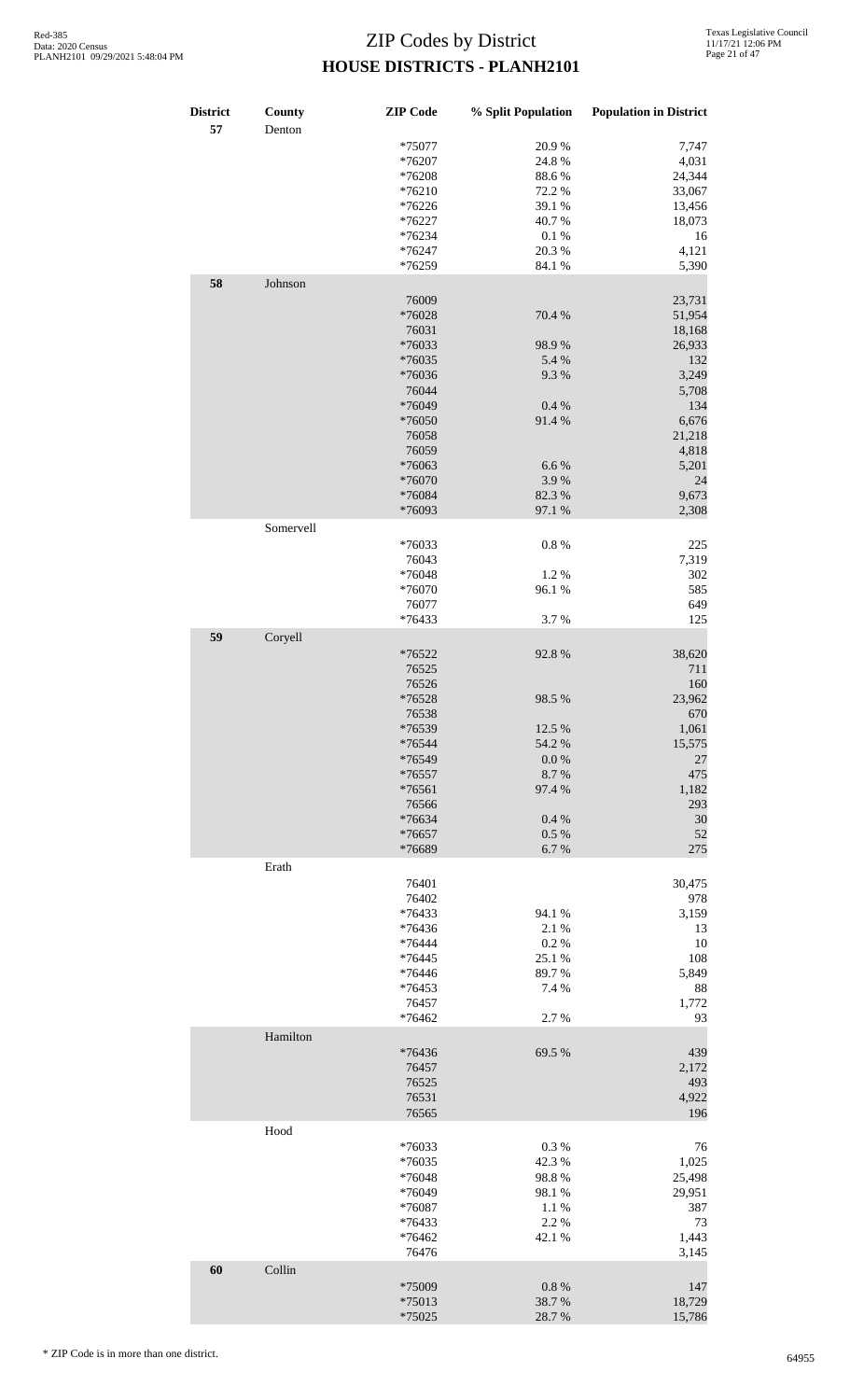| <b>District</b><br>60 | County<br>Collin | <b>ZIP</b> Code  | % Split Population | <b>Population in District</b> |
|-----------------------|------------------|------------------|--------------------|-------------------------------|
|                       |                  | *75069           | $60.0~\%$          | 23,318                        |
|                       |                  | *75070           | 41.4%              | 47,752                        |
|                       |                  | *75071           | 33.4 %             | 22,508                        |
|                       |                  | *75087           | 0.4 %              | 165                           |
|                       |                  | *75098           | 4.4 %              | 3,000                         |
|                       |                  | *75166           | 97.4 %             | 5,056                         |
|                       |                  | *75173           | 43.1 %             | 3,231                         |
|                       |                  | *75189           | 13.0%              | 4,943                         |
|                       |                  | *75409           | 98.6%              | 21,061                        |
|                       |                  | *75424           | 79.6%              | 3,476                         |
|                       |                  |                  |                    | 9,913                         |
|                       |                  | *75442           | 86.6%              |                               |
|                       |                  | *75452           | $3.0\ \%$          | 164                           |
|                       |                  | *75454           | 99.7%              | 14,839                        |
|                       |                  | *75491<br>*75495 | 0.0 %<br>$5.0\ \%$ | $\boldsymbol{0}$<br>461       |
| 61                    | Palo Pinto       |                  |                    |                               |
|                       |                  | 76066            |                    | 180                           |
|                       |                  | 76067            |                    | 19,773                        |
|                       |                  | 76449            |                    | 2,603                         |
|                       |                  | *76450           | 1.8 %              | 234                           |
|                       |                  | *76453           | 92.6%              | 1,096                         |
|                       |                  | *76462           | 18.4%              | 632                           |
|                       |                  | 76463            |                    | 247                           |
|                       |                  | 76472            |                    | 1,506                         |
|                       |                  | 76475            |                    | 815                           |
|                       |                  | 76484            |                    | 1,147                         |
|                       |                  | *76486           | 10.5 %             | 176                           |
|                       | Parker           |                  |                    |                               |
|                       |                  | *76008           | 85.9%              | 20,113                        |
|                       |                  | *76020           | 41.9%              | 13,574                        |
|                       |                  | *76023           | 5.8 %              | 422                           |
|                       |                  | *76035           | 52.2 %             | 1,266                         |
|                       |                  | *76049           | 1.4%               | 439                           |
|                       |                  | 76066            |                    | 3,402                         |
|                       |                  | 76067            |                    | 370                           |
|                       |                  | *76082           | 89.1 %             | 19,447                        |
|                       |                  | 76085            |                    | 13,191                        |
|                       |                  | 76086            |                    | 20,026                        |
|                       |                  | *76087           | 98.9%              | 33,748                        |
|                       |                  | 76088            |                    | 14,027                        |
|                       |                  | *76108           | 7.0%               | 3,142                         |
|                       |                  | $*76126$         | 4.0%               | 999                           |
|                       |                  | *76462           | 36.8%              | 1,261                         |
|                       |                  | *76486           | 21.2%              | 356                           |
|                       |                  | *76487           | 77.9%              | 2,352                         |
|                       |                  | 76490            |                    | 87                            |
|                       | Stephens         |                  |                    |                               |
|                       |                  | $*76424$         | 100.0%             | 8,588                         |
|                       |                  | 76429            |                    | 204                           |
|                       |                  | *76430           | 0.0 %              | $\boldsymbol{0}$              |
|                       |                  | *76437           | 0.5%               | $27\,$                        |
|                       |                  | *76450           | 0.3%               | 41                            |
|                       |                  | *76464           | 5.9%               | 29                            |
|                       |                  | *76470           | 6.9%               | 212                           |
| 62                    | Delta            | 75415            |                    | 99                            |
|                       |                  |                  |                    | 93                            |
|                       |                  | *75428           | 0.9 %              |                               |
|                       |                  | *75432           | 100.0%             | 3,693                         |
|                       |                  | 75448            |                    | 809                           |
|                       |                  | 75450            |                    | 18                            |
|                       |                  | 75469            |                    | 518                           |
|                       |                  | *75482           | $0.0\ \%$          | $\mathbf{0}$                  |
|                       | Fannin           | 75418            |                    | 14,324                        |
|                       |                  |                  |                    |                               |
|                       |                  | *75424           | 3.6%               | 155                           |
|                       |                  | 75438            |                    | 1,380                         |
|                       |                  | 75439            |                    | 1,038                         |
|                       |                  | *75446           | 91.6%              | 2,956                         |
|                       |                  | 75447            |                    | 575                           |
|                       |                  | *75449           | 74.8%              | 912                           |
|                       |                  | *75452           | 92.0%              | 5,061                         |
|                       |                  | 75476            |                    | 2,093                         |
|                       |                  | 75479            |                    | 2,056                         |
|                       |                  | *75488           | 100.0%             | 1,237                         |
|                       |                  | 75490            |                    | 2,704                         |
|                       |                  | *75491           | 14.5 %             | 857                           |
|                       |                  | 75492            |                    | 314                           |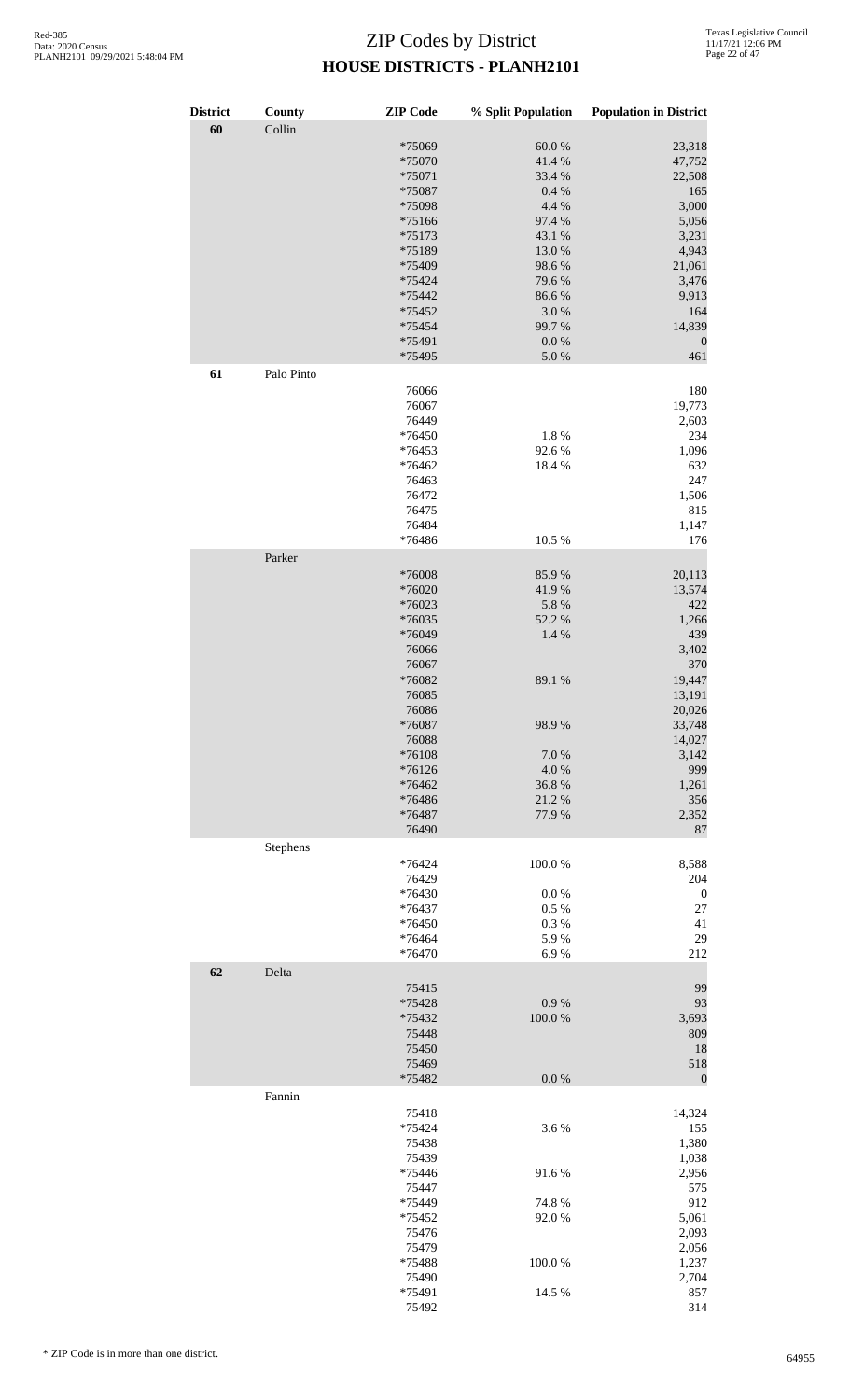| <b>District</b> | County   | <b>ZIP</b> Code    | % Split Population | <b>Population in District</b> |
|-----------------|----------|--------------------|--------------------|-------------------------------|
| 62              | Franklin |                    |                    |                               |
|                 |          | 75457              |                    | 6,586                         |
|                 |          | *75480<br>*75487   | 89.9%<br>32.2 %    | 1,764<br>651                  |
|                 |          | *75494             | 13.6 %             | 1,358                         |
|                 | Grayson  |                    |                    |                               |
|                 |          | 74733              |                    | $\boldsymbol{0}$              |
|                 |          | 75020              |                    | 23,838                        |
|                 |          | 75021              |                    | 8,343                         |
|                 |          | *75058<br>75076    | 100.0%             | 3,675<br>8,093                |
|                 |          | 75090              |                    | 25,078                        |
|                 |          | 75092              |                    | 27,126                        |
|                 |          | 75414              |                    | 3,540                         |
|                 |          | 75459<br>75479     |                    | 5,624<br>41                   |
|                 |          | *75491             | 85.5%              | 5,036                         |
|                 |          | *75495             | 94.9%              | 8,671                         |
|                 |          | *76233             | 84.6 %             | 3,072                         |
|                 |          | *76240             | 0.1%               | 31                            |
|                 |          | 76245<br>*76258    | 4.8%               | 1,867<br>355                  |
|                 |          | 76264              |                    | 1,627                         |
|                 |          | $*76271$           | 92.3%              | 1,724                         |
|                 |          | *76273             | 78.0%              | 7,802                         |
| 63              | Denton   |                    |                    |                               |
|                 |          | *75006<br>*75007   | 0.1%<br>40.3 %     | 31<br>20,948                  |
|                 |          | *75010             | 16.6%              | 5,519                         |
|                 |          | *75019             | 2.2 %              | 1,022                         |
|                 |          | *75022             | 92.9%              | 24,964                        |
|                 |          | *75028<br>*75057   | 79.7%<br>71.5 %    | 37,311<br>11,392              |
|                 |          | *75067             | 99.4 %             | 68,454                        |
|                 |          | *75077             | 13.6 %             | 5,032                         |
|                 |          | *76092             | 2.2 %              | 722                           |
|                 |          | $*76177$           | $0.0\ \%$          | $\boldsymbol{0}$              |
| 64              |          | *76262             | 61.6%              | 26,924                        |
|                 |          | 76201              |                    | 26,555                        |
|                 |          | 76205              |                    | 21,108                        |
|                 |          | *76207             | 63.0%              | 10,225                        |
|                 |          | *76208             | 4.2 %              | 1,155                         |
|                 |          | *76209<br>$*76210$ | 100.0%<br>27.8 %   | 27,278<br>12,723              |
|                 |          | *76226             | 0.1 %              | 35                            |
|                 |          | *76234             | 1.9%               | 344                           |
|                 |          | 76249              |                    | 9,278                         |
|                 |          | *76259<br>*76266   | 15.4 %<br>41.9%    | 989<br>6,941                  |
|                 | Wise     |                    |                    |                               |
|                 |          | *76020             | 1.4 %              | 457                           |
|                 |          | *76023             | 94.2 %             | 6,911                         |
|                 |          | *76052             | 2.0%               | 547                           |
|                 |          | *76071<br>76073    | 89.9%              | 3,681<br>6,592                |
|                 |          | *76078             | 91.8%              | 9,900                         |
|                 |          | *76082             | 10.9%              | 2,385                         |
|                 |          | 76225              |                    | 3,750                         |
|                 |          | *76234<br>*76247   | 98.0%<br>0.2 %     | 18,024<br>34                  |
|                 |          | *76259             | 0.5 %              | 33                            |
|                 |          | *76270             | 39.0%              | 784                           |
|                 |          | *76426             | 98.1 %             | 11,478                        |
|                 |          | 76431<br>*76487    | 18.2%              | 3,506<br>550                  |
| 65              | Denton   |                    |                    |                               |
|                 |          | *75007             | 53.6%              | 27,874                        |
|                 |          | *75010             | 83.4 %             | 27,796                        |
|                 |          | *75022             | 5.4 %              | 1,442                         |
|                 |          | *75024             | 5.4 %              | 2,434                         |
|                 |          | *75028<br>*75056   | 20.0%<br>39.9%     | 9,342<br>25,834               |
|                 |          | *75057             | 28.5 %             | 4,543                         |
|                 |          | *75065             | 0.0 %              | $\boldsymbol{0}$              |
|                 |          | *75067             | 0.0 %              | $\boldsymbol{0}$              |
|                 |          | *75077             | 65.5 %             | 24,212                        |
|                 |          | *75093<br>*75287   | 6.2%<br>51.8%      | 3,042<br>28,019               |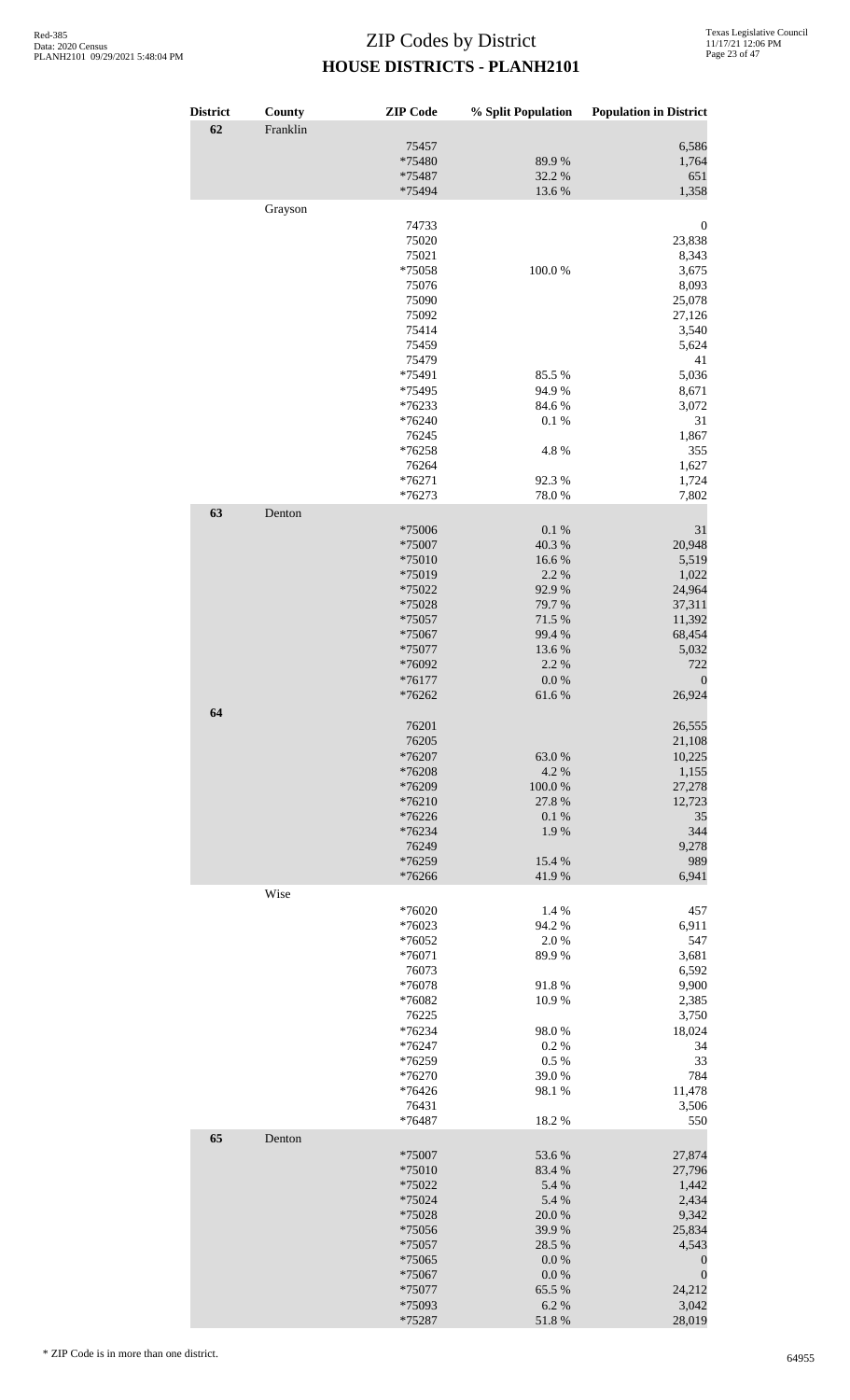| <b>District</b> | County       | <b>ZIP</b> Code  | % Split Population | <b>Population in District</b> |
|-----------------|--------------|------------------|--------------------|-------------------------------|
| 65              | Denton       |                  |                    |                               |
|                 |              | *76052           | 11.7%              | 3,156                         |
|                 |              | *76078           | 8.2%               | 880                           |
|                 |              | $*76177$         | 9.9%               | 2,173                         |
|                 |              | *76226           | 60.8%              | 20,937                        |
|                 |              | *76247           | 79.5 %             | 16,115                        |
|                 |              | *76262           | $10.2~\%$          | 4,450                         |
| 66              | Collin       |                  |                    |                               |
|                 |              | *75009           | 11.5 %             | 2,142                         |
|                 |              | *75024           | 90.8%              | 41,219                        |
|                 |              | *75025           | 24.6 %             | 13,510                        |
|                 |              | *75033           | 21.2%              | 9,380                         |
|                 |              | *75034           | 31.4%              | 27,779                        |
|                 |              | *75035           | 14.2 %             | 11,373                        |
|                 |              | *75058           | $0.0\ \%$          | $\boldsymbol{0}$              |
|                 |              | *75071<br>*75078 | 3.0%<br>68.6%      | 2,043<br>28,219               |
|                 |              | *75093           | 50.6%              | 24,979                        |
|                 |              | *75252           | 36.5 %             | 9,894                         |
|                 |              | *75287           | 47.7%              | 25,793                        |
| 67              |              |                  |                    |                               |
|                 |              | *75002           | 20.7%              | 14,689                        |
|                 |              | *75013           | 50.0%              | 24,157                        |
|                 |              | *75023           | 87.4 %             | 39,288                        |
|                 |              | *75024           | 3.9%               | 1,753                         |
|                 |              | *75025           | 36.7%              | 20,163                        |
|                 |              | *75069           | 33.6%              | 13,051                        |
|                 |              | *75071           | 8.7%               | 5,882                         |
|                 |              | *75074           | $0.0\ \%$          | $\boldsymbol{0}$              |
|                 |              | *75075           | 65.1%              | 23,440                        |
|                 |              | *75080           | 17.7 %             | 9,561                         |
|                 |              | *75093           | 43.2 %             | 21,312                        |
|                 |              | *75248           | 0.6%               | 232                           |
|                 |              | *75252           | 58.4%              | 15,835                        |
|                 |              | *75407<br>*75409 | 37.8%<br>$1.0\ \%$ | 9,574<br>215                  |
|                 |              | *75424           | 16.8%              | 735                           |
|                 |              | *75442           | 1.0%               | 109                           |
|                 |              | *75454           | 0.3%               | 46                            |
| 68              | <b>Brown</b> |                  |                    |                               |
|                 |              | 76432            |                    | 1,387                         |
|                 |              | $*76443$         | 4.5 %              | 80                            |
|                 |              | 76471            |                    | 186                           |
|                 |              | *76801           | 100.0%             | 25,214                        |
|                 |              | 76802            |                    | 5,317                         |
|                 |              | *76823           | 100.0%             | 2,802                         |
|                 |              | 76827            |                    | 411                           |
|                 |              | 76857            |                    | 1,877                         |
|                 |              | 76890            |                    | 821                           |
|                 | Comanche     |                  |                    |                               |
|                 |              | 76432            |                    | 75                            |
|                 |              | *76436           | 28.5 %             | 180                           |
|                 |              | 76442            |                    | 7,459                         |
|                 |              | *76444           | 99.1 %             | 4,016                         |
|                 |              | *76445           | 24.8%              | 107                           |
|                 |              | *76446           | 10.3%              | 669                           |
|                 |              | 76454            |                    | 53                            |
|                 |              | 76455<br>76474   |                    | 969<br>66                     |
|                 |              |                  |                    |                               |
|                 | Cooke        |                  |                    |                               |
|                 |              | $*76233$         | 15.4 %             | 560                           |
|                 |              | *76234           | 0.1 %              | $11\,$                        |
|                 |              | 76238            |                    | 410                           |
|                 |              | 76239<br>*76240  | 99.9%              | 136<br>28,178                 |
|                 |              | 76250            |                    | 991                           |
|                 |              | 76252            |                    | 3,054                         |
|                 |              | 76263            |                    | 146                           |
|                 |              | 76265            |                    | 71                            |
|                 |              | *76266           | 0.2 %              | 40                            |
|                 |              | $*76271$         | 7.7 %              | 144                           |
|                 |              | $*76272$         | 98.8%              | 5,724                         |
|                 |              | $*76273$         | 22.0%              | 2,203                         |
|                 | Eastland     |                  |                    |                               |
|                 |              | 76435            |                    | 645                           |
|                 |              | *76437           | 96.9%              | 5,408                         |
|                 |              | 76442            |                    | $\boldsymbol{0}$              |
|                 |              | $*76443$         | 0.7%               | 12                            |
|                 |              | *76444           | 0.7%               | 28                            |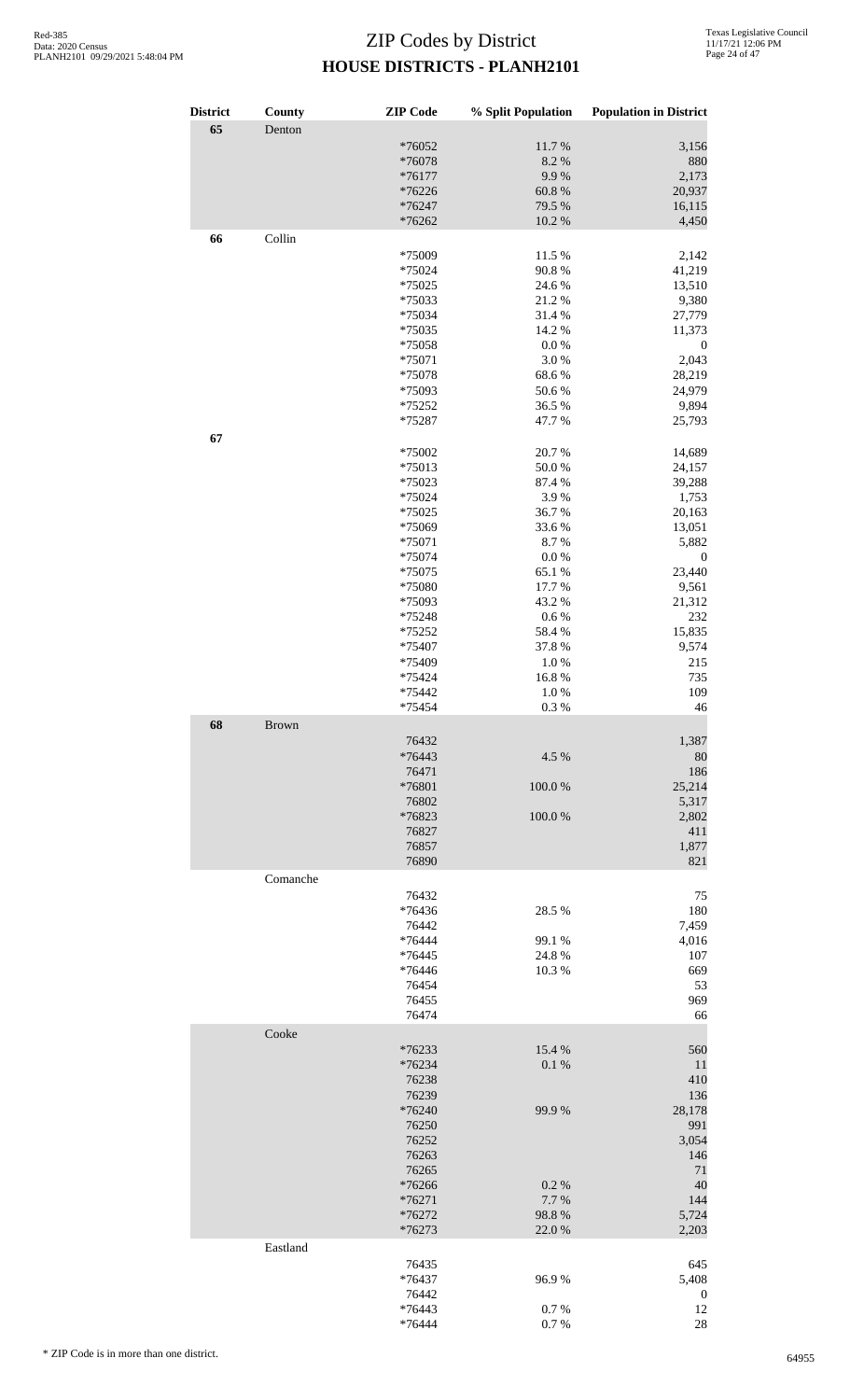| <b>District</b> | County<br>Eastland | <b>ZIP</b> Code                                                 | % Split Population                   | <b>Population in District</b>                                               |
|-----------------|--------------------|-----------------------------------------------------------------|--------------------------------------|-----------------------------------------------------------------------------|
|                 |                    | *76445<br>76448<br>76454<br>*76464                              | 50.1 %<br>$0.8~\%$                   | 216<br>5,593<br>1,315<br>$\overline{4}$                                     |
|                 |                    | *76470<br>76471                                                 | 93.1 %                               | 2,880<br>1,624                                                              |
| 68              | Jack               | *76230<br>*76389<br>*76426<br>76427<br>76458<br>76459           | 1.5%<br>$0.6\,\%$<br>1.9%            | 149<br>6<br>222<br>783<br>5,882<br>163                                      |
|                 |                    | *76486<br>*76487                                                | 68.3%<br>3.9%                        | 1,148<br>119                                                                |
|                 | Lampasas           | *76522<br>*76528<br>*76539<br>*76550<br>76824<br>76853          | 7.2 %<br>$0.0\ \%$<br>64.8%<br>92.8% | 2,984<br>10<br>5,486<br>11,551<br>69<br>1,527                               |
|                 | Mills              | 76844<br>76864<br>76870<br>76880<br>76890                       |                                      | 3,040<br>1,131<br>101<br>180<br>$\overline{4}$                              |
|                 | Montague           | $*76228$<br>*76230<br>76239<br>76251<br>76255<br>76261<br>76265 | 12.0%<br>96.8%                       | 117<br>9,709<br>707<br>999<br>5,223<br>229<br>1,754                         |
|                 | San Saba           | *76270<br>76832<br>76871<br>*76872                              | 61.0%<br>21.9%                       | 1,227<br>483<br>1,104<br>155                                                |
|                 | Shackelford        | 76877<br>*76430<br>*76464<br>*79504<br>*79533                   | 100.0%<br>87.0%<br>0.0 %<br>9.2%     | 3,988<br>2,422<br>427<br>$\boldsymbol{0}$<br>$40\,$                         |
|                 |                    | *79601                                                          | $0.9\ \%$                            | 216                                                                         |
|                 | Throckmorton       | 76372<br>*76430<br>76483<br>76491                               | 0.0 %                                | 34<br>$\mathbf{0}$<br>1,018<br>388                                          |
|                 | Young              | 76372<br>*76374<br>*76424<br>*76450<br>76460<br>76481<br>76491  | 98.7%<br>$0.0\ \%$<br>97.9%          | 959<br>3,913<br>$\boldsymbol{0}$<br>12,639<br>258<br>98<br>$\boldsymbol{0}$ |
| 69              | Archer             | 76308<br>76310<br>76351<br>76366<br>*76374<br>76379<br>*76389   | 1.3%<br>89.2%                        | 1,088<br>1,656<br>1,604<br>2,640<br>53<br>614<br>905                        |
|                 | Baylor             |                                                                 |                                      |                                                                             |
|                 | Clay               | 76380<br>73562<br>*76228<br>*76230<br>76305                     | 88.0%<br>1.7%                        | 3,465<br>$\boldsymbol{0}$<br>858<br>172<br>1,917                            |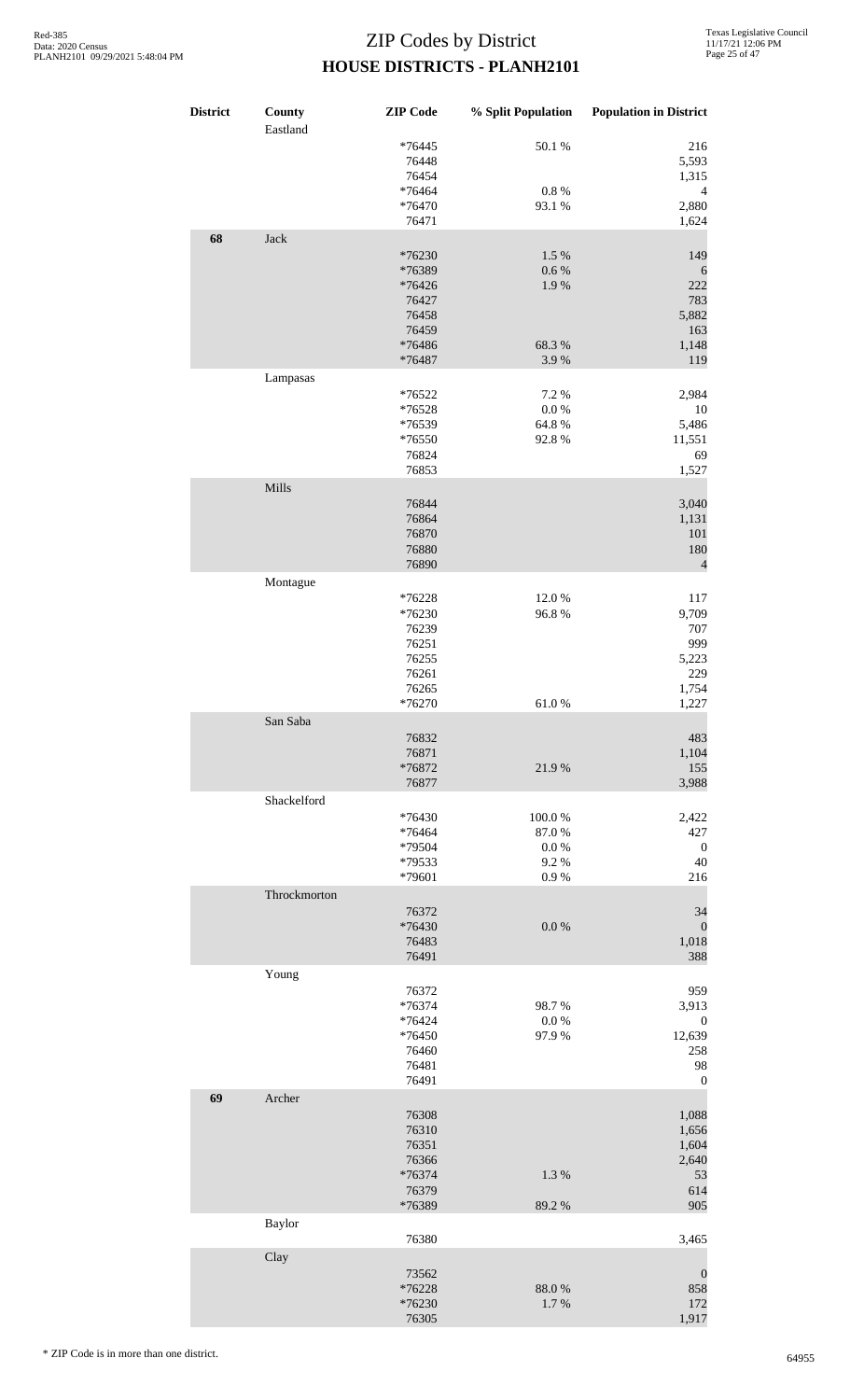| <b>District</b> | County<br>Clay | <b>ZIP</b> Code                              | % Split Population         | <b>Population in District</b>    |
|-----------------|----------------|----------------------------------------------|----------------------------|----------------------------------|
|                 |                | 76310<br>76357<br>76365<br>76377<br>76379    |                            | 734<br>602<br>5,064<br>753<br>14 |
|                 |                | *76389                                       | $10.2~\%$                  | 104                              |
| 69              | Cottle         | 79248                                        |                            | 1,380                            |
|                 | Fisher         |                                              |                            |                                  |
|                 |                | *79520<br>*79526<br>79534<br>79543<br>*79545 | 2.6%<br>0.3 %<br>$0.9\ \%$ | 56<br>3<br>211<br>1,044<br>16    |
|                 |                | 79546<br>*79556                              | 3.7%                       | 1,742<br>469                     |
|                 |                | *79560                                       | 87.9%                      | 131                              |
|                 | Foard          | 76384<br>79227                               |                            | $\boldsymbol{0}$<br>1,095        |
|                 | Hardeman       |                                              |                            |                                  |
|                 |                | 79225<br>79252                               |                            | 742<br>2,807                     |
|                 | Haskell        |                                              |                            |                                  |
|                 |                | 76388<br>*79503                              | 0.5 %                      | 218<br>$\mathbf{1}$              |
|                 |                | 79521                                        |                            | 3,626                            |
|                 |                | *79533<br>79539                              | $0.2~\%$                   | $\mathbf{1}$<br>161              |
|                 |                | 79544                                        |                            | 413                              |
|                 |                | 79547                                        |                            | 683                              |
|                 |                | 79548<br>*79553                              | $1.8~\%$                   | 255<br>58                        |
|                 | King           |                                              |                            |                                  |
|                 |                | 79248                                        |                            | 265                              |
|                 | Knox           | 76363                                        |                            | $235\,$                          |
|                 |                | 76371                                        |                            | 1,502                            |
|                 |                | 76380                                        |                            | 289                              |
|                 |                | 79227                                        |                            | $60\,$                           |
|                 | Motley         | 79529                                        |                            | 1,267                            |
|                 |                | 79234                                        |                            | 43                               |
|                 |                | 79244                                        |                            | 747                              |
|                 | Stonewall      | 79256                                        |                            | 273                              |
|                 |                | 79502                                        |                            | 1,023                            |
|                 |                | 79540                                        |                            | 222                              |
|                 | Wichita        | 76301<br>76302                               |                            | 15,402<br>10,988                 |
|                 |                | 76305<br>76306                               |                            | 6,775<br>14,966                  |
|                 |                | 76308                                        |                            | 19,489                           |
|                 |                | 76309                                        |                            | 12,793                           |
|                 |                | 76310                                        |                            | 18,577                           |
|                 |                | 76311<br>76354                               |                            | 6,349<br>11,350                  |
|                 |                | 76360                                        |                            | 2,779                            |
|                 | Wilbarger      | 76367                                        |                            | 9,882                            |
|                 |                | 76360                                        |                            | 46                               |
|                 |                | 76364                                        |                            | 182                              |
|                 |                | 76373<br>76384                               |                            | 148<br>12,467                    |
|                 |                | 79225                                        |                            | 3                                |
| 70              | Collin         | 79247                                        |                            | 41                               |
|                 |                | *75009                                       | 77.2 %                     | 14,332                           |
|                 |                | $*75035$                                     | 85.8%                      | 68,616                           |
|                 |                | *75070                                       | 58.6%                      | 67,475                           |
|                 |                | *75071<br>*75078                             | 54.9%<br>3.2 %             | 36,996<br>1,300                  |
|                 |                | *75409                                       | $0.4~\%$                   | $77 \,$                          |
|                 |                | *75495                                       | $0.1~\%$                   | $\,$ 8 $\,$                      |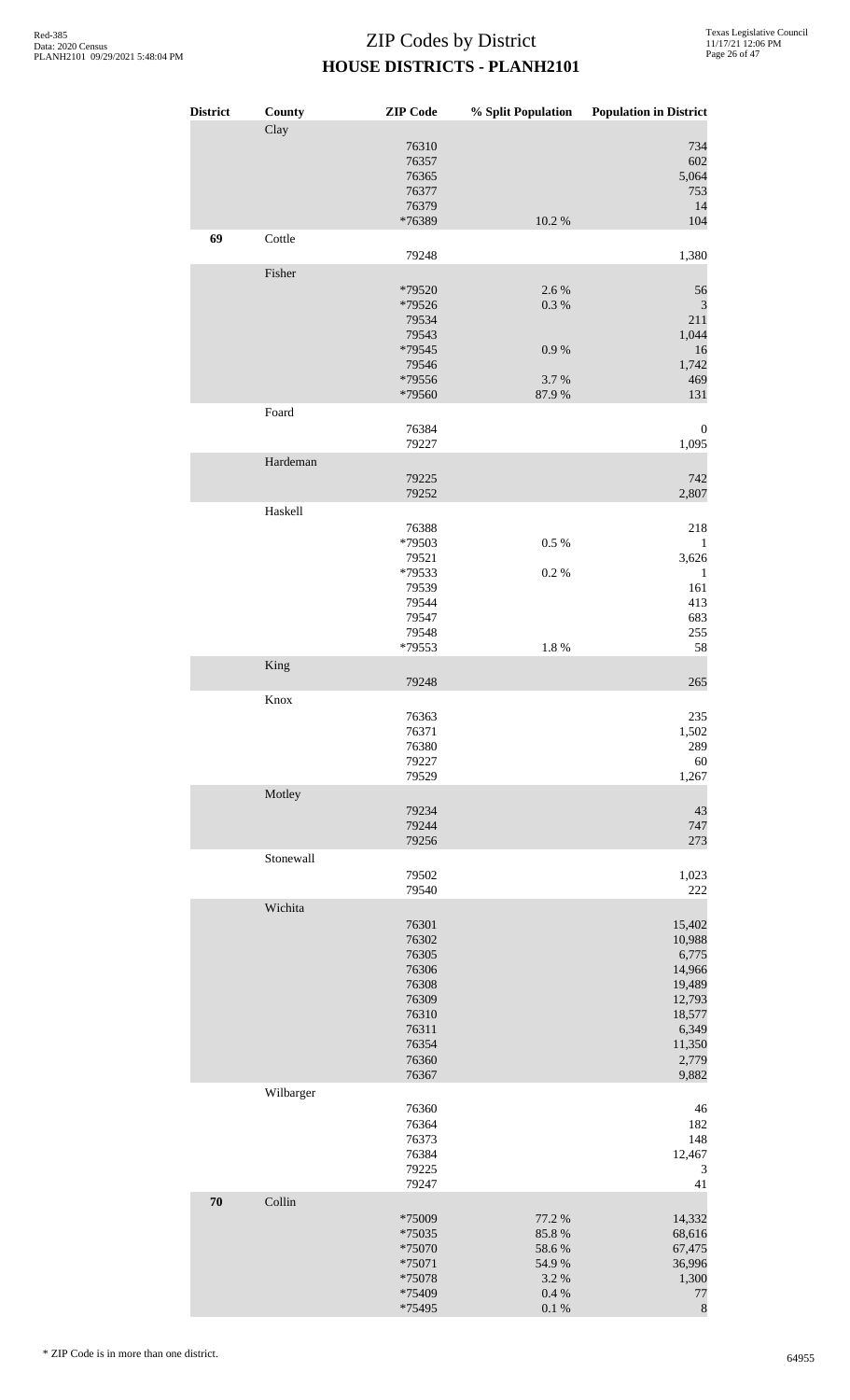| <b>District</b><br>71 | County<br>Callahan | <b>ZIP</b> Code | % Split Population | <b>Population in District</b> |
|-----------------------|--------------------|-----------------|--------------------|-------------------------------|
|                       |                    | $*76437$        | 2.6 %              | 145                           |
|                       |                    | *76443          | 94.2%              | 1,667                         |
|                       |                    | *76464          | 6.3%               | 31                            |
|                       |                    | *79504          | $100.0~\%$         | 2,562                         |
|                       |                    | *79510          | 99.5 %             | 8,202                         |
|                       |                    | *79601          | $1.8~\%$           | 442                           |
|                       | Jones              | 79602           |                    | 659                           |
|                       |                    | 79501           |                    | 3,471                         |
|                       |                    | *79503          | 99.5 %             | 193                           |
|                       |                    | *79520          | 97.4 %             | 2,096                         |
|                       |                    | 79525           |                    | 2,969                         |
|                       |                    | *79533          | 90.6%              | 395                           |
|                       |                    | 79536           |                    | 901                           |
|                       |                    | *79553          | 98.2%              | 3,094                         |
|                       |                    | *79560          | 12.1 %             | 18                            |
|                       |                    | *79601          | 25.9%              | 6,526                         |
|                       | Nolan              |                 |                    |                               |
|                       |                    | *79506          | 65.1%              | 450                           |
|                       |                    | 79535           |                    | 109                           |
|                       |                    | 79537           |                    | 61                            |
|                       |                    | *79545          | 99.1 %             | 1,774                         |
|                       |                    | *79556          | 96.3%              | 12,344                        |
|                       | Taylor             |                 |                    |                               |
|                       |                    | 79508           |                    | 1,412                         |
|                       |                    | *79519          | 18.5 %             | 10                            |
|                       |                    | 79530           |                    | 695                           |
|                       |                    | 79536           |                    | 4,286                         |
|                       |                    | 79541           |                    | 867                           |
|                       |                    | 79561           |                    | 471                           |
|                       |                    | 79562           |                    | 4,646                         |
|                       |                    | 79563           |                    | 1,153                         |
|                       |                    | *79566          | 37.0 %             | $111\,$                       |
|                       |                    | *79567          | $1.2~\%$           | 37                            |
|                       |                    | *79601          | 71.5 %             | 18,037                        |
|                       |                    | 79602           |                    | 25,470                        |
|                       |                    | 79603           |                    | 24,147                        |
|                       |                    | 79605           |                    | 29,874                        |
|                       |                    | 79606           |                    | 27,836                        |
|                       |                    | 79607           |                    | 2,960                         |
|                       |                    | 79697           |                    | 151                           |
|                       |                    | 79698           |                    | 3                             |
| 72                    | Coke               | 79699           |                    | 1,042                         |
|                       |                    | 76861           |                    | $\boldsymbol{0}$              |
|                       |                    | 76933           |                    | 1,325                         |
|                       |                    | 76945           |                    | 1,674                         |
|                       |                    | 76949           |                    | 45                            |
|                       |                    | *79506          | 34.9%              | 241                           |
|                       | Coleman            |                 |                    |                               |
|                       |                    | $*76443$        | 0.6 %              | 11                            |
|                       |                    | *76801          | 0.0 %              | $\overline{\mathcal{L}}$      |
|                       |                    | *76823          | 0.0 %              | $\,1\,$                       |
|                       |                    | 76828           |                    | 210                           |
|                       |                    | 76834           |                    | 5,005                         |
|                       |                    | *76845          | 100.0%             | 177                           |
|                       |                    | 76866           |                    | $\boldsymbol{0}$              |
|                       |                    | *76873          | 100.0%             | 68                            |
|                       |                    | *76878          | 100.0%             | 1,478                         |
|                       |                    | 76882           |                    | 200                           |
|                       |                    | 76884           |                    | 107                           |
|                       |                    | 76888           |                    | 140                           |
|                       |                    | *79510          | $0.5\ \%$          | 38                            |
|                       |                    | *79519<br>79538 | 81.5%              | 44<br>201                     |
|                       | Concho             |                 |                    |                               |
|                       |                    | 76837           |                    | 2,370                         |
|                       |                    | *76858          | 9.1%               | 22                            |
|                       |                    | 76862           |                    | 193                           |
|                       |                    | 76866           |                    | 543                           |
|                       |                    | 76937           |                    | 170                           |
|                       |                    | 76940           |                    | $\sqrt{5}$                    |
|                       |                    | 76955           |                    | $\boldsymbol{0}$              |
|                       | Glasscock          | 79720           |                    | 44                            |
|                       |                    | 79739           |                    | 1,072                         |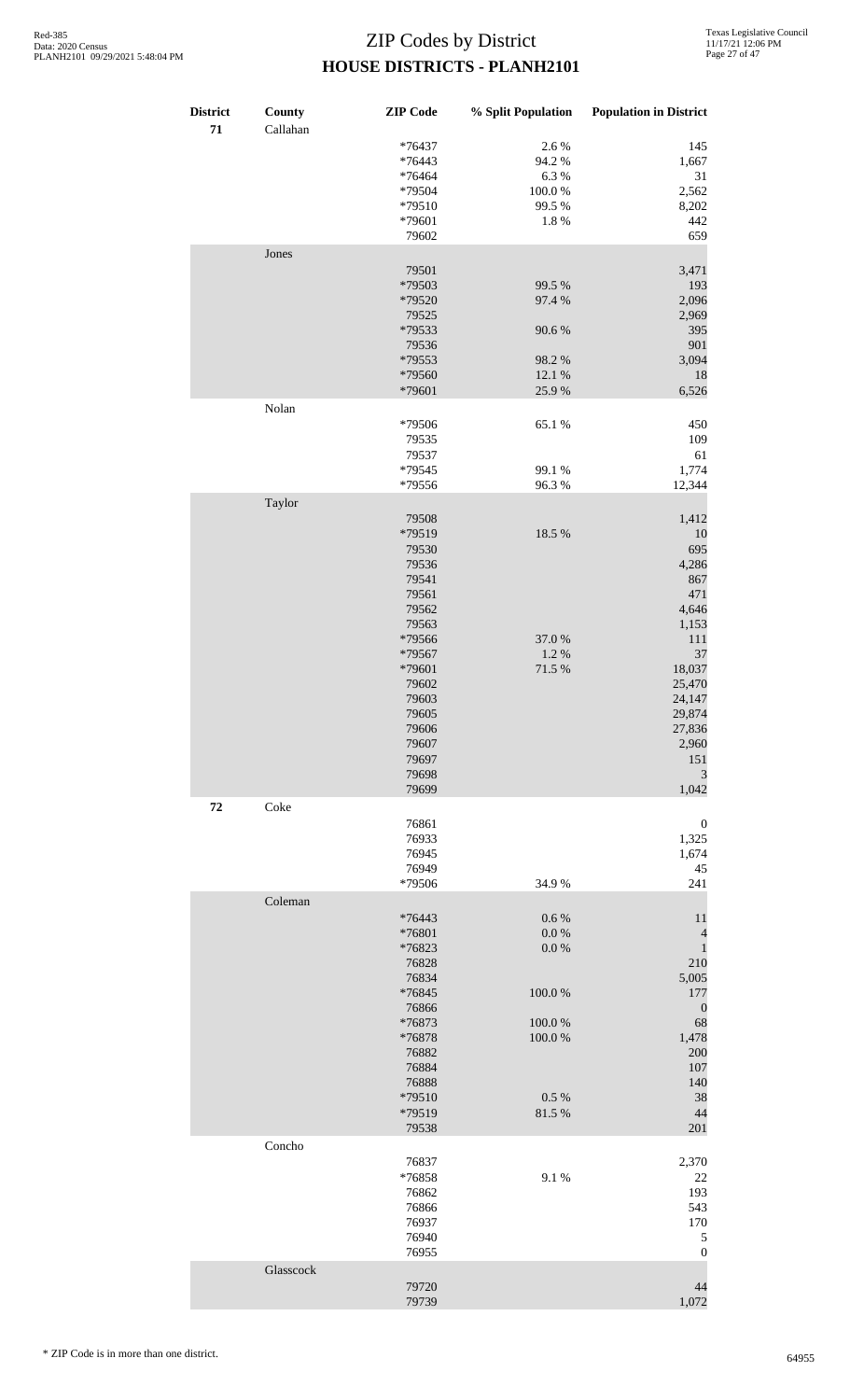| <b>District</b><br>72 | County<br>Howard | <b>ZIP</b> Code  | % Split Population | <b>Population in District</b> |
|-----------------------|------------------|------------------|--------------------|-------------------------------|
|                       |                  | *79511<br>79720  | 96.2%              | 1,177<br>33,545               |
|                       |                  | 79748            |                    | 138                           |
|                       | Irion            | 76904            |                    | 72                            |
|                       |                  | 76930            |                    | 99                            |
|                       |                  | 76941            |                    | 1,342                         |
|                       | Reagan           |                  |                    |                               |
|                       |                  | 76932<br>79739   |                    | 3,385<br>$\boldsymbol{0}$     |
|                       | Runnels          |                  |                    |                               |
|                       |                  | 76821            |                    | 4,664                         |
|                       |                  | 76861            |                    | 1,176                         |
|                       |                  | 76865<br>76875   |                    | 249<br>528                    |
|                       |                  | 76882            |                    | 70                            |
|                       |                  | 76933            |                    | 18                            |
|                       |                  | *79566<br>*79567 | 63.0%<br>98.8%     | 189<br>3,006                  |
|                       | Sterling         |                  |                    |                               |
|                       |                  | 76951            |                    | 1,372                         |
|                       | Tom Green        |                  |                    |                               |
|                       |                  | 76861            |                    | 835                           |
|                       |                  | 76901<br>76903   |                    | 30,419<br>31,952              |
|                       |                  | 76904            |                    | 37,797                        |
|                       |                  | 76905            |                    | 13,656                        |
|                       |                  | 76908<br>76909   |                    | 1,555<br>432                  |
|                       |                  | 76934            |                    | 1,700                         |
|                       |                  | 76935            |                    | 1,114                         |
|                       |                  | 76937<br>76940   |                    | 178<br>192                    |
|                       |                  | 76951            |                    | $\boldsymbol{0}$              |
|                       |                  | 76955            |                    | 133                           |
|                       |                  | 76957            |                    | 40                            |
| 73                    | Comal            | *78006           | 2.3 %              | 963                           |
|                       |                  | *78015           | 4.4 %              | 910                           |
|                       |                  | *78070           | 96.3%              | 19,253                        |
|                       |                  | *78108<br>*78130 | 2.5 %<br>65.2%     | 1,052<br>57,936               |
|                       |                  | *78132           | 99.2 %             | 37,924                        |
|                       |                  | 78133            |                    | 20,142                        |
|                       |                  | *78154<br>*78163 | 1.6%<br>100.0%     | 657<br>14,204                 |
|                       |                  | *78266           | 79.1 %             | 5,725                         |
|                       |                  | *78606           | 2.6%               | 142                           |
|                       |                  | 78623<br>*78666  | 0.1 %              | 2,419<br>79                   |
|                       |                  | *78676           | 0.6 %              | 95                            |
|                       | Hays             |                  |                    |                               |
|                       |                  | *78610           | 0.2 %              | 91<br>3,341                   |
|                       |                  | *78619<br>*78620 | 62.7%<br>82.2%     | 17,441                        |
|                       |                  | 78623            |                    | $\boldsymbol{0}$              |
|                       |                  | *78640<br>*78663 | $0.0\ \%$<br>2.9%  | $\overline{7}$<br>25          |
|                       |                  | *78666           | 0.5 %              | 451                           |
|                       |                  | *78676           | 96.2%              | 14,477                        |
|                       |                  | *78736<br>*78737 | $0.3~\%$<br>14.0 % | 27<br>2,996                   |
|                       |                  | *78738           | $0.1~\%$           | 18                            |
| 74                    | <b>Brewster</b>  |                  |                    |                               |
|                       |                  | 79830<br>79832   |                    | 8,304<br>471                  |
|                       |                  | 79834            |                    | 180                           |
|                       |                  | 79842            |                    | 518                           |
|                       |                  | 79852            |                    | 73                            |
|                       | Culberson        | 79847            |                    | 54                            |
|                       |                  | 79855            |                    | 2,134                         |
|                       | El Paso          |                  |                    |                               |
|                       |                  | *79906<br>79908  | 11.6%              | 704                           |
|                       |                  | *79916           | 80.8%              | 2,894<br>5,121                |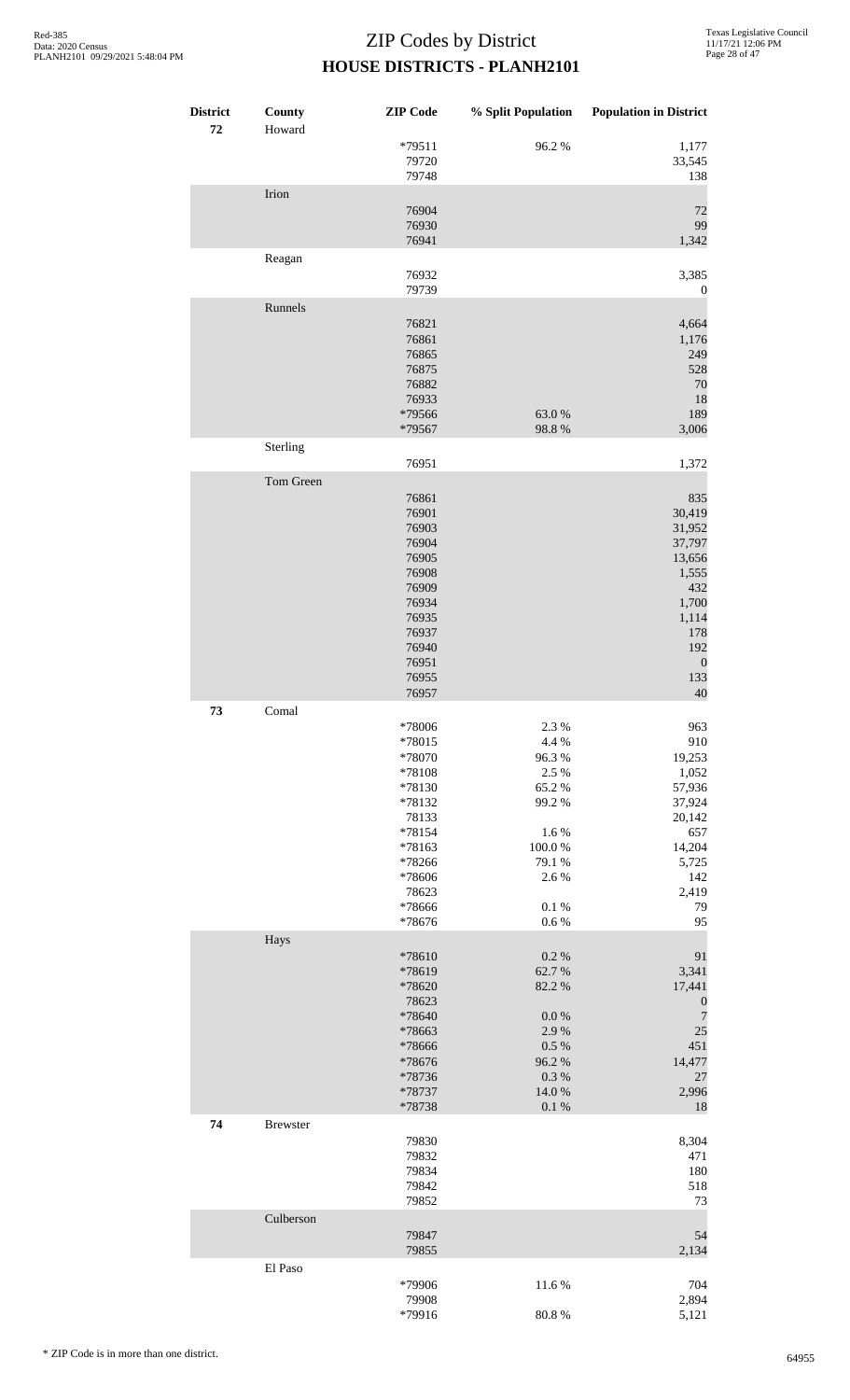| <b>District</b> | County<br>El Paso | <b>ZIP</b> Code           | % Split Population     | <b>Population in District</b>        |
|-----------------|-------------------|---------------------------|------------------------|--------------------------------------|
|                 |                   | 79918<br>*79924<br>*79925 | 30.4 %<br>1.4 %        | 34<br>17,809<br>537                  |
|                 |                   | *79934                    | 36.8%                  | 10,826                               |
|                 |                   | *79935<br>*79936          | $0.0\ \%$<br>0.0 %     | $\boldsymbol{0}$<br>$\boldsymbol{0}$ |
|                 |                   | *79938                    | 16.6%                  | 15,599                               |
| 74              | Hudspeth          | 79837                     |                        | 423                                  |
|                 |                   | 79839                     |                        | 1,174                                |
|                 |                   | 79847                     |                        | 31                                   |
|                 |                   | 79851<br>*79938           | 0.2 %                  | 1,362<br>212                         |
|                 | Jeff Davis        |                           |                        |                                      |
|                 |                   | 79734<br>79854            |                        | 1,792<br>204                         |
|                 | Kinney            |                           |                        |                                      |
|                 | Maverick          | 78832                     |                        | 3,129                                |
|                 |                   | 78852                     |                        | 56,797                               |
|                 |                   | 78877                     |                        | 1,090                                |
|                 | Presidio          | 79843                     |                        | 2,636                                |
|                 |                   | 79845                     |                        | 3,495                                |
|                 | Reeves            | 79718                     |                        | 859                                  |
|                 |                   | 79772                     |                        | 13,889                               |
|                 | Terrell           | 78851                     |                        | 760                                  |
|                 | Val Verde         |                           |                        |                                      |
|                 |                   | 78837                     |                        | 285                                  |
|                 |                   | *78840<br>78843           | 100.0%                 | 46,811<br>490                        |
| 75              | El Paso           |                           |                        |                                      |
|                 |                   | 79836<br>79838            |                        | 6,127<br>7,879                       |
|                 |                   | 79849                     |                        | 15,486                               |
|                 |                   | 79853<br>*79907           | 3.5 %                  | 3,652<br>1,791                       |
|                 |                   | *79927                    | 89.2%                  | 36,191                               |
|                 |                   | *79928                    | 100.0%                 | 78,995                               |
|                 |                   | *79936<br>*79938          | $0.0\ \%$<br>53.5 %    | $\boldsymbol{0}$<br>50,297           |
| 76              | Fort Bend         |                           |                        |                                      |
|                 |                   | *77083<br>*77099          | 41.2%<br>3.9%          | 30,270<br>1,883                      |
|                 |                   | *77406                    | 5.0%                   | 2,905                                |
|                 |                   | *77407<br>*77459          | 95.4%<br>$0.0\ \%$     | 71,194<br>20                         |
|                 |                   | *77477                    | 30.3%                  | 11,093                               |
|                 |                   | *77478                    | 91.4%                  | 22,444                               |
|                 |                   | *77479<br>*77498          | 10.6%<br>100.0%        | 9,727<br>51,821                      |
| 77              | El Paso           |                           |                        |                                      |
|                 |                   | 79901<br>79902            |                        | 10,027<br>20,040                     |
|                 |                   | *79903                    | 43.1 %                 | 7,003                                |
|                 |                   | *79904                    | 30.7%                  | 9,795                                |
|                 |                   | *79905<br>*79906          | $100.0~\%$<br>1.2%     | 22,323<br>74                         |
|                 |                   | *79907                    | 96.5 %                 | 49,061                               |
|                 |                   | *79912                    | 26.4 %                 | 20,563                               |
|                 |                   | 79915<br>*79916           | 0.0 %                  | 35,135<br>$\boldsymbol{0}$           |
|                 |                   | *79922                    | 5.4 %                  | 442                                  |
|                 |                   | *79925                    | $0.0\ \%$              | $\boldsymbol{0}$                     |
|                 |                   | *79927<br>*79928          | $10.8~\%$<br>$0.0\ \%$ | 4,393<br>$\boldsymbol{0}$            |
|                 |                   | *79930                    | $100.0~\%$             | 24,541                               |
|                 |                   | *79935                    | 0.0 %                  | $\boldsymbol{0}$<br>$\boldsymbol{0}$ |
|                 |                   | *79936<br>79968           | $0.0\ \%$              | 524                                  |
|                 |                   | 88063                     |                        | $\boldsymbol{0}$                     |
| 78              |                   | 79821                     |                        | 6,472                                |
|                 |                   | 79835                     |                        | 14,356                               |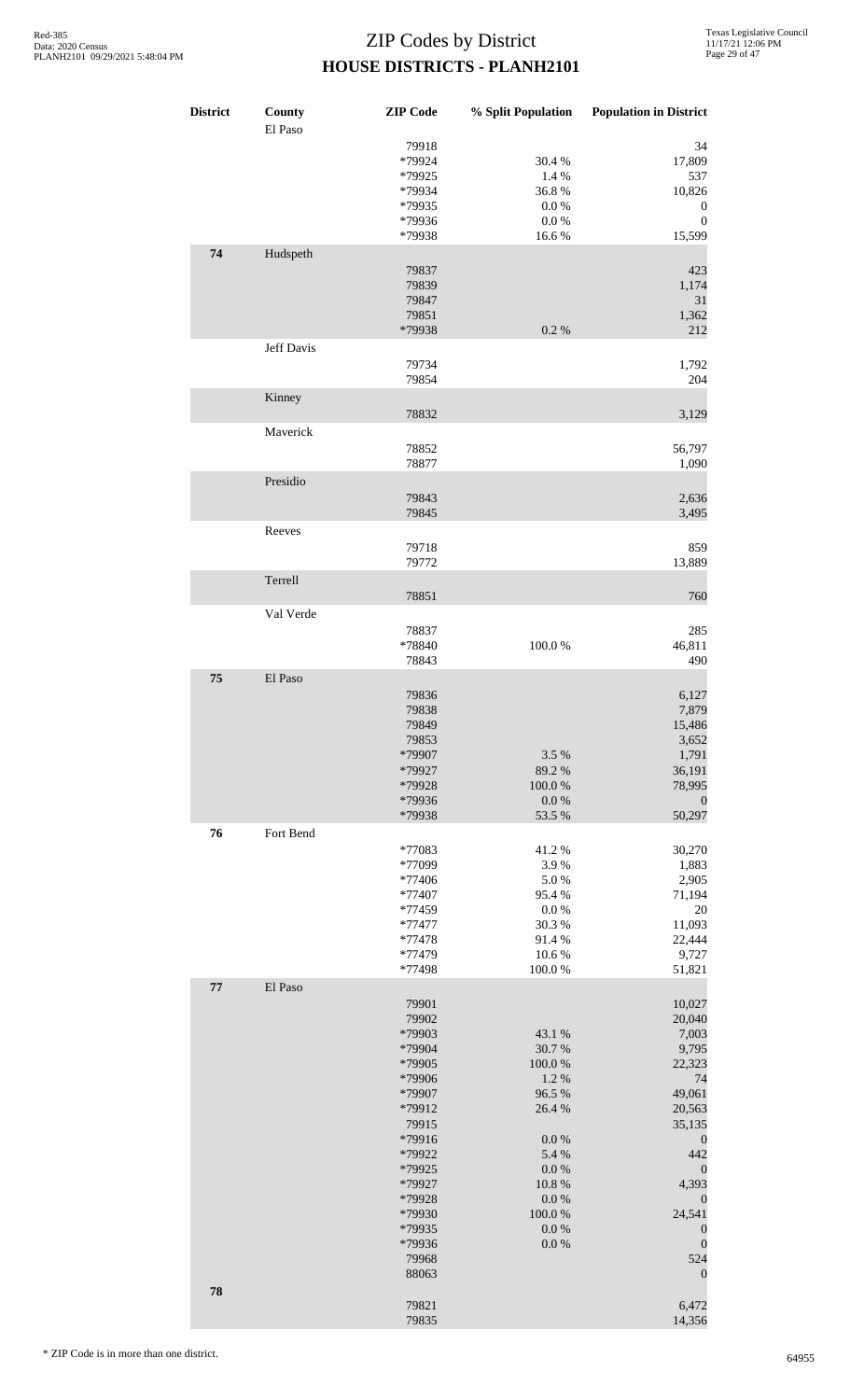| <b>District</b><br>78 | County   | <b>ZIP</b> Code  | % Split Population     | <b>Population in District</b> |
|-----------------------|----------|------------------|------------------------|-------------------------------|
|                       |          | *79904           | 69.3%                  | 22,137                        |
|                       |          | 79911            |                        | 6,092                         |
|                       |          | *79912           | 73.6%                  | 57,411                        |
|                       |          | *79916<br>*79922 | $0.0\ \%$<br>94.6%     | $\boldsymbol{0}$<br>7,678     |
|                       |          | *79924           | 69.6%                  | 40,848                        |
|                       |          | *79930           | 0.0 %                  | $\boldsymbol{0}$              |
|                       |          | 79932            |                        | 30,168                        |
|                       |          | *79934           | 63.2%                  | 18,624                        |
|                       |          | 88008            |                        | $\boldsymbol{0}$              |
| 79                    | El Paso  |                  |                        |                               |
|                       |          | *79903           | 56.9%                  | 9,230                         |
|                       |          | *79905           | $0.0\ \%$              | $\boldsymbol{0}$              |
|                       |          | *79906           | 87.2 %                 | 5,295                         |
|                       |          | *79907           | 0.0 %                  | $\boldsymbol{0}$              |
|                       |          | *79916           | 19.2 %                 | 1,216                         |
|                       |          | *79925           | 98.6%                  | 37,580                        |
|                       |          | *79928           | $0.0\ \%$<br>$0.0\ \%$ | $\boldsymbol{0}$              |
|                       |          | *79930<br>*79935 | 100.0%                 | $\boldsymbol{0}$<br>18,013    |
|                       |          | *79936           | 100.0%                 | 104,731                       |
|                       |          | *79938           | 29.7 %                 | 27,943                        |
| 80                    | Atascosa |                  |                        |                               |
|                       |          | 78005            |                        | 155                           |
|                       |          | *78008           | 96.1%                  | 295                           |
|                       |          | *78011           | 100.0%                 | 2,258                         |
|                       |          | *78026           | 100.0%                 | 6,138                         |
|                       |          | *78052           | 56.5%                  | 3,480                         |
|                       |          | *78064           | 99.7%                  | 16,292                        |
|                       |          | 78065            |                        | 12,901                        |
|                       |          | *78069           | 63.8%                  | 4,131                         |
|                       |          | *78073           | 18.7%                  | 1,824                         |
|                       |          | *78113<br>*78114 | 8.8%                   | 112                           |
|                       |          | *78264           | $0.8~\%$<br>8.2%       | 175<br>1,220                  |
|                       | Dimmit   |                  |                        |                               |
|                       |          | 78827            |                        | 979                           |
|                       |          | 78830            |                        | 544                           |
|                       |          | 78834            |                        | 7,046                         |
|                       |          | 78839            |                        | 46                            |
|                       | Frio     |                  |                        |                               |
|                       |          | 78005            |                        | 509                           |
|                       |          | 78017            |                        | 5,732                         |
|                       |          | *78057           | 97.4 %                 | 1,327                         |
|                       |          | 78061            |                        | 10,817                        |
|                       | Uvalde   |                  |                        |                               |
|                       |          | 78801            |                        | 21,024                        |
|                       |          | 78838            |                        | 295                           |
|                       |          | 78870            |                        | 713                           |
|                       |          | 78881            |                        | 2,004                         |
|                       |          | *78884           | 54.4 %                 | 528                           |
|                       | Webb     |                  |                        |                               |
|                       |          | *78040           | 12.4 %                 | 4,564                         |
|                       |          | *78041           | 3.8%                   | 1,865                         |
|                       |          | *78043           | 37.6 %                 | 15,840                        |
|                       |          | *78045<br>*78046 | $0.0\ \%$<br>80.8%     | $\boldsymbol{0}$<br>59,341    |
|                       |          | 78344            |                        | 257                           |
|                       |          | 78369            |                        | 519                           |
|                       | Zavala   |                  |                        |                               |
|                       |          | 78829            |                        | 855                           |
|                       |          | 78839            |                        | 7,332                         |
|                       |          | 78872            |                        | 1,483                         |
| 81                    | Ector    |                  |                        |                               |
|                       |          | *79707           | 0.0 %                  | 11                            |
|                       |          | 79741            |                        | 452                           |
|                       |          | *79758           | 99.6%                  | 2,767                         |
|                       |          | 79761            |                        | 30,622                        |
|                       |          | 79762            |                        | 38,600                        |
|                       |          | 79763            |                        | 40,267                        |
|                       |          | 79764            |                        | 26,270                        |
|                       |          | *79765           | 78.7%                  | 17,288                        |
|                       |          | *79766           | 93.8%                  | 8,894                         |
|                       | Loving   | 79754            |                        |                               |
|                       | Ward     |                  |                        | 64                            |
|                       |          |                  |                        |                               |

79719 329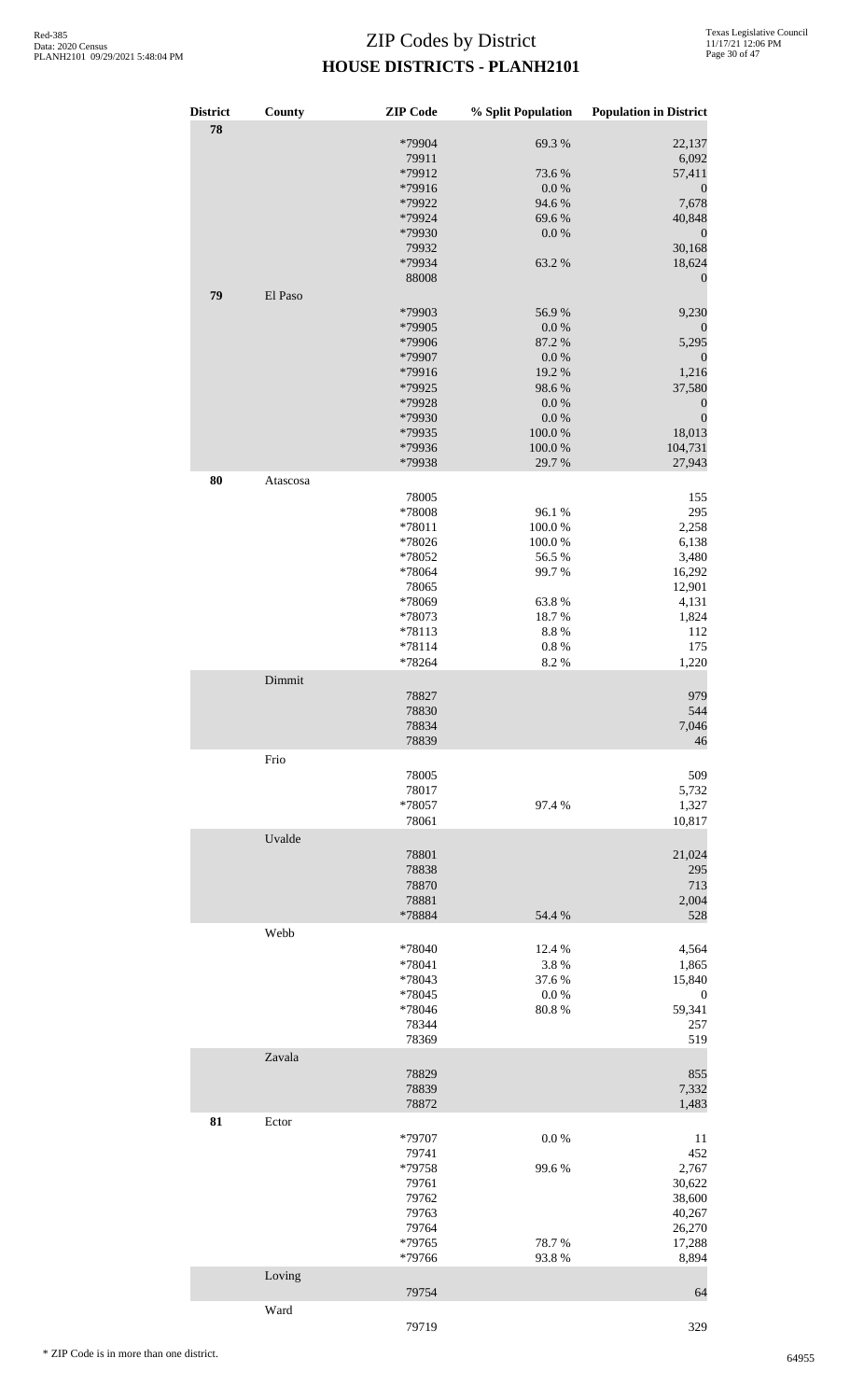| <b>District</b> | County<br>Ward | <b>ZIP</b> Code                                                                                                   |                                                                                          | % Split Population Population in District                                                              |
|-----------------|----------------|-------------------------------------------------------------------------------------------------------------------|------------------------------------------------------------------------------------------|--------------------------------------------------------------------------------------------------------|
|                 |                | 79742<br>79756<br>79777                                                                                           |                                                                                          | 477<br>10,756<br>82                                                                                    |
| 81              | Winkler        | 79745<br>79789                                                                                                    |                                                                                          | 6,848<br>943                                                                                           |
| 82              | Dawson         | 79331<br>*79351<br>79377<br>79713                                                                                 | 7.5 %                                                                                    | 11,487<br>69<br>390<br>510                                                                             |
|                 | Martin         | 79331<br>79749<br>79782<br>79783                                                                                  |                                                                                          | 20<br>282<br>4,800<br>135                                                                              |
|                 | Midland        | 79701<br>79703<br>79705<br>79706<br>*79707<br>*79758<br>*79765<br>*79766<br>79782                                 | $100.0~\%$<br>0.4 %<br>21.3%<br>6.2%                                                     | 29,762<br>21,127<br>44,165<br>31,403<br>38,024<br>11<br>4,669<br>589<br>233                            |
| 83              | Borden         | *79511<br>79517<br>79527<br>79738                                                                                 | 3.8%                                                                                     | 47<br>72<br>39<br>473                                                                                  |
|                 | Crosby         | 79322<br>79343<br>79357                                                                                           |                                                                                          | 1,926<br>1,239<br>1,968                                                                                |
|                 | Dickens        | 79220<br>79229<br>79243<br>79370                                                                                  |                                                                                          | 86<br>413<br>97<br>1,174                                                                               |
|                 | Floyd          | 79235<br>79241                                                                                                    |                                                                                          | 3,296<br>2,106                                                                                         |
|                 | Garza          | 79330<br>79356                                                                                                    |                                                                                          | 184<br>5,632                                                                                           |
|                 | Kent           | 79518<br>79528<br>79549                                                                                           |                                                                                          | 88<br>565<br>100                                                                                       |
|                 | Lubbock        | *79329<br>*79358<br>79364<br>79366<br>79382<br>*79403<br>*79404<br>*79407<br>*79412<br>*79413<br>*79423<br>*79424 | 97.8%<br>6.2%<br>3.5 %<br>22.4 %<br>45.8 %<br>$20.3~\%$<br>28.6%<br>$100.0~\%$<br>72.3 % | 3,585<br>80<br>7,694<br>1,193<br>7,996<br>562<br>2,296<br>10,343<br>3,056<br>5,984<br>42,290<br>39,037 |
|                 | Lynn           | *79351<br>79364<br>79373<br>79381                                                                                 | 92.5 %                                                                                   | 847<br>$21\,$<br>3,319<br>1,409                                                                        |
|                 | Mitchell       | 79512<br>79532<br>*79545<br>79565                                                                                 | 0.0 %                                                                                    | 7,764<br>815<br>$\boldsymbol{0}$<br>411                                                                |
|                 | Scurry         | 79517                                                                                                             |                                                                                          | 158                                                                                                    |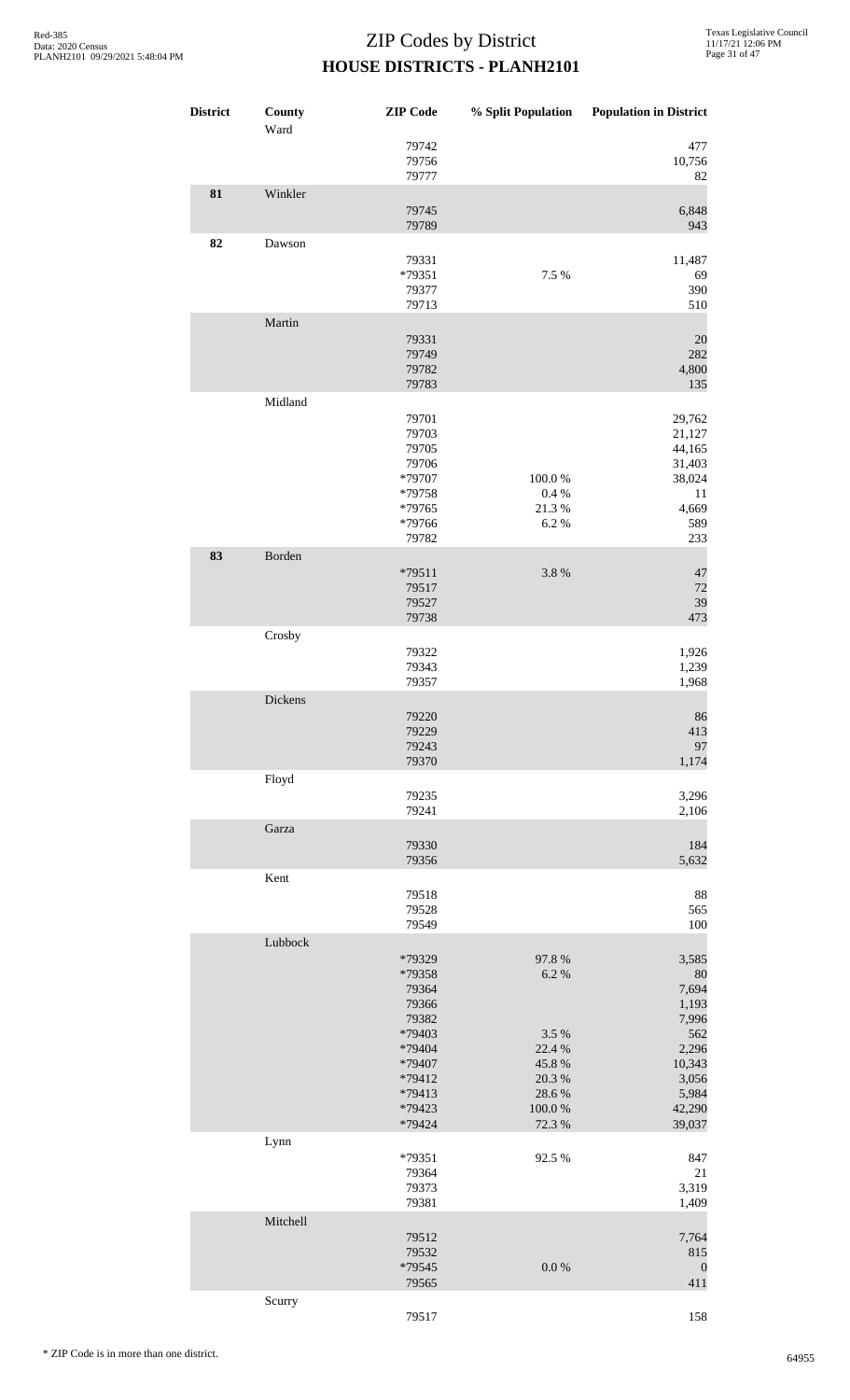| <b>District</b> | County<br>Scurry | <b>ZIP</b> Code                                                                                                                                                 | % Split Population                                                                           | <b>Population in District</b>                                                                                                                                       |
|-----------------|------------------|-----------------------------------------------------------------------------------------------------------------------------------------------------------------|----------------------------------------------------------------------------------------------|---------------------------------------------------------------------------------------------------------------------------------------------------------------------|
|                 |                  | *79526<br>79527<br>79532<br>79549                                                                                                                               | 99.7%                                                                                        | 1,009<br>265<br>$\overline{4}$<br>15,496                                                                                                                            |
| 83              | Terry            | 79316<br>79345                                                                                                                                                  |                                                                                              | 10,875<br>919                                                                                                                                                       |
|                 |                  | *79355<br>*79359<br>79376                                                                                                                                       | $0.0\ \%$<br>0.4%                                                                            | $\boldsymbol{0}$<br>13<br>24                                                                                                                                        |
| 84              | Lubbock          | *79311<br>*79329<br>*79363<br>79401<br>*79403<br>*79404<br>*79407<br>79409<br>79410<br>79411<br>*79412<br>*79413<br>79414<br>79415<br>79416<br>*79423<br>*79424 | 19.8 %<br>2.2 %<br>98.8%<br>96.5%<br>77.6%<br>49.9%<br>79.7%<br>71.4%<br>$0.0\ \%$<br>27.7 % | 663<br>81<br>7,065<br>8,743<br>15,384<br>7,949<br>11,269<br>6,848<br>8,516<br>7,118<br>11,976<br>14,973<br>17,752<br>17,014<br>36,196<br>$\boldsymbol{0}$<br>14,976 |
| 85              | Austin           | 77418<br>*77423<br>*77426<br>77434<br>*77445<br>77474<br>*77485<br>*77833<br>*77835<br>78931<br>78933<br>78940<br>78944<br>78950<br>78954                       | $0.0\ \%$<br>8.4 %<br>$0.0\ \%$<br>53.4 %<br>1.4 %<br>3.0%                                   | 9,933<br>$\boldsymbol{0}$<br>173<br>$\boldsymbol{0}$<br>$\boldsymbol{0}$<br>14,253<br>2,260<br>414<br>73<br>355<br>697<br>172<br>526<br>1,255<br>56                 |
|                 | Colorado         | 77434<br>$*77435$<br>77442<br>77474<br>78933<br>78934<br>78935<br>78940<br>78943<br>78950<br>78962                                                              | $0.0\ \%$                                                                                    | 4,070<br>$\boldsymbol{0}$<br>1,897<br>75<br>910<br>6,576<br>790<br>257<br>315<br>790<br>4,877                                                                       |
|                 | Fayette          | *77835<br>*78932<br>78938<br>78940<br>*78941<br>*78942<br>78945<br>*78946<br>78949<br>78950<br>78954<br>*78956<br>*78957<br>*78959<br>78962<br>78963            | 0.2 %<br>56.4%<br>96.2%<br>1.7%<br>28.8%<br>93.4 %<br>2.5 %<br>$10.1~\%$                     | $\overline{4}$<br>519<br>300<br>1,552<br>2,768<br>150<br>10,713<br>309<br>507<br>15<br>1,106<br>4,796<br>264<br>185<br>251<br>996                                   |
|                 | Fort Bend        | $*77417$<br>*77420<br>*77430<br>$*77435$                                                                                                                        | 51.7%<br>1.4 %<br>42.8%<br>4.6 %                                                             | 1,272<br>31<br>953<br>281                                                                                                                                           |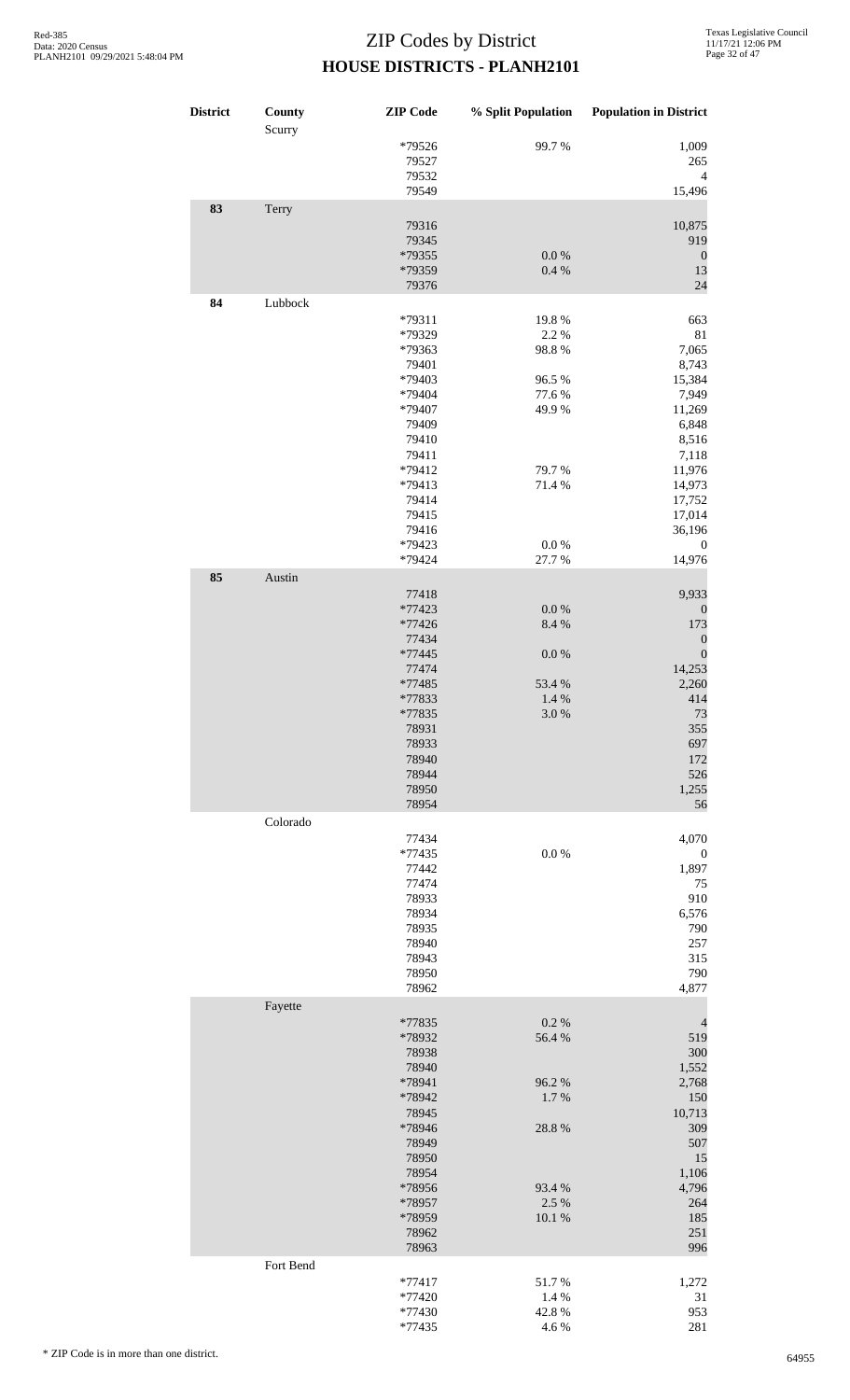| <b>District</b> | County<br>Fort Bend | <b>ZIP</b> Code                                                                                                 | % Split Population                                           | <b>Population in District</b>                                                                        |
|-----------------|---------------------|-----------------------------------------------------------------------------------------------------------------|--------------------------------------------------------------|------------------------------------------------------------------------------------------------------|
|                 |                     | *77444<br>*77459<br>$*77461$<br>*77469<br>$*77471$<br>*77479                                                    | 70.5 %<br>$0.0\ \%$<br>11.9%<br>3.7%<br>$0.0\ \%$<br>24.7%   | 608<br>$\boldsymbol{0}$<br>1,419<br>2,179<br>$\boldsymbol{0}$<br>22,698                              |
| 85              | Waller              | *77583<br>*77355<br>*77363<br>77418<br>*77423<br>*77426                                                         | $0.0\ \%$<br>2.8%<br>5.8 %<br>84.5 %<br>$0.0\ \%$            | $\boldsymbol{0}$<br>819<br>230<br>$\boldsymbol{0}$<br>13,939<br>$\boldsymbol{0}$                     |
|                 |                     | *77445<br>*77447<br>77474<br>*77484<br>*77493<br>*77494                                                         | 100.0%<br>22.1 %<br>73.3 %<br>13.0%<br>$0.2~\%$              | 19,978<br>4,525<br>$\boldsymbol{0}$<br>10,804<br>6,265<br>234                                        |
|                 | Wharton             | *77420<br>77434<br>*77435<br>77437<br>77455                                                                     | 97.6%<br>88.6%                                               | 2,178<br>257<br>5,447<br>17,520<br>2,309                                                             |
| 86              | Armstrong           | 77488<br>79019<br>*79039<br>*79042<br>79094<br>*79226                                                           | 2.1 %<br>2.4 %<br>1.6 %                                      | 13,859<br>1,731<br>15<br>26<br>32<br>44                                                              |
|                 | Dallam              | 79022<br>79087                                                                                                  |                                                              | 6,398<br>717                                                                                         |
|                 | Deaf Smith          | *79045<br>79098                                                                                                 | 100.0%                                                       | 18,465<br>118                                                                                        |
|                 | Hartley             | 79018<br>79022<br>79044                                                                                         |                                                              | 673<br>3,932<br>777                                                                                  |
|                 | Oldham              | 79001<br>79092<br>79098                                                                                         |                                                              | 213<br>1,323<br>222                                                                                  |
|                 | Parmer              | 79009<br>79035<br>79325<br>*79347                                                                               | 6.7%                                                         | 1,068<br>4,941<br>3,382<br>478                                                                       |
|                 | Randall             | 79015<br>79016<br>*79042<br>79098<br>*79103<br>*79106<br>*79109<br>79110<br>*79118<br>79119<br>*79121<br>*79124 | 30.1 %<br>39.6%<br>15.6%<br>84.9%<br>98.4%<br>97.6%<br>1.5 % | 22,931<br>363<br>326<br>40<br>4,163<br>4,404<br>35,202<br>19,067<br>26,589<br>21,056<br>6,442<br>170 |
| 87              | Carson              | 79036<br>*79039<br>79068<br>79080<br>*79097                                                                     | 97.9%<br>99.1 %                                              | 379<br>710<br>3,205<br>431<br>1,082                                                                  |
|                 | Hansford            | 79108<br>79040<br>79062<br>79081                                                                                |                                                              | $\boldsymbol{0}$<br>1,644<br>168<br>3,473                                                            |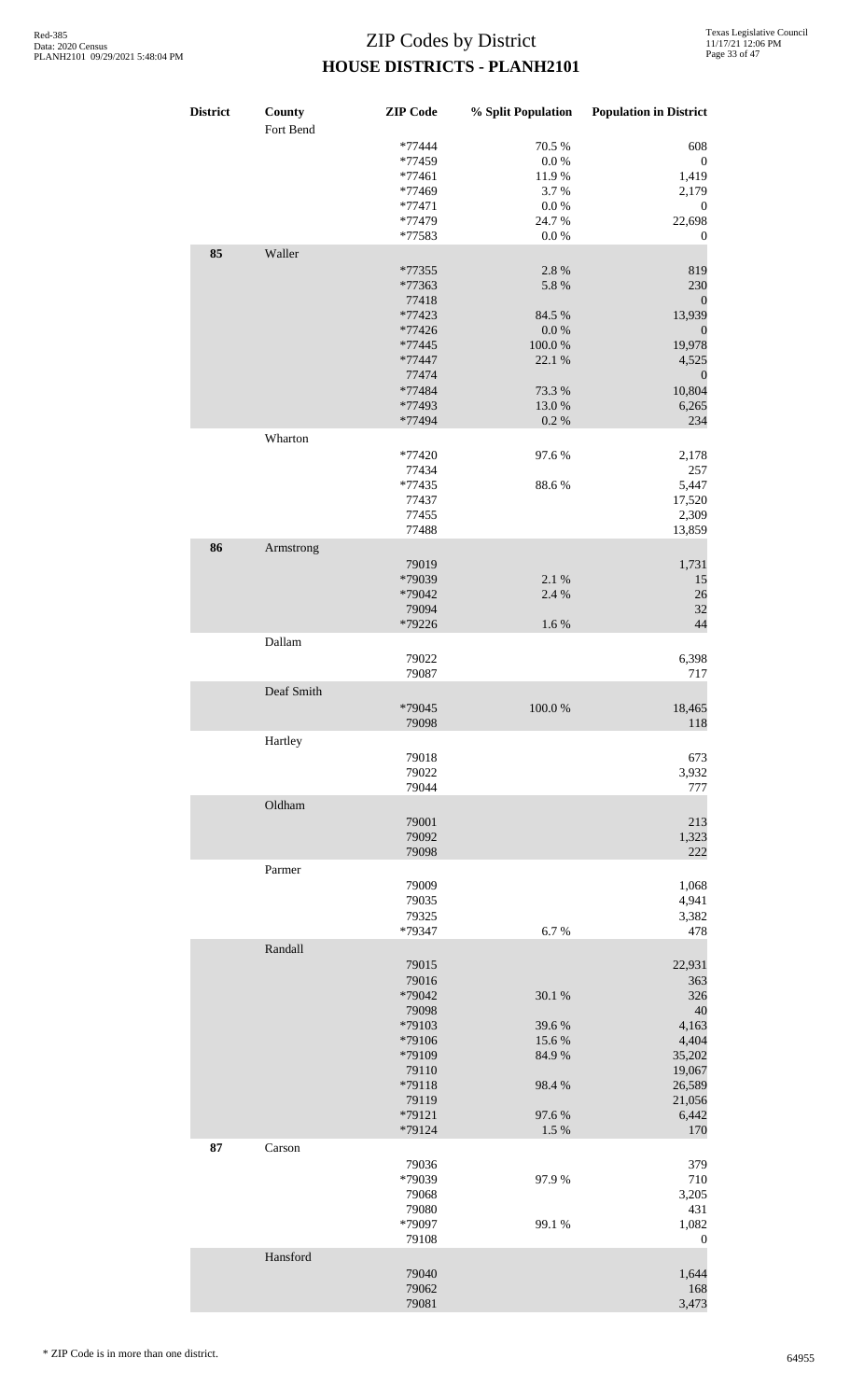| <b>District</b><br>87 | County<br>Hutchinson | <b>ZIP</b> Code | % Split Population | <b>Population in District</b> |
|-----------------------|----------------------|-----------------|--------------------|-------------------------------|
|                       |                      | 79007           |                    | 14,008                        |
|                       |                      | 79036<br>79080  |                    | 4,125<br>26                   |
|                       |                      | 79083           |                    | 2,458                         |
|                       |                      |                 |                    |                               |
|                       | Lipscomb             |                 |                    |                               |
|                       |                      | 73848<br>79005  |                    | $\boldsymbol{0}$<br>1,642     |
|                       |                      | 79034           |                    | 849                           |
|                       |                      | 79046           |                    | 493                           |
|                       |                      | 79056           |                    | 75                            |
|                       | Moore                |                 |                    |                               |
|                       |                      | 79029           |                    | 19,323                        |
|                       |                      | 79036           |                    | 107                           |
|                       |                      | 79058           |                    | 70                            |
|                       |                      | 79086           |                    | 1,858                         |
|                       | Ochiltree            |                 |                    |                               |
|                       |                      | 79070           |                    | 10,015                        |
|                       | Potter               |                 |                    |                               |
|                       |                      | 79058           |                    | $46\,$                        |
|                       |                      | 79068           |                    | 70                            |
|                       |                      | 79101           |                    | 2,189                         |
|                       |                      | 79102           |                    | 9,395                         |
|                       |                      | *79103          | 60.4%              | 6,347                         |
|                       |                      | 79104           |                    | 7,112                         |
|                       |                      | *79106          | 84.4 %             | 23,836                        |
|                       |                      | 79107           |                    | 31,944                        |
|                       |                      | 79108           |                    | 17,662                        |
|                       |                      | *79109          | 15.1 %             | 6,268                         |
|                       |                      | 79111           |                    | 1,638                         |
|                       |                      | *79118          | 1.6%               | 437                           |
|                       |                      | $*79121$        | 2.4 %              | 159                           |
|                       |                      | *79124          | 98.5%              | 11,422                        |
|                       |                      | 79178           |                    | $\boldsymbol{0}$              |
|                       | Sherman              |                 |                    |                               |
|                       |                      | 79084           |                    | 2,782                         |
| 88                    | Andrews              |                 |                    |                               |
|                       |                      | 79714           |                    | 18,610                        |
|                       | <b>Bailey</b>        |                 |                    |                               |
|                       |                      | 79324           |                    | 55                            |
|                       |                      | 79344           |                    | 76                            |
|                       |                      | *79347          | 93.3%              | 6,697                         |
|                       |                      | 79371           |                    | 76                            |
|                       | <b>Briscoe</b>       |                 |                    |                               |
|                       |                      | 79255           |                    | 469                           |
|                       |                      | 79257           |                    | 966                           |
|                       | Castro               |                 |                    |                               |
|                       |                      | 79027           |                    | 5,782                         |
|                       |                      | 79043           |                    | 935                           |
|                       |                      | *79045          | 0.0 %              | $\mathbf{1}$                  |
|                       |                      | 79063           |                    | 594                           |
|                       |                      | 79085           |                    | 59                            |
|                       | Childress            |                 |                    |                               |
|                       |                      | 79201           |                    | 6,664                         |
|                       |                      | 79230           |                    | $\boldsymbol{0}$              |
|                       |                      | 79259           |                    | $\boldsymbol{0}$              |
|                       | Cochran              |                 |                    |                               |
|                       |                      | 79346           |                    | 2,391                         |
|                       |                      | 79379           |                    | 156                           |
|                       | Collingsworth        |                 |                    |                               |
|                       |                      | 79095           |                    | 2,442                         |
|                       |                      | 79230           |                    | 127                           |
|                       |                      | 79245           |                    | 17                            |
|                       |                      | 79251           |                    | 66                            |
|                       | Donley               |                 |                    |                               |
|                       |                      |                 |                    |                               |
|                       |                      | 79065<br>*79226 | 98.4%              | 10<br>2,726                   |
|                       |                      | 79237           |                    | 452                           |
|                       |                      | 79240           |                    | 70                            |
|                       | Gaines               |                 |                    |                               |
|                       |                      |                 |                    |                               |
|                       |                      | 79342<br>*79359 | 99.6%              | 302                           |
|                       |                      | 79360           |                    | 3,055<br>18,241               |
|                       |                      |                 |                    |                               |
|                       | Gray                 |                 |                    |                               |
|                       |                      | 79057<br>79065  |                    | 854<br>20,363                 |
|                       |                      |                 |                    |                               |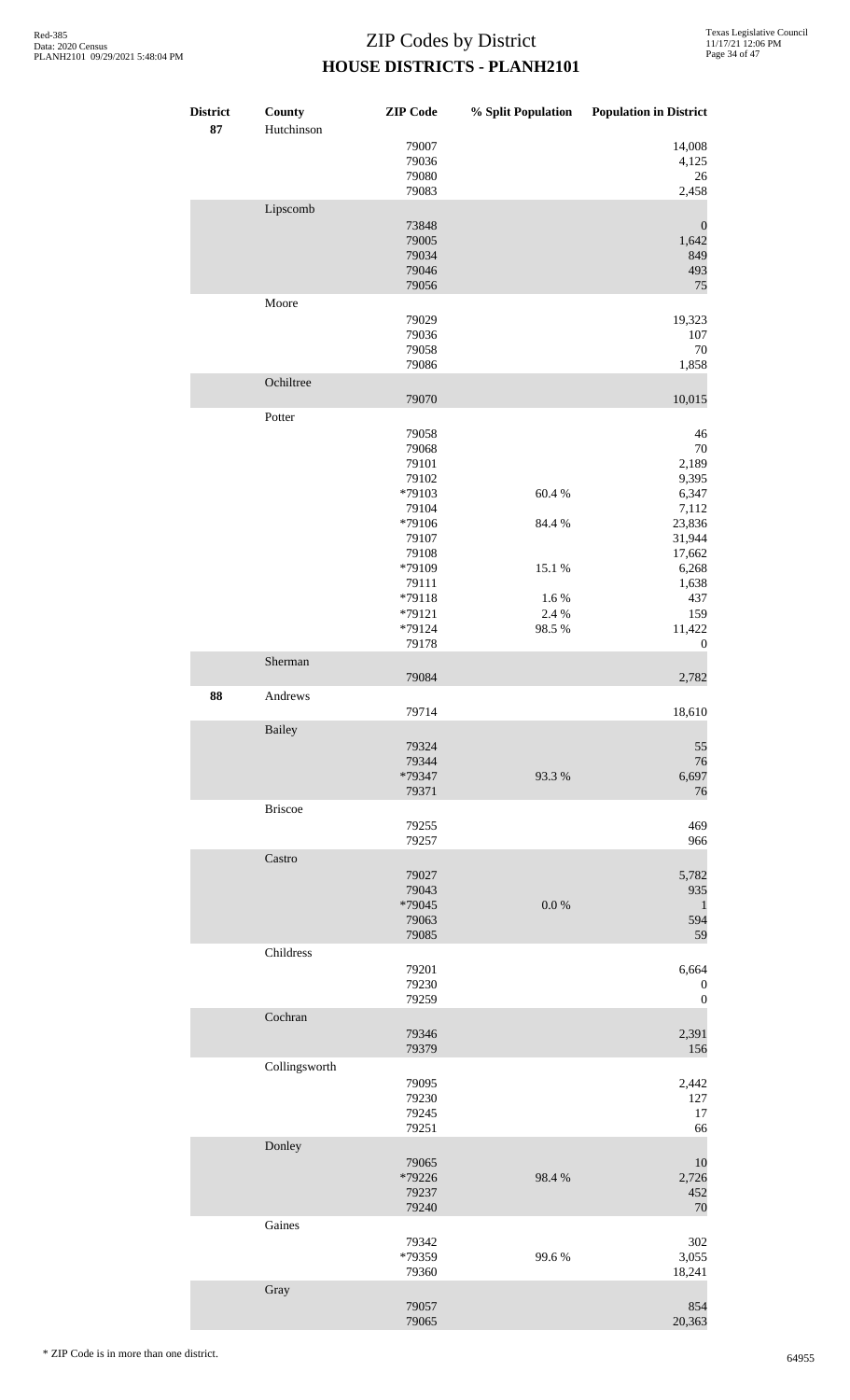| <b>District</b> | County   | <b>ZIP Code</b>    | % Split Population | <b>Population in District</b> |
|-----------------|----------|--------------------|--------------------|-------------------------------|
|                 | Gray     |                    |                    |                               |
|                 |          | *79097             | 0.9 %              | 10                            |
|                 |          | *79226             | $0.0\ \%$          | $\boldsymbol{0}$              |
| 88              | Hale     |                    |                    |                               |
|                 |          | 79041              |                    | 2,719                         |
|                 |          | 79064              |                    | 49                            |
|                 |          | 79072<br>79250     |                    | 25,839                        |
|                 |          | *79311             | 80.2%              | 1,230<br>2,685                |
|                 | Hall     |                    |                    |                               |
|                 |          | 79201              |                    | 57                            |
|                 |          | 79239              |                    | 108                           |
|                 |          | 79245              |                    | 2,266                         |
|                 |          | 79259              |                    | 9                             |
|                 |          | 79261              |                    | 385                           |
|                 | Hemphill |                    |                    |                               |
|                 |          | 79014              |                    | 3,382                         |
|                 | Hockley  |                    |                    |                               |
|                 |          | 79313              |                    | 1,157                         |
|                 |          | 79336              |                    | 17,862                        |
|                 |          | 79339              |                    | 206                           |
|                 |          | 79353              |                    | 55                            |
|                 |          | *79358             | 93.8%              | 1,202                         |
|                 |          | *79363             | 1.2%               | 88                            |
|                 |          | *79407             | 4.3 %              | 967                           |
|                 | Lamb     |                    |                    |                               |
|                 |          | 79031              |                    | 1,245                         |
|                 |          | 79064              |                    | 2,508                         |
|                 |          | 79082              |                    | 295                           |
|                 |          | 79312              |                    | 1,039                         |
|                 |          | 79326              |                    | 121                           |
|                 |          | 79339<br>79371     |                    | 6,719<br>1,118                |
|                 | Roberts  |                    |                    |                               |
|                 |          | 79059              |                    | 827                           |
|                 | Swisher  |                    |                    |                               |
|                 |          | *79042             | 67.5 %             | 732                           |
|                 |          | 79052              |                    | 1,118                         |
|                 |          | 79088              |                    | 5,121                         |
|                 | Wheeler  |                    |                    |                               |
|                 |          | 79011              |                    | 350                           |
|                 |          | 79061              |                    | 280                           |
|                 |          | 79079              |                    | 2,362                         |
|                 |          | 79096              |                    | 1,998                         |
|                 | Yoakum   |                    |                    |                               |
|                 |          | 79323              |                    | 5,817                         |
|                 |          | *79355             | 100.0%             | 1,877                         |
| 89              | Collin   |                    |                    |                               |
|                 |          | *75002             | 79.3 %             | 56,119                        |
|                 |          | *75013             | 11.3 %             | 5,456                         |
|                 |          | *75023             | 12.6 %             | 5,677                         |
|                 |          | *75025             | 10.1 %             | 5,532                         |
|                 |          | *75069             | 6.5 %              | 2,513                         |
|                 |          | *75074             | 53.9%              | 28,572                        |
|                 |          | *75075             | 16.9%              | 6,089                         |
|                 |          | *75094             | 71.8 %             | 16,608                        |
|                 |          | *75098             | 64.9%              | 43,758                        |
|                 |          | *75166             | 2.6 %              | 133                           |
|                 |          | $*75173$           | 56.9%<br>62.2%     | 4,266                         |
|                 |          | *75407<br>*75442   | 0.9 %              | 15,755<br>103                 |
| 90              |          |                    |                    |                               |
|                 | Tarrant  |                    |                    |                               |
|                 |          | *76102<br>$*76103$ | 20.8%<br>40.9%     | 2,779<br>6,297                |
|                 |          | $*76104$           | 16.6%              | 3,538                         |
|                 |          | $*76105$           | 73.3 %             | 17,053                        |
|                 |          | *76106             | 82.0%              | 29,858                        |
|                 |          | *76107             | 9.4%               | 2,976                         |
|                 |          | *76109             | 0.0 %              | $\boldsymbol{0}$              |
|                 |          | $*76110$           | 85.0%              | 25,425                        |
|                 |          | $*76111$           | 58.0%              | 13,028                        |
|                 |          | $*76114$           | 10.3%              | 2,735                         |
|                 |          | $*76115$           | 92.9%              | 19,217                        |
|                 |          | $*76117$           | 2.2 %              | 769                           |
|                 |          | *76119             | 23.1 %             | 11,838                        |
|                 |          | 76122<br>$*76123$  | 38.0%              | 17<br>13,103                  |
|                 |          |                    |                    |                               |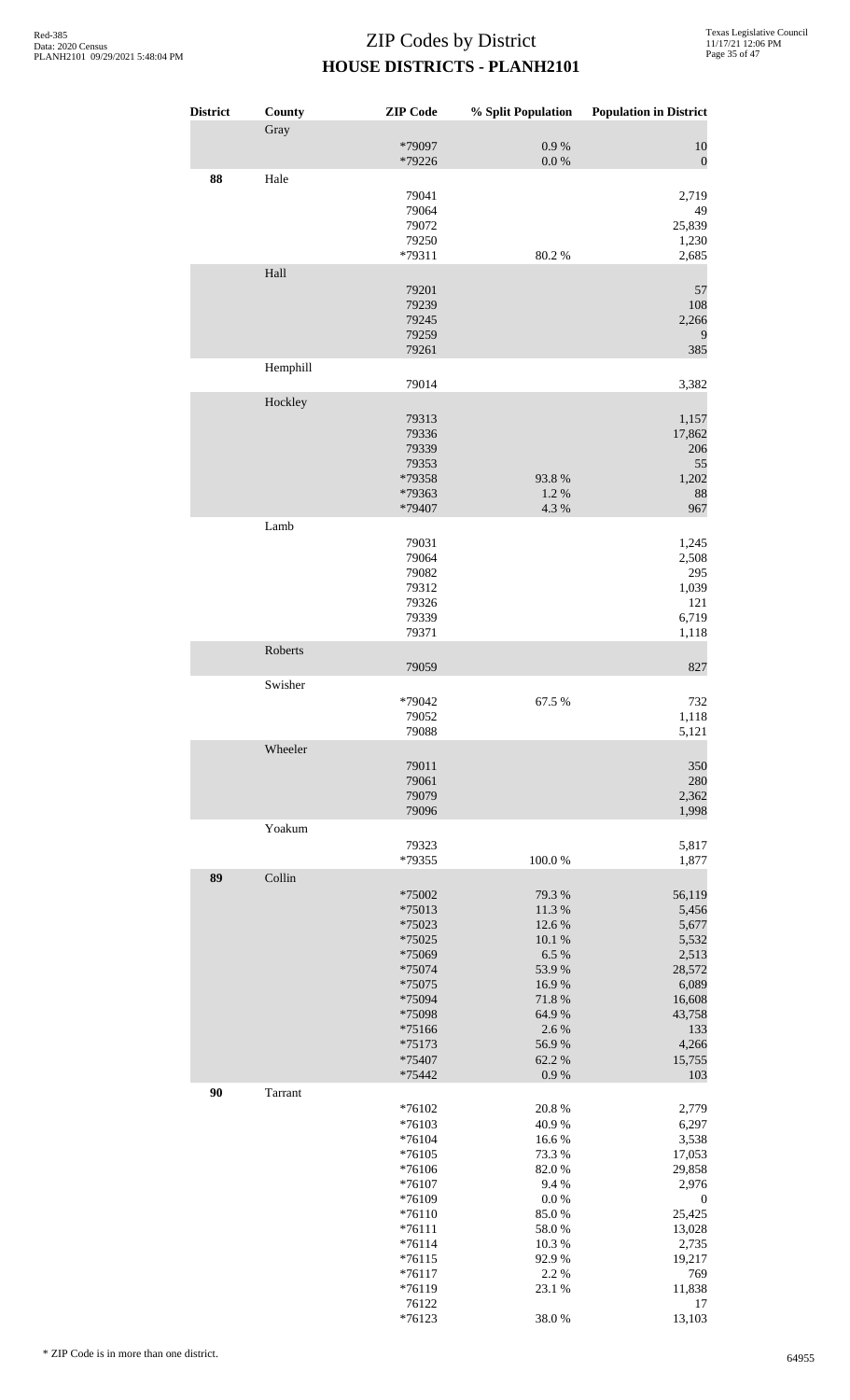| <b>District</b><br>90 | County<br>Tarrant | <b>ZIP</b> Code | % Split Population | <b>Population in District</b> |
|-----------------------|-------------------|-----------------|--------------------|-------------------------------|
|                       |                   | $*76133$        | 60.3%              | 31,485                        |
|                       |                   |                 |                    |                               |
|                       |                   | $*76134$        | 19.8%              | 5,327                         |
|                       |                   | $*76137$        | 0.0 %              | 22                            |
|                       |                   | $*76164$        | 99.6%              | 15,632                        |
|                       |                   | *76179          | 0.0 %              | $\boldsymbol{0}$              |
| 91                    | Tarrant           |                 |                    |                               |
|                       |                   | $*76053$        | 0.5 %              | 160                           |
|                       |                   | $*76054$        | 1.1%               | 139                           |
|                       |                   | $*76111$        | 8.1%               | 1,827                         |
|                       |                   | $*76117$        | 97.7%              | 33,894                        |
|                       |                   | $*76118$        | 54.0%              | 9,099                         |
|                       |                   | $*76137$        | 64.4 %             | 38,259                        |
|                       |                   |                 |                    |                               |
|                       |                   | $*76148$        | 100.0%             | 24,514                        |
|                       |                   | *76180          | 100.0%             | 35,988                        |
|                       |                   | 76182           |                    | 31,091                        |
|                       |                   | *76244          | 16.4 %             | 12,580                        |
|                       |                   | $*76248$        | 0.0 %              | $\boldsymbol{0}$              |
| 92                    |                   |                 |                    |                               |
|                       |                   | *75050          | 27.4 %             | 11,736                        |
|                       |                   | $*75051$        | 10.0%              | 3,896                         |
|                       |                   | *75052          | 4.8%               | 4,641                         |
|                       |                   | *75062          | 0.0 %              |                               |
|                       |                   |                 |                    | $\boldsymbol{0}$              |
|                       |                   | *75261          | $0.0\ \%$          | $\boldsymbol{0}$              |
|                       |                   | *76006          | 93.4%              | 27,861                        |
|                       |                   | *76010          | 95.7%              | 53,480                        |
|                       |                   | $*76011$        | 91.0%              | 21,187                        |
|                       |                   | *76012          | 4.4 %              | 1,176                         |
|                       |                   | $*76013$        | 31.2%              | 11,356                        |
|                       |                   | $*76014$        | 16.1%              | 5,779                         |
|                       |                   | 76019           |                    | $\boldsymbol{0}$              |
|                       |                   |                 |                    |                               |
|                       |                   | $*76021$        | 40.7%              | 14,397                        |
|                       |                   | *76039          | 28.5 %             | 11,414                        |
|                       |                   | *76040          | 60.4%              | 19,526                        |
|                       |                   | 76155           |                    | 5,647                         |
| 93                    |                   |                 |                    |                               |
|                       |                   | *76052          | 83.7%              | 22,624                        |
|                       |                   | *76106          | 0.0 %              | 7                             |
|                       |                   | $*76111$        | 31.1%              | 6,989                         |
|                       |                   |                 |                    |                               |
|                       |                   | $*76117$        | 0.0 %              | $\boldsymbol{0}$              |
|                       |                   | *76131          | 100.0%             | 48,273                        |
|                       |                   | $*76137$        | 35.5 %             | 21,095                        |
|                       |                   | $*76177$        | 90.1 %             | 19,866                        |
|                       |                   | $*76179$        | 0.8%               | 538                           |
|                       |                   | *76244          | 82.9%              | 63,684                        |
|                       |                   | $*76248$        | 0.0 %              | $\boldsymbol{0}$              |
|                       |                   | *76262          | 11.9 %             | 5,220                         |
|                       |                   |                 |                    |                               |
| 94                    |                   |                 |                    |                               |
|                       |                   | *76006          | 6.6%               | 1,980                         |
|                       |                   | *76010          | $0.5\ \%$          | 255                           |
|                       |                   | *76011          | 9.0%               | 2,103                         |
|                       |                   | $*76012$        | 95.6%              | 25,778                        |
|                       |                   | $*76013$        | 68.8%              | 25,063                        |
|                       |                   | $*76014$        | $0.0\ \%$          | $\boldsymbol{0}$              |
|                       |                   | $*76015$        | 66.0%              | 11,412                        |
|                       |                   | *76016          | 31.4%              | 9,751                         |
|                       |                   |                 |                    |                               |
|                       |                   | $*76017$        | 16.8%              | 7,647                         |
|                       |                   | $*76021$        | 59.2 %             | 20,948                        |
|                       |                   | 76022           |                    | 14,634                        |
|                       |                   | *76034          | 0.2%               | 41                            |
|                       |                   | *76040          | 39.6%              | 12,818                        |
|                       |                   | $*76053$        | 99.5 %             | 31,368                        |
|                       |                   | *76054          | 97.5 %             | 11,879                        |
|                       |                   | $*76112$        | 0.8 %              | 336                           |
|                       |                   | $*76117$        | 0.0 %              | 16                            |
|                       |                   | $*76118$        | 46.0%              | 7,743                         |
|                       |                   |                 |                    |                               |
|                       |                   | *76120          | 9.3%               | 1,794                         |
|                       |                   | *76180          | 0.0 %              | $\boldsymbol{0}$              |
| 95                    |                   |                 |                    |                               |
|                       |                   | $*76012$        | 0.1 %              | 24                            |
|                       |                   | $*76013$        | 0.0 %              | $\boldsymbol{0}$              |
|                       |                   | *76036          | $0.0\ \%$          | $\boldsymbol{0}$              |
|                       |                   | *76102          | 79.2 %             | 10,585                        |
|                       |                   | $*76103$        | 59.1 %             | 9,102                         |
|                       |                   |                 |                    |                               |
|                       |                   | *76104          | 83.4%              | 17,819                        |
|                       |                   | $*76105$        | 26.7%              | 6,199                         |
|                       |                   | *76107          | 0.6 %              | 199                           |
|                       |                   | $*76110$        | 3.4 %              | 1,017                         |
|                       |                   | $*76111$        | 2.7%               | 600                           |
|                       |                   | $*76112$        | 99.2 %             | 42,539                        |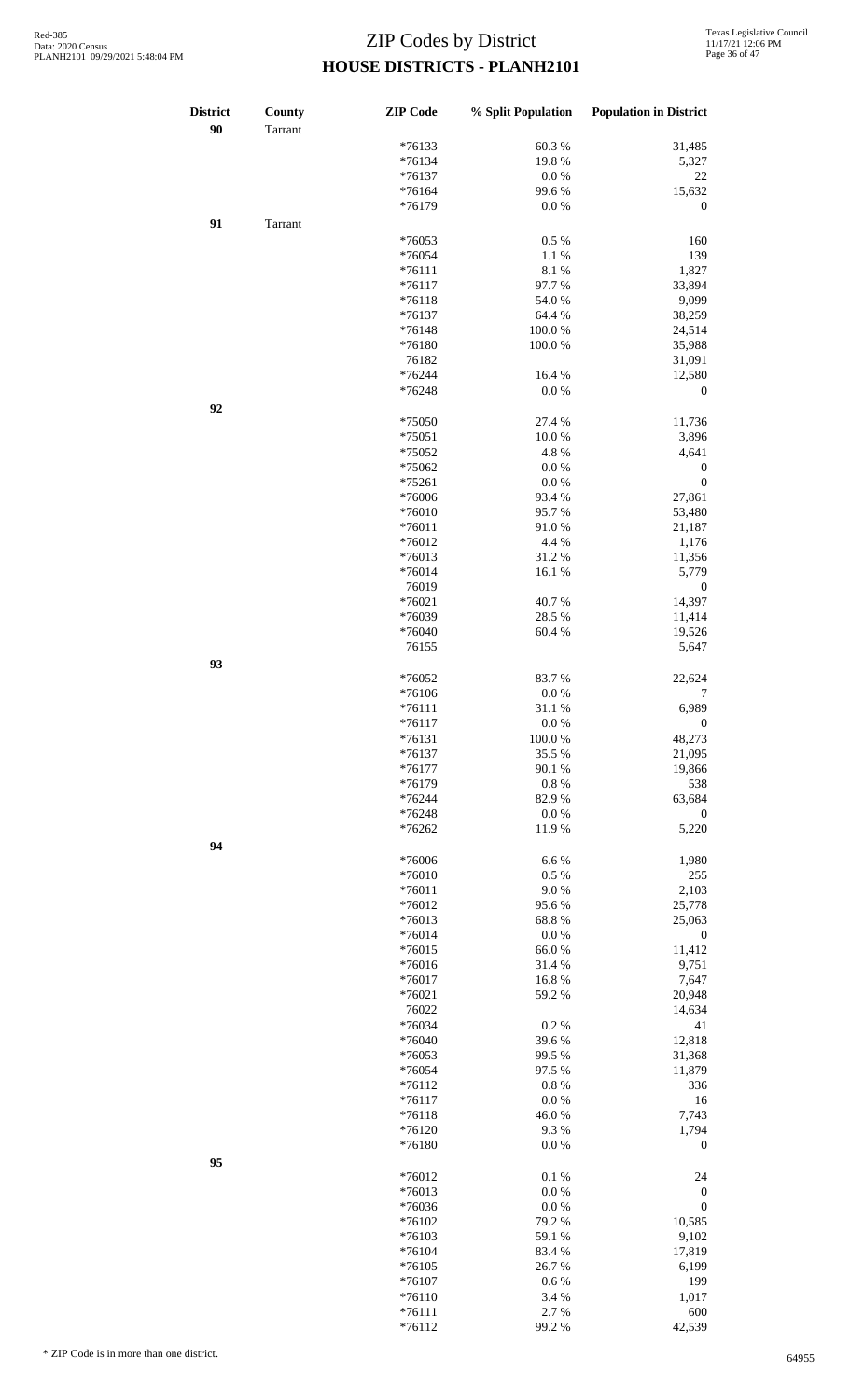| $*76115$<br>7.1 %<br>76.9%<br>$*76119$<br>*76120<br>90.7%<br>$*76123$<br>13.7%<br>$*76133$<br>16.1%<br>80.2%<br>$*76134$<br>68.4%<br>$*76140$<br>$*76164$<br>0.2%<br>96<br>Tarrant<br>*76001<br>57.8%<br>*76002<br>1.7%<br>$*76016$<br>68.6%<br>$*76017$<br>59.4 %<br>*76028<br>29.6%<br>*76036<br>15.1 %<br>76060<br>*76063<br>77.7 %<br>$*76112$<br>0.0 %<br>0.0 %<br>$*76119$<br>35.9%<br>$*76123$<br>*76133<br>0.1%<br>$*76140$<br>31.6%<br>97<br>*76008<br>14.1 %<br>*76036<br>75.6%<br>$*76107$<br>0.0 %<br>*76108<br>86.4%<br>*76109<br>100.0%<br>$*76110$<br>11.6 %<br>$*76114$<br>$0.0\ \%$<br>$*76116$<br>45.7%<br>$*76123$<br>12.3 %<br>$*76126$<br>96.0%<br>76129<br>76132<br>$*76133$<br>23.5 %<br>98 | 1,475<br>39,447<br>17,412<br>4,739<br>8,420<br>21,600<br>22,425<br>39<br>19,525<br>591<br>21,340<br>27,055<br>21,808<br>5,289<br>8,776<br>61,391<br>$\boldsymbol{0}$<br>$\boldsymbol{0}$<br>12,374<br>62<br>10,382<br>3,300<br>26,412<br>$\boldsymbol{0}$<br>38,928<br>25,434 |
|--------------------------------------------------------------------------------------------------------------------------------------------------------------------------------------------------------------------------------------------------------------------------------------------------------------------------------------------------------------------------------------------------------------------------------------------------------------------------------------------------------------------------------------------------------------------------------------------------------------------------------------------------------------------------------------------------------------------|-------------------------------------------------------------------------------------------------------------------------------------------------------------------------------------------------------------------------------------------------------------------------------|
|                                                                                                                                                                                                                                                                                                                                                                                                                                                                                                                                                                                                                                                                                                                    |                                                                                                                                                                                                                                                                               |
|                                                                                                                                                                                                                                                                                                                                                                                                                                                                                                                                                                                                                                                                                                                    |                                                                                                                                                                                                                                                                               |
|                                                                                                                                                                                                                                                                                                                                                                                                                                                                                                                                                                                                                                                                                                                    |                                                                                                                                                                                                                                                                               |
|                                                                                                                                                                                                                                                                                                                                                                                                                                                                                                                                                                                                                                                                                                                    |                                                                                                                                                                                                                                                                               |
|                                                                                                                                                                                                                                                                                                                                                                                                                                                                                                                                                                                                                                                                                                                    |                                                                                                                                                                                                                                                                               |
|                                                                                                                                                                                                                                                                                                                                                                                                                                                                                                                                                                                                                                                                                                                    |                                                                                                                                                                                                                                                                               |
|                                                                                                                                                                                                                                                                                                                                                                                                                                                                                                                                                                                                                                                                                                                    |                                                                                                                                                                                                                                                                               |
|                                                                                                                                                                                                                                                                                                                                                                                                                                                                                                                                                                                                                                                                                                                    |                                                                                                                                                                                                                                                                               |
|                                                                                                                                                                                                                                                                                                                                                                                                                                                                                                                                                                                                                                                                                                                    |                                                                                                                                                                                                                                                                               |
|                                                                                                                                                                                                                                                                                                                                                                                                                                                                                                                                                                                                                                                                                                                    |                                                                                                                                                                                                                                                                               |
|                                                                                                                                                                                                                                                                                                                                                                                                                                                                                                                                                                                                                                                                                                                    |                                                                                                                                                                                                                                                                               |
|                                                                                                                                                                                                                                                                                                                                                                                                                                                                                                                                                                                                                                                                                                                    |                                                                                                                                                                                                                                                                               |
|                                                                                                                                                                                                                                                                                                                                                                                                                                                                                                                                                                                                                                                                                                                    |                                                                                                                                                                                                                                                                               |
|                                                                                                                                                                                                                                                                                                                                                                                                                                                                                                                                                                                                                                                                                                                    |                                                                                                                                                                                                                                                                               |
|                                                                                                                                                                                                                                                                                                                                                                                                                                                                                                                                                                                                                                                                                                                    |                                                                                                                                                                                                                                                                               |
|                                                                                                                                                                                                                                                                                                                                                                                                                                                                                                                                                                                                                                                                                                                    |                                                                                                                                                                                                                                                                               |
|                                                                                                                                                                                                                                                                                                                                                                                                                                                                                                                                                                                                                                                                                                                    |                                                                                                                                                                                                                                                                               |
|                                                                                                                                                                                                                                                                                                                                                                                                                                                                                                                                                                                                                                                                                                                    |                                                                                                                                                                                                                                                                               |
|                                                                                                                                                                                                                                                                                                                                                                                                                                                                                                                                                                                                                                                                                                                    |                                                                                                                                                                                                                                                                               |
|                                                                                                                                                                                                                                                                                                                                                                                                                                                                                                                                                                                                                                                                                                                    |                                                                                                                                                                                                                                                                               |
|                                                                                                                                                                                                                                                                                                                                                                                                                                                                                                                                                                                                                                                                                                                    |                                                                                                                                                                                                                                                                               |
|                                                                                                                                                                                                                                                                                                                                                                                                                                                                                                                                                                                                                                                                                                                    |                                                                                                                                                                                                                                                                               |
|                                                                                                                                                                                                                                                                                                                                                                                                                                                                                                                                                                                                                                                                                                                    |                                                                                                                                                                                                                                                                               |
|                                                                                                                                                                                                                                                                                                                                                                                                                                                                                                                                                                                                                                                                                                                    |                                                                                                                                                                                                                                                                               |
|                                                                                                                                                                                                                                                                                                                                                                                                                                                                                                                                                                                                                                                                                                                    |                                                                                                                                                                                                                                                                               |
|                                                                                                                                                                                                                                                                                                                                                                                                                                                                                                                                                                                                                                                                                                                    |                                                                                                                                                                                                                                                                               |
|                                                                                                                                                                                                                                                                                                                                                                                                                                                                                                                                                                                                                                                                                                                    |                                                                                                                                                                                                                                                                               |
|                                                                                                                                                                                                                                                                                                                                                                                                                                                                                                                                                                                                                                                                                                                    |                                                                                                                                                                                                                                                                               |
|                                                                                                                                                                                                                                                                                                                                                                                                                                                                                                                                                                                                                                                                                                                    |                                                                                                                                                                                                                                                                               |
|                                                                                                                                                                                                                                                                                                                                                                                                                                                                                                                                                                                                                                                                                                                    | 3,455                                                                                                                                                                                                                                                                         |
|                                                                                                                                                                                                                                                                                                                                                                                                                                                                                                                                                                                                                                                                                                                    | $\boldsymbol{0}$                                                                                                                                                                                                                                                              |
|                                                                                                                                                                                                                                                                                                                                                                                                                                                                                                                                                                                                                                                                                                                    | 23,611                                                                                                                                                                                                                                                                        |
|                                                                                                                                                                                                                                                                                                                                                                                                                                                                                                                                                                                                                                                                                                                    | 4,256                                                                                                                                                                                                                                                                         |
|                                                                                                                                                                                                                                                                                                                                                                                                                                                                                                                                                                                                                                                                                                                    | 24,179                                                                                                                                                                                                                                                                        |
|                                                                                                                                                                                                                                                                                                                                                                                                                                                                                                                                                                                                                                                                                                                    | 2,594                                                                                                                                                                                                                                                                         |
|                                                                                                                                                                                                                                                                                                                                                                                                                                                                                                                                                                                                                                                                                                                    | 26,238                                                                                                                                                                                                                                                                        |
|                                                                                                                                                                                                                                                                                                                                                                                                                                                                                                                                                                                                                                                                                                                    | 12,262                                                                                                                                                                                                                                                                        |
|                                                                                                                                                                                                                                                                                                                                                                                                                                                                                                                                                                                                                                                                                                                    |                                                                                                                                                                                                                                                                               |
| *75022<br>1.8%                                                                                                                                                                                                                                                                                                                                                                                                                                                                                                                                                                                                                                                                                                     | 473                                                                                                                                                                                                                                                                           |
| $*75028$<br>$0.4\%$                                                                                                                                                                                                                                                                                                                                                                                                                                                                                                                                                                                                                                                                                                | 169                                                                                                                                                                                                                                                                           |
| $*75261$<br>25.0%                                                                                                                                                                                                                                                                                                                                                                                                                                                                                                                                                                                                                                                                                                  | $\mathbf{1}$                                                                                                                                                                                                                                                                  |
| $*76021$<br>$0.1~\%$                                                                                                                                                                                                                                                                                                                                                                                                                                                                                                                                                                                                                                                                                               | 37                                                                                                                                                                                                                                                                            |
| *76034<br>99.8%                                                                                                                                                                                                                                                                                                                                                                                                                                                                                                                                                                                                                                                                                                    | 25,855                                                                                                                                                                                                                                                                        |
| *76039<br>71.5 %                                                                                                                                                                                                                                                                                                                                                                                                                                                                                                                                                                                                                                                                                                   | 28,596                                                                                                                                                                                                                                                                        |
| $*76051$<br>99.4%                                                                                                                                                                                                                                                                                                                                                                                                                                                                                                                                                                                                                                                                                                  | 49,743                                                                                                                                                                                                                                                                        |
| 1.4 %<br>*76054                                                                                                                                                                                                                                                                                                                                                                                                                                                                                                                                                                                                                                                                                                    | 165                                                                                                                                                                                                                                                                           |
| 97.8%<br>*76092                                                                                                                                                                                                                                                                                                                                                                                                                                                                                                                                                                                                                                                                                                    | 31,463                                                                                                                                                                                                                                                                        |
| $*76148$<br>0.0 %                                                                                                                                                                                                                                                                                                                                                                                                                                                                                                                                                                                                                                                                                                  | $\boldsymbol{0}$                                                                                                                                                                                                                                                              |
| *76244<br>0.7%                                                                                                                                                                                                                                                                                                                                                                                                                                                                                                                                                                                                                                                                                                     | 537                                                                                                                                                                                                                                                                           |
| *76248<br>100.0%                                                                                                                                                                                                                                                                                                                                                                                                                                                                                                                                                                                                                                                                                                   | 40,669                                                                                                                                                                                                                                                                        |
| *76262<br>16.2%                                                                                                                                                                                                                                                                                                                                                                                                                                                                                                                                                                                                                                                                                                    | 7,090                                                                                                                                                                                                                                                                         |
| 99                                                                                                                                                                                                                                                                                                                                                                                                                                                                                                                                                                                                                                                                                                                 |                                                                                                                                                                                                                                                                               |
| *76020<br>56.7%                                                                                                                                                                                                                                                                                                                                                                                                                                                                                                                                                                                                                                                                                                    | 18,368                                                                                                                                                                                                                                                                        |
| *76052<br>2.6 %                                                                                                                                                                                                                                                                                                                                                                                                                                                                                                                                                                                                                                                                                                    | 714                                                                                                                                                                                                                                                                           |
| *76071<br>10.1 %                                                                                                                                                                                                                                                                                                                                                                                                                                                                                                                                                                                                                                                                                                   | 412                                                                                                                                                                                                                                                                           |
| *76106<br>18.0%                                                                                                                                                                                                                                                                                                                                                                                                                                                                                                                                                                                                                                                                                                    | 6,569                                                                                                                                                                                                                                                                         |
| 89.9%<br>$*76107$                                                                                                                                                                                                                                                                                                                                                                                                                                                                                                                                                                                                                                                                                                  | 28,408                                                                                                                                                                                                                                                                        |
|                                                                                                                                                                                                                                                                                                                                                                                                                                                                                                                                                                                                                                                                                                                    |                                                                                                                                                                                                                                                                               |
| 6.6%<br>*76108                                                                                                                                                                                                                                                                                                                                                                                                                                                                                                                                                                                                                                                                                                     | 2,972                                                                                                                                                                                                                                                                         |
| $*76114$<br>89.7%                                                                                                                                                                                                                                                                                                                                                                                                                                                                                                                                                                                                                                                                                                  | 23,802                                                                                                                                                                                                                                                                        |
| $*76116$<br>54.3 %                                                                                                                                                                                                                                                                                                                                                                                                                                                                                                                                                                                                                                                                                                 | 28,025                                                                                                                                                                                                                                                                        |
| 76127                                                                                                                                                                                                                                                                                                                                                                                                                                                                                                                                                                                                                                                                                                              | 2,287                                                                                                                                                                                                                                                                         |
| $*76131$<br>$0.0\ \%$                                                                                                                                                                                                                                                                                                                                                                                                                                                                                                                                                                                                                                                                                              | 24                                                                                                                                                                                                                                                                            |
| 76135                                                                                                                                                                                                                                                                                                                                                                                                                                                                                                                                                                                                                                                                                                              | 22,223                                                                                                                                                                                                                                                                        |
| $*76164$<br>0.1%                                                                                                                                                                                                                                                                                                                                                                                                                                                                                                                                                                                                                                                                                                   | 18                                                                                                                                                                                                                                                                            |
| *76179<br>99.2 %                                                                                                                                                                                                                                                                                                                                                                                                                                                                                                                                                                                                                                                                                                   | 67,873                                                                                                                                                                                                                                                                        |
| 100<br>Dallas                                                                                                                                                                                                                                                                                                                                                                                                                                                                                                                                                                                                                                                                                                      |                                                                                                                                                                                                                                                                               |
| *75149<br>0.0 %                                                                                                                                                                                                                                                                                                                                                                                                                                                                                                                                                                                                                                                                                                    | $\boldsymbol{0}$                                                                                                                                                                                                                                                              |
| $*75150$<br>0.8%                                                                                                                                                                                                                                                                                                                                                                                                                                                                                                                                                                                                                                                                                                   | 513                                                                                                                                                                                                                                                                           |
| *75201<br>53.4 %                                                                                                                                                                                                                                                                                                                                                                                                                                                                                                                                                                                                                                                                                                   | 8,986                                                                                                                                                                                                                                                                         |
| 68.4%<br>*75202                                                                                                                                                                                                                                                                                                                                                                                                                                                                                                                                                                                                                                                                                                    | 2,544                                                                                                                                                                                                                                                                         |
| *75203<br>38.4%                                                                                                                                                                                                                                                                                                                                                                                                                                                                                                                                                                                                                                                                                                    | 5,833                                                                                                                                                                                                                                                                         |
| *75204<br>67.9%                                                                                                                                                                                                                                                                                                                                                                                                                                                                                                                                                                                                                                                                                                    | 23,811                                                                                                                                                                                                                                                                        |
| *75205<br>7.0%                                                                                                                                                                                                                                                                                                                                                                                                                                                                                                                                                                                                                                                                                                     | 1,848                                                                                                                                                                                                                                                                         |
| *75206<br>48.2%                                                                                                                                                                                                                                                                                                                                                                                                                                                                                                                                                                                                                                                                                                    | 19,671                                                                                                                                                                                                                                                                        |
| *75207<br>100.0%                                                                                                                                                                                                                                                                                                                                                                                                                                                                                                                                                                                                                                                                                                   | 7,100                                                                                                                                                                                                                                                                         |
| *75208<br>0.0 %                                                                                                                                                                                                                                                                                                                                                                                                                                                                                                                                                                                                                                                                                                    | $\boldsymbol{0}$                                                                                                                                                                                                                                                              |
| *75210<br>84.0%                                                                                                                                                                                                                                                                                                                                                                                                                                                                                                                                                                                                                                                                                                    | 7,349                                                                                                                                                                                                                                                                         |
| *75212<br>34.6 %                                                                                                                                                                                                                                                                                                                                                                                                                                                                                                                                                                                                                                                                                                   | 9,468                                                                                                                                                                                                                                                                         |
| $*75214$<br>41.0%                                                                                                                                                                                                                                                                                                                                                                                                                                                                                                                                                                                                                                                                                                  | 14,668                                                                                                                                                                                                                                                                        |
| $*75215$<br>87.6%                                                                                                                                                                                                                                                                                                                                                                                                                                                                                                                                                                                                                                                                                                  |                                                                                                                                                                                                                                                                               |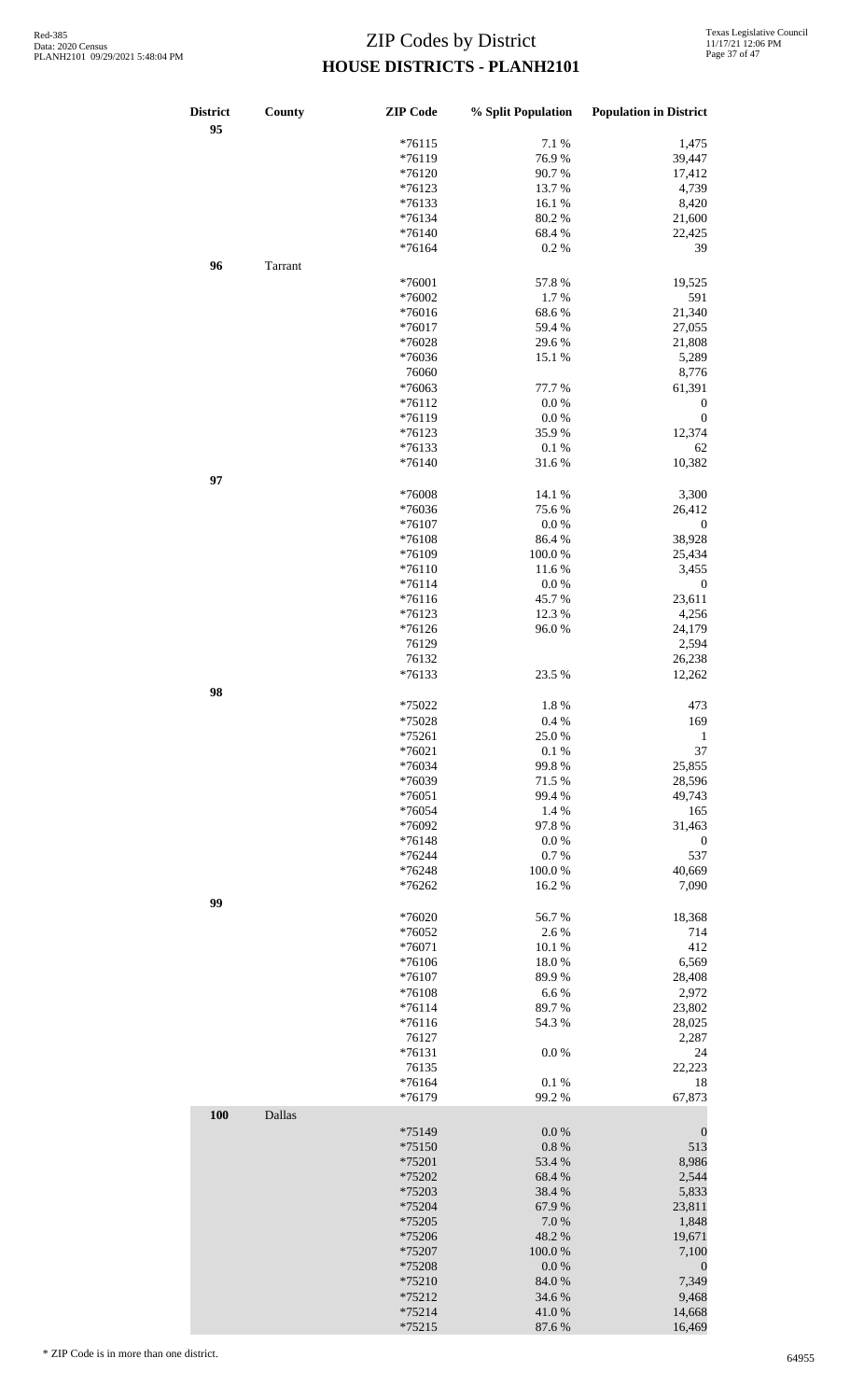| <b>District</b> | County  | <b>ZIP</b> Code      | % Split Population | <b>Population in District</b> |
|-----------------|---------|----------------------|--------------------|-------------------------------|
| 100             | Dallas  |                      |                    |                               |
|                 |         | $*75216$             | 2.2 %              | 1,200                         |
|                 |         | *75218               | 17.4 %             | 4,045                         |
|                 |         | *75219               | 10.4 %             | 2,799                         |
|                 |         | 75223                |                    | 13,803                        |
|                 |         | 75226<br>*75227      | 8.6%               | 3,990<br>5,374                |
|                 |         | *75228               | 49.1 %             | 33,706                        |
|                 |         | *75235               | $0.8~\%$           | 150                           |
|                 |         | 75246                |                    | 2,109                         |
| 101             | Tarrant |                      |                    |                               |
|                 |         | *75052               | 35.4 %             | 34,086                        |
|                 |         | *75054<br>*76001     | 99.5 %<br>42.2 %   | 14,221<br>14,227              |
|                 |         | *76002               | 98.3%              | 34,871                        |
|                 |         | $*76010$             | 3.9%               | 2,168                         |
|                 |         | *76014               | 83.9%              | 30,181                        |
|                 |         | $*76015$             | 34.0%              | 5,889                         |
|                 |         | *76017               | 23.8%              | 10,840                        |
|                 |         | 76018                |                    | 27,742                        |
|                 |         | *76063               | 15.7%              | 12,411                        |
| 102             | Dallas  | *75040               | $0.0\ \%$          | $\boldsymbol{0}$              |
|                 |         | *75041               | 0.2 %              | 65                            |
|                 |         | *75042               | 72.9 %             | 28,277                        |
|                 |         | *75044               | 56.6%              | 26,855                        |
|                 |         | *75080               | 20.0%              | 10,807                        |
|                 |         | *75081               | 73.1 %             | 27,515                        |
|                 |         | *75230               | 24.9%              | 7,036                         |
|                 |         | *75231               | 7.0%               | 2,824                         |
|                 |         | *75238<br>*75240     | 6.0%<br>58.6%      | 1,981<br>16,478               |
|                 |         | *75243               | 96.8%              | 59,046                        |
|                 |         | $*75251$             | 91.2%              | 3,641                         |
|                 |         | *75254               | 14.4 %             | 3,161                         |
| 103             |         | *75006               | 45.6%              | 22,019                        |
|                 |         | *75039               | $0.0\ \%$          | $\boldsymbol{0}$              |
|                 |         | *75060               | 2.8%               | 1,345                         |
|                 |         | *75061               | 2.8%               | 1,547                         |
|                 |         | *75062               | $0.1~\%$           | 40                            |
|                 |         | *75208               | 46.2%              | 13,526                        |
|                 |         | *75209               | 40.5 %             | 5,972                         |
|                 |         | $*75211$             | 19.7%              | 13,962                        |
|                 |         | *75212               | 65.4 %             | 17,861                        |
|                 |         | *75219<br>*75220     | 69.3 %<br>85.8%    | 18,658<br>34,213              |
|                 |         | *75229               | 52.0%              | 16,807                        |
|                 |         | *75234               | 67.9%              | 23,177                        |
|                 |         | *75235               | 99.2 %             | 19,478                        |
|                 |         | 75247                |                    | 827                           |
| 104             |         | *75149               | 3.7%               | 2,278                         |
|                 |         | *75150               | 19.5 %             | 12,576                        |
|                 |         | *75203               | 61.6%              | 9,345                         |
|                 |         | *75207               | 0.0 %              | $\boldsymbol{0}$              |
|                 |         | *75208               | 53.8%              | 15,772                        |
|                 |         | *75210               | 16.0%              | 1,402                         |
|                 |         | $*75211$             | 50.1 %             | 35,449                        |
|                 |         | $*75215$             | 12.4 %             | 2,334                         |
|                 |         | $*75216$<br>$*75217$ | 44.5 %<br>5.2 %    | 24,377<br>4,161               |
|                 |         | *75224               | 83.0%              | 27,590                        |
|                 |         | *75227               | 46.1 %             | 28,772                        |
|                 |         | *75228               | 17.2 %             | 11,797                        |
|                 |         | *75233               | 69.3%              | 10,777                        |
| 105             |         | 75038                |                    | 36,003                        |
|                 |         | *75039               | 97.6%              | 24,205                        |
|                 |         | *75050               | $0.0\ \%$          | $\boldsymbol{0}$              |
|                 |         | *75060               | 82.0%              | 39,764                        |
|                 |         | *75061               | 81.9%              | 45,751                        |
|                 |         | *75062               | 80.8%              | 38,053                        |
|                 |         | *75063               | 6.5%               | 3,049                         |
|                 |         | *75220<br>*75261     | $0.0\ \%$<br>75.0% | $\boldsymbol{0}$<br>3         |
| 106             | Denton  |                      |                    |                               |
|                 |         | *75009               | 10.5 %             | 1,941                         |
|                 |         | *75024               | $0.0\ \%$          | $\boldsymbol{0}$              |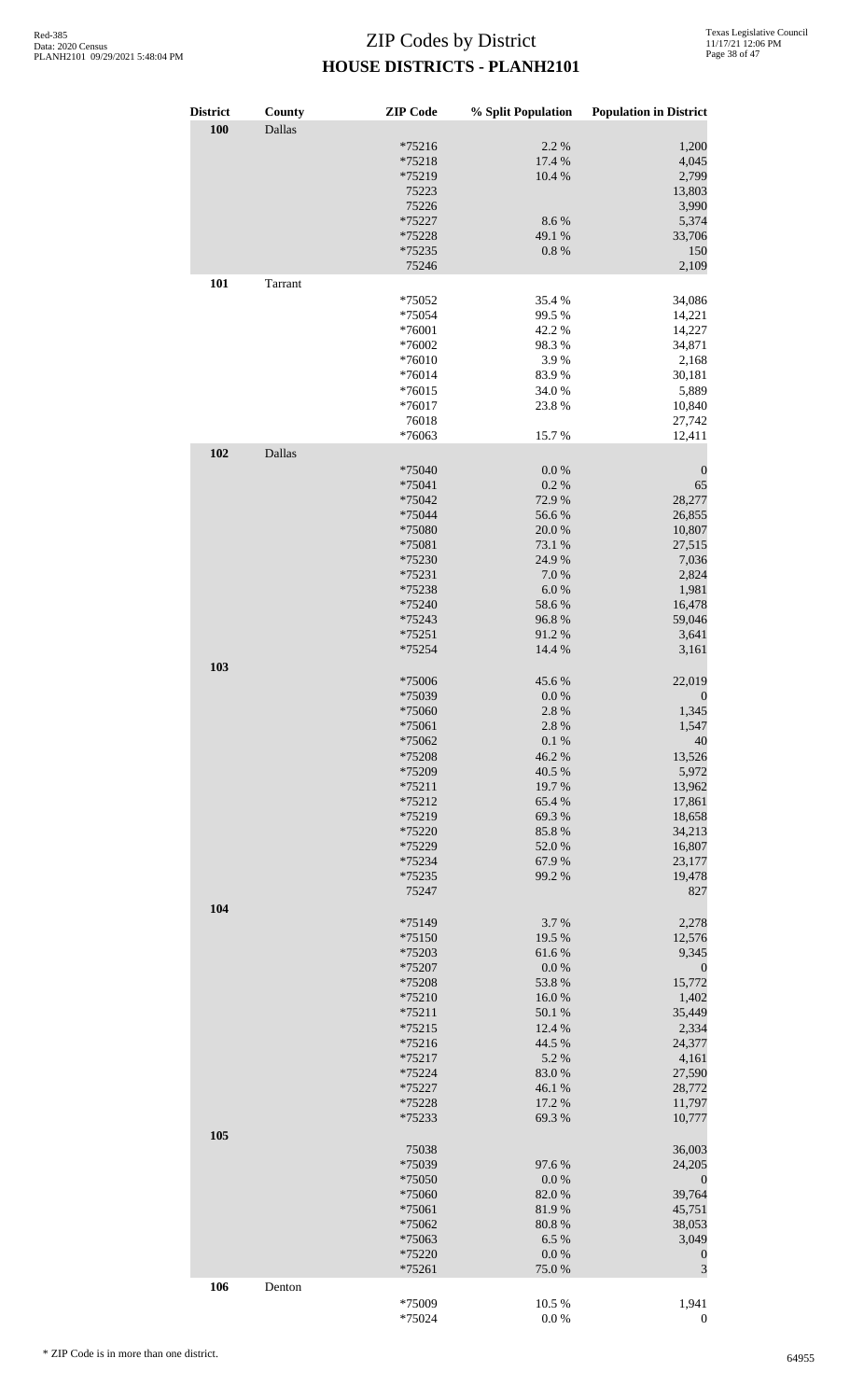| <b>District</b><br>106 | County<br>Denton | <b>ZIP</b> Code | % Split Population | <b>Population in District</b> |
|------------------------|------------------|-----------------|--------------------|-------------------------------|
|                        |                  | *75033          | 78.8%              | 34,883                        |
|                        |                  | *75034          | 62.1 %             | 55,019                        |
|                        |                  | *75056          | 60.1 %             | 38,871                        |
|                        |                  | *75068          | 2.6%               | 1,767                         |
|                        |                  | *75078          | 28.2 %             | 11,589                        |
|                        |                  | *76207          | 12.2 %             | 1,987                         |
|                        |                  | *76208          | 7.2 %              | 1,992                         |
|                        |                  | *76209          | $0.0\ \%$          | $\boldsymbol{0}$              |
|                        |                  | *76227          | 59.3%              | 26,356                        |
|                        |                  | *76258          | 95.2%              | 7,020                         |
|                        |                  | *76266          | 57.9%              | 9,598                         |
|                        |                  | *76272          | 1.2%               | 70                            |
|                        |                  |                 |                    |                               |
| 107                    | Dallas           |                 |                    |                               |
|                        |                  | *75040          | $0.0\ \%$          | $\boldsymbol{0}$              |
|                        |                  | *75041          | 70.9%              | 22,231                        |
|                        |                  | *75043          | 20.7%              | 13,244                        |
|                        |                  | *75149          | 19.6%              | 11,987                        |
|                        |                  | $*75150$        | 57.2 %             | 36,906                        |
|                        |                  | *75206          | 25.8%              | 10,503                        |
|                        |                  | $*75214$        | 30.9%              | 11,074                        |
|                        |                  | *75218          | 82.6%              | 19,152                        |
|                        |                  |                 |                    |                               |
|                        |                  | *75225          | 0.0 %              | $\boldsymbol{0}$              |
|                        |                  | *75228          | 33.7%              | 23,155                        |
|                        |                  | *75231          | 61.8%              | 24,992                        |
|                        |                  | *75238          | 38.9%              | 12,941                        |
| 108                    |                  | *75201          | 46.6%              | 7,828                         |
|                        |                  | *75202          | 31.6%              |                               |
|                        |                  |                 |                    | 1,176                         |
|                        |                  | *75204          | 32.1 %             | 11,237                        |
|                        |                  | *75205          | 93.0%              | 24,423                        |
|                        |                  | *75206          | 26.0%              | 10,612                        |
|                        |                  | *75209          | 59.5 %             | 8,773                         |
|                        |                  | $*75214$        | 28.1 %             | 10,075                        |
|                        |                  | *75219          | 20.3 %             | 5,458                         |
|                        |                  | *75220          | 14.2 %             | 5,660                         |
|                        |                  | *75225          | $100.0~\%$         | 22,691                        |
|                        |                  | *75229          | 48.0%              | 15,512                        |
|                        |                  | *75230          | 75.1 %             | 21,264                        |
|                        |                  | *75231          | 31.3%              | 12,646                        |
|                        |                  | *75234          | $0.0\ \%$          | $\boldsymbol{0}$              |
|                        |                  | *75238          | 55.1 %             | 18,346                        |
|                        |                  | *75240          | 6.3%               | 1,776                         |
|                        |                  | *75243          | 3.2 %              | 1,938                         |
|                        |                  |                 | 45.5 %             |                               |
|                        |                  | *75244          |                    | 5,707                         |
|                        |                  | *75248          | 0.0 %              | $\boldsymbol{0}$              |
|                        |                  | $*75251$        | 8.8 %              | 352                           |
|                        |                  | *75254          | 9.9%               | 2,169                         |
| 109                    |                  |                 |                    |                               |
|                        |                  | $*75115$        | 73.0%              | 42,844                        |
|                        |                  | $*75125$        | 5.4 %              | 413                           |
|                        |                  | 75134           |                    | 22,350                        |
|                        |                  | 75141           |                    | 6,706                         |
|                        |                  | $*75146$        | 99.4 %             | 22,462                        |
|                        |                  | *75149          | 1.0%               | 631                           |
|                        |                  | $*75154$        | 24.2 %             | 11,066                        |
|                        |                  | *75159          | 89.5 %             | 20,215                        |
|                        |                  | 75172           |                    | 3,581                         |
|                        |                  | *75181          | 67.0%              | 18,493                        |
|                        |                  | *75182          | $0.0\ \%$          | $\boldsymbol{0}$              |
|                        |                  | $*75216$        | 10.7%              | 5,838                         |
|                        |                  | $*75217$        | 0.0 %              | $\boldsymbol{0}$              |
|                        |                  | *75232          | $0.0\ \%$          | $\boldsymbol{0}$              |
|                        |                  |                 | 91.7%              |                               |
|                        |                  | *75241          |                    | 30,664                        |
|                        |                  | *75253          | 11.3%              | 2,918                         |
| 110                    |                  |                 |                    |                               |
|                        |                  | *75149          | 19.5 %             | 11,932                        |
|                        |                  | *75159          | 0.5 %              | 114                           |
|                        |                  | *75180          | 95.2%              | 25,271                        |
|                        |                  | *75181          | 2.8%               | 774                           |
|                        |                  | $*75216$        | 35.8%              | 19,578                        |
|                        |                  | $*75217$        | 94.8%              | 76,517                        |
|                        |                  | *75227          | 45.3%              | 28,322                        |
|                        |                  | *75241          | 0.4 %              | 125                           |
|                        |                  | *75253          | 88.7%              | 22,848                        |
|                        |                  |                 |                    |                               |
| 111                    |                  |                 |                    |                               |
|                        |                  | *75052          | 5.6%               | 5,382                         |
|                        |                  | *75054          | $0.5\ \%$          | 73                            |
|                        |                  | $*75104$        | 99.0%              | 49,317                        |
|                        |                  | $*75115$        | 27.0 %             | 15,835                        |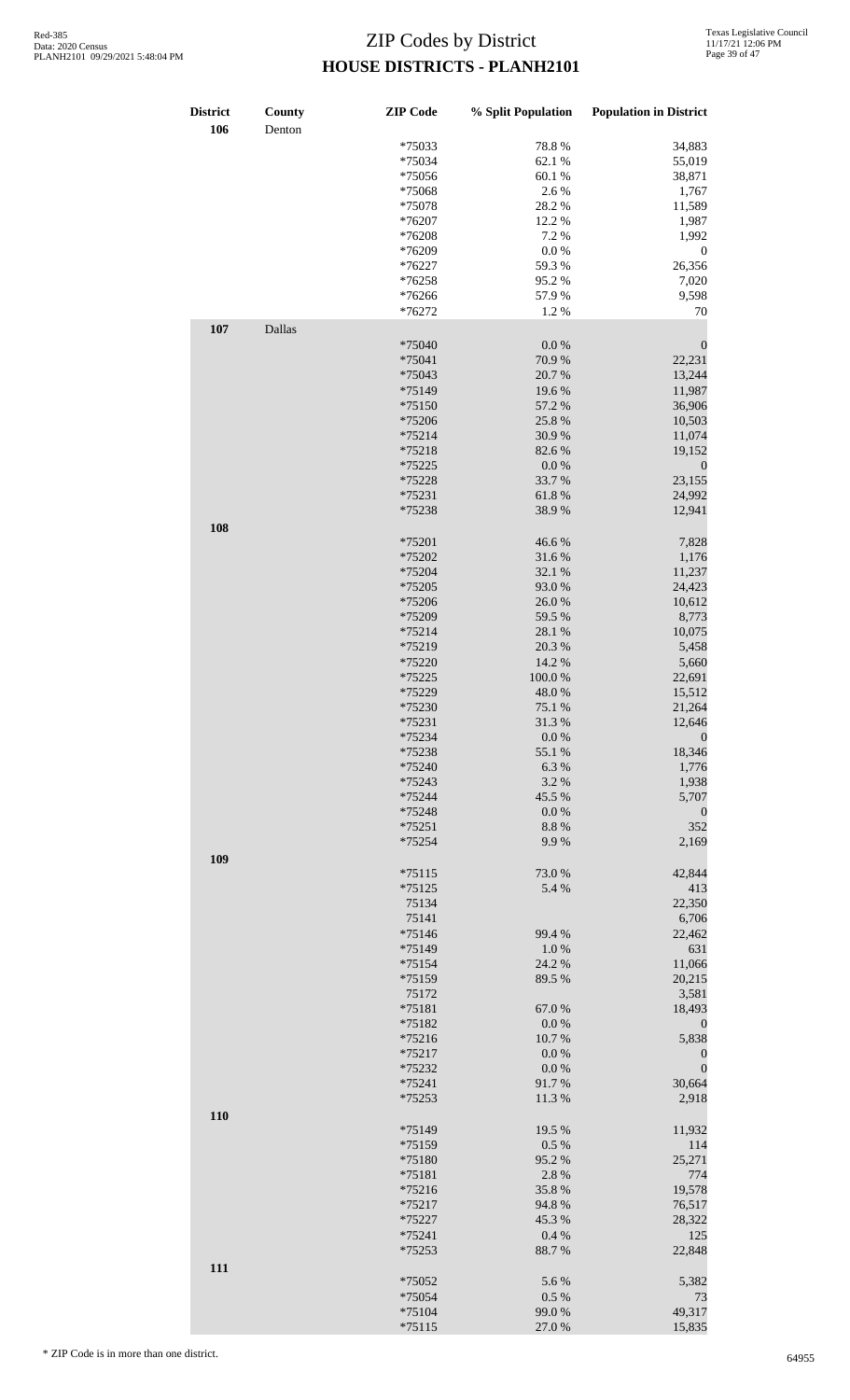| <b>District</b><br>111 | County | <b>ZIP</b> Code  | % Split Population | <b>Population in District</b> |
|------------------------|--------|------------------|--------------------|-------------------------------|
|                        |        | $*75116$         | 81.7%              | 16,811                        |
|                        |        | 75137            |                    | 20,065                        |
|                        |        | $*75154$         | 0.7 %              | 326                           |
|                        |        | $*75216$         | 6.9%<br>17.0%      | 3,760                         |
|                        |        | *75224<br>*75232 | 100.0%             | 5,638<br>29,919               |
|                        |        | *75236           | 8.4 %              | 1,317                         |
|                        |        | 75237            |                    | 18,779                        |
|                        |        | *75241           | 7.9%               | 2,651                         |
|                        |        | *75249           | 100.0%             | 15,911                        |
|                        |        | *76065           | 0.0 %              | 17                            |
| 112                    | Dallas |                  |                    |                               |
|                        |        | *75001           | $0.0\ \%$          | $\boldsymbol{0}$              |
|                        |        | *75040           | 14.1 %             | 9,024                         |
|                        |        | *75041           | 0.0 %              | $\boldsymbol{0}$              |
|                        |        | *75043           | 18.6%              | 11,915                        |
|                        |        | *75044           | 43.1 %             | 20,433                        |
|                        |        | *75048<br>*75080 | 63.4%<br>51.6%     | 17,165<br>27,878              |
|                        |        | *75081           | 26.9%              | 10,113                        |
|                        |        | *75082           | 10.7%              | 2,995                         |
|                        |        | *75088           | 84.0%              | 22,321                        |
|                        |        | *75089           | 55.6%              | 19,421                        |
|                        |        | *75098           | 4.5 %              | 3,020                         |
|                        |        | *75149           | 0.7%               | 439                           |
|                        |        | $*75150$         | $0.0\ \%$          | 31                            |
|                        |        | $*75181$         | 0.1 %              | 36                            |
|                        |        | *75182           | 92.7%              | 7,418                         |
|                        |        | *75248           | 81.7%              | 31,588                        |
|                        |        | *75252           | 5.2 %              | 1,407                         |
|                        |        | *75254           | $0.0\ \%$          | $\boldsymbol{0}$              |
| 113                    |        | *75040           | 85.9%              | 54,935                        |
|                        |        | $*75041$         | 28.9%              | 9,055                         |
|                        |        | *75042           | 27.1 %             | 10,487                        |
|                        |        | *75043           | 60.6%              | 38,743                        |
|                        |        | *75044           | $0.0\ \%$          | $\boldsymbol{0}$              |
|                        |        | *75088           | $0.0\ \%$          | $\boldsymbol{0}$              |
|                        |        | *75089           | 38.4 %             | 13,426                        |
|                        |        | *75149           | 55.3%              | 33,799                        |
|                        |        | *75150           | 22.4 %             | 14,475                        |
|                        |        | *75180           | 4.8%               | 1,269                         |
|                        |        | *75181           | 30.1 %             | 8,304                         |
|                        |        | *75182           | 7.3 %              | 580                           |
| 114                    |        | *75050           | 72.6 %             | 31,101                        |
|                        |        | *75051           | 90.0%              | 35,208                        |
|                        |        | *75052           | 54.2 %             | 52,181                        |
|                        |        | *75060           | 15.2 %             | 7,392                         |
|                        |        | *75061           | 15.4 %             | 8,592                         |
|                        |        | *75062           | 19.1 %             | 8,997                         |
|                        |        | $*75116$         | 18.3%              | 3,768                         |
|                        |        | $*75211$         | 30.2 %             | 21,349                        |
|                        |        | $*75212$         | 0.0 %              | $\boldsymbol{0}$              |
|                        |        | *75233<br>*75236 | 30.7%              | 4,778                         |
|                        |        | *75249           | 91.6%<br>0.0 %     | 14,304<br>$\boldsymbol{0}$    |
|                        |        | *75261           | 0.0 %              | $\boldsymbol{0}$              |
| 115                    |        |                  |                    |                               |
|                        |        | *75001           | 100.0%             | 16,093                        |
|                        |        | *75006           | 54.4 %             | 26,266                        |
|                        |        | *75007           | 6.1%               | 3,196                         |
|                        |        | *75019           | 97.8%              | 44,492                        |
|                        |        | *75039           | 2.4 %              | 587                           |
|                        |        | *75063           | 93.5 %             | 43,554                        |
|                        |        | *75067           | $0.6\ \%$          | 379                           |
|                        |        | *75234           | 32.1 %             | 10,947                        |
|                        |        | *75240<br>*75244 | 35.1 %<br>54.5 %   | 9,889<br>6,837                |
|                        |        | *75248           | 17.7 %             | 6,826                         |
|                        |        | *75254           | 75.7%              | 16,620                        |
|                        |        | *75261           | 0.0 %              | $\boldsymbol{0}$              |
|                        |        | *75287           | 0.5%               | 282                           |
|                        |        | *76051           | 0.6 %              | 321                           |
| 116                    | Bexar  |                  |                    |                               |
|                        |        | *78201           | 61.2%              | 25,048                        |
|                        |        | *78207           | 32.9%              | 17,128                        |
|                        |        | *78213           | 0.0 %              | 8                             |
|                        |        | *78228           | 36.7%              | 21,286                        |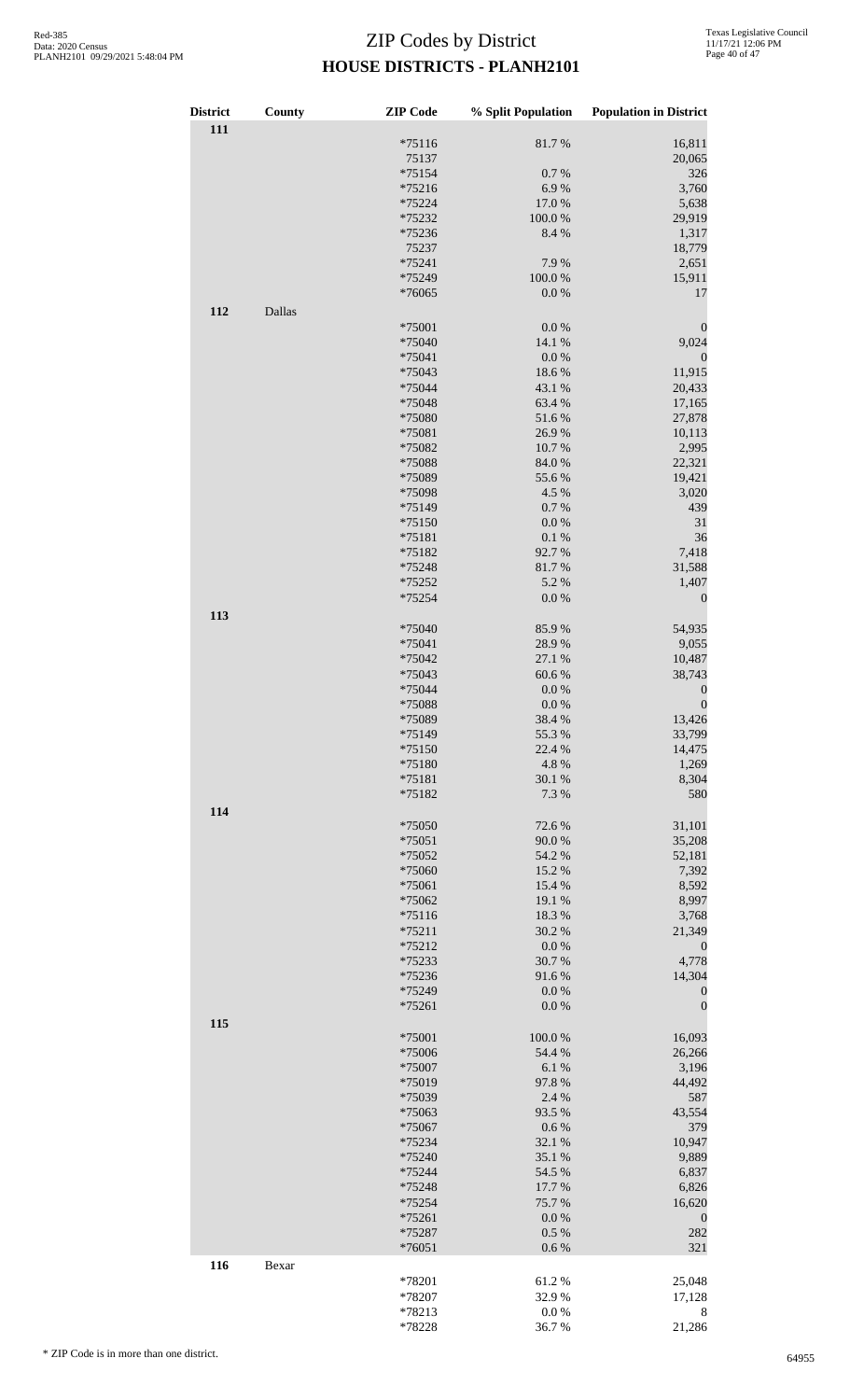| <b>District</b><br>116 | County<br>Bexar | <b>ZIP</b> Code  | % Split Population | <b>Population in District</b> |
|------------------------|-----------------|------------------|--------------------|-------------------------------|
|                        |                 | 78229            |                    | 32,709                        |
|                        |                 | *78230           | 52.5 %             | 22,441                        |
|                        |                 | *78240           | 62.2%              | 34,709                        |
|                        |                 | *78249           | 80.5 %             | 46,791                        |
| 117                    | Bexar           |                  |                    |                               |
|                        |                 | *78009           | 0.3%               | 29                            |
|                        |                 | *78039           | 5.2 %              | 95                            |
|                        |                 | *78073           | 9.0%<br>99.9%      | 883<br>29,843                 |
|                        |                 | *78211<br>*78224 | 18.8%              | 4,151                         |
|                        |                 | *78225           | 11.8%              | 1,460                         |
|                        |                 | *78226           | 0.0 %              | $\boldsymbol{0}$              |
|                        |                 | *78227           | 26.0%              | 12,285                        |
|                        |                 | *78236           | 2.2 %              | 224                           |
|                        |                 | *78242           | 100.0%             | 32,270                        |
|                        |                 | *78245           | 41.2%              | 38,717                        |
|                        |                 | *78251           | 0.8%               | 441                           |
|                        |                 | *78252           | 96.7%              | 17,408                        |
|                        |                 | *78253           | 93.0%              | 60,593                        |
| 118                    |                 | 78002            |                    | 8,665                         |
|                        |                 | *78039           | 7.2 %              | 132                           |
|                        |                 | *78052           | 11.5 %             | 708                           |
|                        |                 | *78069           | 36.2%              | 2,343                         |
|                        |                 | *78073           | 72.3 %             | 7,072                         |
|                        |                 | *78101           | 13.6 %             | 1,384                         |
|                        |                 | *78108           | 2.7 %              | 1,154                         |
|                        |                 | *78109           | 0.0 %              | $\boldsymbol{0}$              |
|                        |                 | *78112           | 97.2 %             | 9,293                         |
|                        |                 | *78121           | 0.6 %              | 88                            |
|                        |                 | *78124           | 5.9%               | 587                           |
|                        |                 | *78148           | 69.8%              | 14,925                        |
|                        |                 | *78150<br>*78152 | 100.0%<br>85.8%    | 369<br>1,872                  |
|                        |                 | *78154           | 23.2 %             | 9,660                         |
|                        |                 | *78211           | 0.1%               | 30                            |
|                        |                 | *78214           | 87.8%              | 19,673                        |
|                        |                 | *78217           | 12.5 %             | 3,975                         |
|                        |                 | 78221            |                    | 39,923                        |
|                        |                 | *78222           | 1.6%               | 385                           |
|                        |                 | *78223           | 17.4 %             | 9,484                         |
|                        |                 | *78224           | 81.2%              | 17,891                        |
|                        |                 | *78225           | 0.0 %              | $\boldsymbol{0}$              |
|                        |                 | *78233           | 12.5 %             | 6,171                         |
|                        |                 | *78247<br>*78252 | 51.6%<br>3.3%      | 25,091<br>601                 |
|                        |                 | *78263           | 60.4%              | 3,183                         |
|                        |                 | *78264           | 91.8%              | 13,720                        |
|                        |                 | *78266           | 20.0%              | 1,447                         |
| 119                    |                 |                  |                    |                               |
|                        |                 | *78101           | 28.6%              | 2,904                         |
|                        |                 | *78109           | 51.5 %             | 26,942                        |
|                        |                 | *78148           | 30.2 %             | 6,467                         |
|                        |                 | *78150           | 0.0 %              | $\boldsymbol{0}$              |
|                        |                 | *78152           | 13.2 %             | 289                           |
|                        |                 | *78154<br>*78203 | 8.8 %<br>20.8%     | 3,680<br>1,139                |
|                        |                 | *78204           | 17.8 %             | 2,101                         |
|                        |                 | *78207           | 1.1%               | 596                           |
|                        |                 | *78210           | 73.3 %             | 24,672                        |
|                        |                 | *78214           | 12.2 %             | 2,738                         |
|                        |                 | *78217           | 15.5 %             | 4,944                         |
|                        |                 | *78219           | 4.0%               | 688                           |
|                        |                 | *78220           | 7.7 %              | 1,384                         |
|                        |                 | *78222           | 75.9%              | 18,082                        |
|                        |                 | *78223           | 82.5 %             | 44,915                        |
|                        |                 | *78225           | 88.2%              | 10,915                        |
|                        |                 | *78226           | 38.1 %             | 2,509                         |
|                        |                 | *78233           | 86.9%              | 42,979                        |
|                        |                 | 78235<br>*78263  | 39.6%              | 2,626<br>2,087                |
| 120                    |                 |                  |                    |                               |
|                        |                 | *78109           | 48.5 %             | 25,397                        |
|                        |                 | *78202           | 100.0%             | 11,533                        |
|                        |                 | *78203           | 67.7%              | 3,714                         |
|                        |                 | *78205           | 1.6%               | 30                            |
|                        |                 | *78208           | 81.2%              | 3,172                         |
|                        |                 | *78209           | 26.0%              | 10,592                        |
|                        |                 | *78210           | 4.9%               | 1,643                         |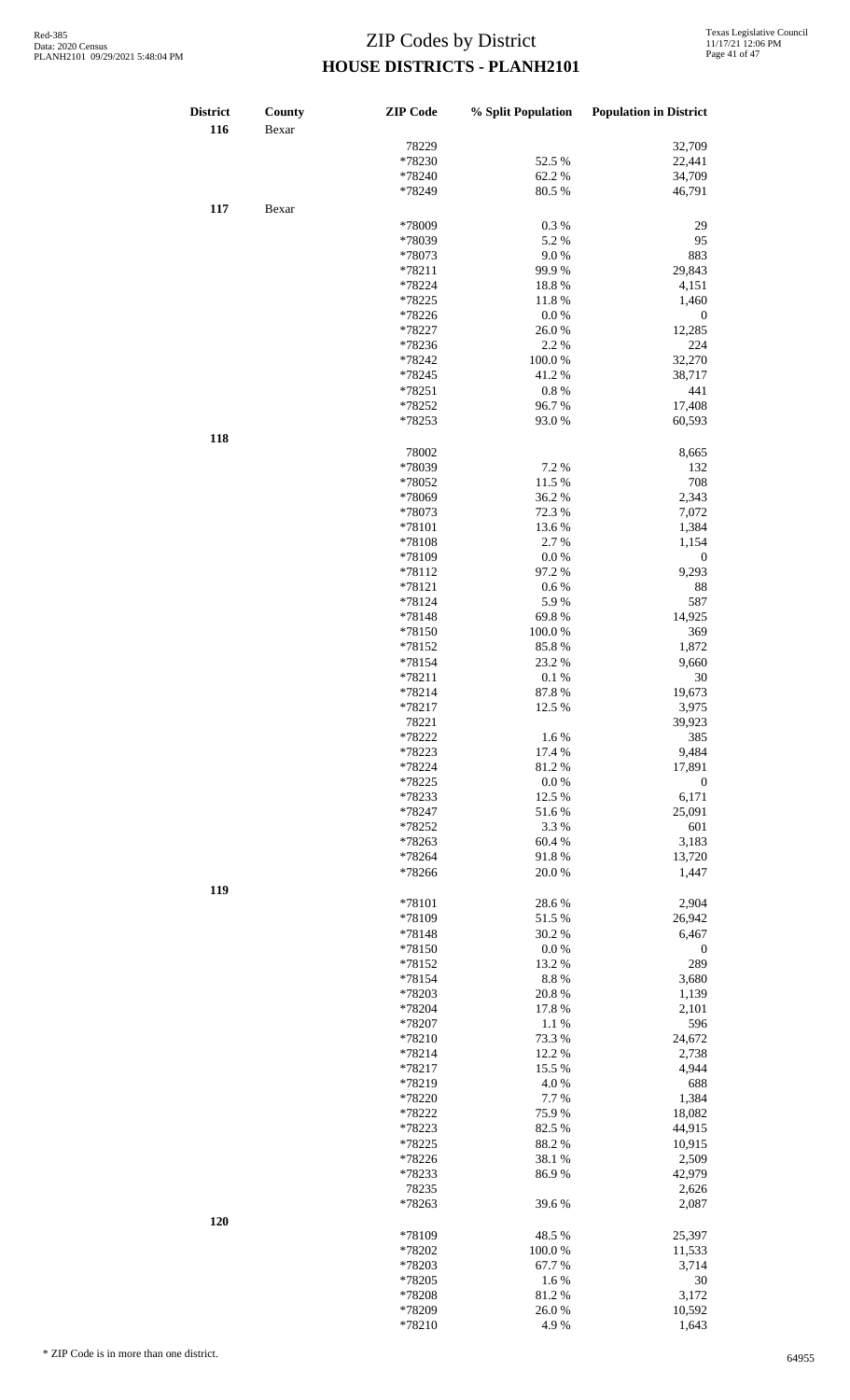| <b>District</b><br>120 | County | <b>ZIP</b> Code | % Split Population | <b>Population in District</b> |
|------------------------|--------|-----------------|--------------------|-------------------------------|
|                        |        | *78215          | 18.4%              | 677                           |
|                        |        | *78218          | 81.7%              | 30,928                        |
|                        |        | *78219          | 96.0%              | 16,669                        |
|                        |        | *78220          | 92.3%              | 16,628                        |
|                        |        | *78222          | 22.5 %             | 5,366                         |
|                        |        | *78233          | 0.5 %              | 260                           |
|                        |        | *78234          | 100.0%             | 7,276                         |
|                        |        | 78239           |                    | 32,931                        |
|                        |        | 78244           |                    | 36,299                        |
| 121                    | Bexar  |                 |                    |                               |
|                        |        | *78163          | 0.0 %              | $\boldsymbol{0}$              |
|                        |        | *78209          | 67.9%              | 27,704                        |
|                        |        | *78212          | 8.1%               | 2,195                         |
|                        |        |                 |                    |                               |
|                        |        | *78216          | 4.7%               | 1,679                         |
|                        |        | *78217          | 60.4%              | 19,221                        |
|                        |        | *78218          | 18.3%              | 6,928                         |
|                        |        | *78232          | 73.8%              | 27,577                        |
|                        |        | *78233          | 0.1%               | 63                            |
|                        |        | *78234          | $0.0\ \%$          | $\boldsymbol{0}$              |
|                        |        | *78247          | 48.4%              | 23,547                        |
|                        |        | *78258          | 50.9%              | 25,084                        |
|                        |        | 78259           |                    | 31,062                        |
|                        |        | *78260          | 27.7 %             | 10,668                        |
|                        |        | 78261           |                    | 27,415                        |
|                        |        | *78266          | 0.9%               | 66                            |
| 122                    |        |                 |                    |                               |
|                        |        | *78006          | 14.8%              | 6,094                         |
|                        |        | *78015          | 73.6 %             | 15,061                        |
|                        |        | *78023          | 97.7%              | 29,552                        |
|                        |        | *78230          | 1.2%               | 499                           |
|                        |        |                 |                    |                               |
|                        |        | *78231          | 21.3%              | 2,011                         |
|                        |        | *78232          | 26.2%              | 9,772                         |
|                        |        | *78248          | 54.4 %             | 7,366                         |
|                        |        | *78249          | 1.9%               | 1,088                         |
|                        |        | *78253          | 1.6%               | 1,055                         |
|                        |        | *78254          | 44.3 %             | 33,575                        |
|                        |        | 78255           |                    | 19,875                        |
|                        |        | 78256           |                    | 12,254                        |
|                        |        | 78257           |                    | 11,713                        |
|                        |        | *78258          | 49.1 %             | 24,166                        |
|                        |        | *78260          | 72.3 %             | 27,903                        |
| 123                    |        |                 |                    |                               |
|                        |        | *78201          | 38.8%              | 15,875                        |
|                        |        | *78202          | 0.0 %              | $\boldsymbol{0}$              |
|                        |        | *78203          | 11.5 %             | 629                           |
|                        |        | *78204          | 82.2%              | 9,709                         |
|                        |        | *78205          | 98.4%              | 1,876                         |
|                        |        | *78207          | 41.1%              | 21,370                        |
|                        |        | *78208          | 18.8%              | 735                           |
|                        |        |                 |                    |                               |
|                        |        | *78209          | 6.1%               | 2,494                         |
|                        |        | *78210          | 21.9%              | 7,366                         |
|                        |        | *78212          | 91.9%              | 24,785                        |
|                        |        | *78213          | 100.0%             | 40,733                        |
|                        |        | *78215          | 81.6%              | 3,005                         |
|                        |        | *78216          | 95.3%              | 34,412                        |
|                        |        | *78217          | 11.6%              | 3,682                         |
|                        |        | *78225          | 0.0 %              | $\boldsymbol{0}$              |
|                        |        | *78230          | 46.3%              | 19,803                        |
|                        |        | *78231          | 78.7%              | 7,436                         |
|                        |        | *78248          | 45.6%              | 6,185                         |
| 124                    |        |                 |                    |                               |
|                        |        | *78207          | 22.1 %             | 11,503                        |
|                        |        | *78226          | 61.9%              | 4,076                         |
|                        |        | *78227          | $74.0\;\%$         | 34,995                        |
|                        |        | *78236          | 97.8%              | 9,990                         |
|                        |        | *78237          | 63.3%              | 21,781                        |
|                        |        | *78238          | 9.7%               | 2,594                         |
|                        |        | *78242          | $0.0\ \%$          | $\boldsymbol{0}$              |
|                        |        |                 |                    | 55,303                        |
|                        |        | *78245          | 58.8%              |                               |
|                        |        | *78251          | 99.2 %             | 57,610                        |
| 125                    |        |                 |                    |                               |
|                        |        | *78023          | 0.0 %              | $\boldsymbol{0}$              |
|                        |        | *78207          | 2.7 %              | 1,421                         |
|                        |        | *78228          | 63.3%              | 36,751                        |
|                        |        | *78237          | 36.7%              | 12,602                        |
|                        |        | *78238          | 90.3%              | 24,052                        |
|                        |        | *78240          | 37.8%              | 21,084                        |
|                        |        | *78245          | $0.0\ \%$          | $\boldsymbol{0}$              |
|                        |        | *78249          | 17.6%              | 10,215                        |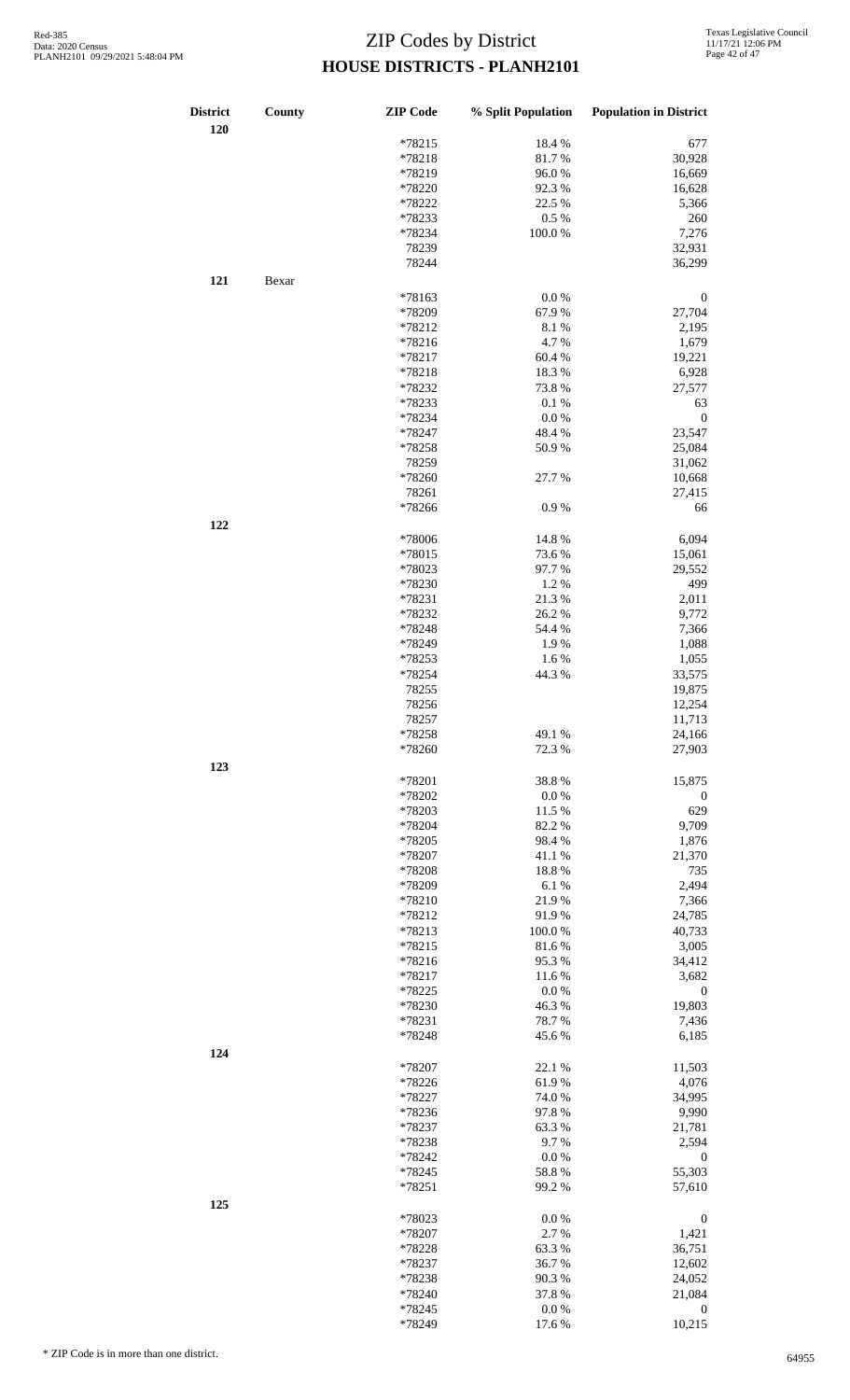| <b>District</b> | County | <b>ZIP</b> Code    | % Split Population  | <b>Population in District</b> |
|-----------------|--------|--------------------|---------------------|-------------------------------|
| 125             |        | 78250              |                     | 53,753                        |
|                 |        | *78254             | 55.7%               | 42,189                        |
| 126             | Harris |                    |                     |                               |
|                 |        | *77014             | $0.0\ \%$           | $\boldsymbol{0}$              |
|                 |        | *77064             | $0.1~\%$            | 46                            |
|                 |        | *77065             | 37.2 %              | 13,645                        |
|                 |        | *77066             | 12.9%               | 4,690                         |
|                 |        | 77068<br>77069     |                     | 10,969<br>18,471              |
|                 |        | *77070             | 98.1 %              | 52,155                        |
|                 |        | *77090             | 17.6 %              | 7,146                         |
|                 |        | *77375             | 23.0%               | 14,354                        |
|                 |        | *77379             | 61.4%               | 52,334                        |
|                 |        | *77388             | 28.4 %              | 14,649                        |
|                 |        | *77429             | 5.9%                | 5,601                         |
| 127             |        |                    |                     |                               |
|                 |        | *77044             | 16.8%               | 9,219                         |
|                 |        | *77336             | 53.7%               | 7,995                         |
|                 |        | *77338             | 76.2 %              | 33,595                        |
|                 |        | *77339             | 73.5 %              | 31,932                        |
|                 |        | 77345              |                     | 26,925                        |
|                 |        | *77346             | 95.7%               | 69,316                        |
|                 |        | *77357             | 1.5 %               | 499                           |
|                 |        | *77365<br>*77373   | 2.9%<br>29.0%       | 1,235<br>18,373               |
|                 |        | *77386             | $0.0\ \%$           | $\boldsymbol{0}$              |
|                 |        | *77396             | 0.0 %               | $\boldsymbol{0}$              |
|                 |        | *77532             | $0.0\ \%$           | $\boldsymbol{0}$              |
| 128             |        |                    |                     |                               |
|                 |        | *77044             | $0.0\ \%$           | $\boldsymbol{0}$              |
|                 |        | *77049             | $0.0\ \%$           | $\boldsymbol{0}$              |
|                 |        | *77336             | 46.3%               | 6,904                         |
|                 |        | *77503             | 15.2 %              | 3,829                         |
|                 |        | *77505             | 76.0%               | 16,250                        |
|                 |        | *77507             | 3.9%                | 45                            |
|                 |        | *77520             | 41.0%               | 15,156                        |
|                 |        | $*77521$           | 90.5 %              | 59,246                        |
|                 |        | *77523             | 2.4 %               | 714                           |
|                 |        | *77530             | 0.1%                | 39                            |
|                 |        | *77532             | 85.1 %              | 29,688                        |
|                 |        | *77536             | 100.0%              | 34,715                        |
|                 |        | *77562<br>$*77571$ | 100.0%<br>57.9%     | 13,172<br>21,425              |
|                 |        |                    |                     |                               |
| 129             |        | *77034             | 6.9%                | 2,444                         |
|                 |        | 77058              |                     | 18,041                        |
|                 |        | 77059              |                     | 18,296                        |
|                 |        | 77062              |                     | 26,420                        |
|                 |        | *77089             | 45.4 %              | 25,259                        |
|                 |        | *77504             | 33.5 %              | 8,468                         |
|                 |        | *77505             | 24.0 %              | 5,128                         |
|                 |        | *77507             | 96.1%               | 1,103                         |
|                 |        | $*77514$           | 0.0 %               | $\boldsymbol{0}$              |
|                 |        | *77546             | 43.0%               | 23,418                        |
|                 |        | *77571             | 42.1 %              | 15,580                        |
|                 |        | *77573             | $0.0\ \%$           | $\boldsymbol{0}$              |
|                 |        | *77581             | 9.3%                | 4,493                         |
|                 |        | *77586<br>*77598   | 100.0%<br>99.1 %    | 23,431<br>26,580              |
| 130             |        |                    |                     |                               |
|                 |        | *77070             | 1.9%                | 984                           |
|                 |        | *77095             | 12.9%               | 9,281                         |
|                 |        | *77375             | 32.1%               | 20,064                        |
|                 |        | 77377              |                     | 40,210                        |
|                 |        | *77429             | 88.7%               | 83,819                        |
|                 |        | *77433             | 25.2 %              | 26,669                        |
|                 |        | *77447             | 50.5 %              | 10,356                        |
|                 |        | *77484             | 19.9%               | 2,928                         |
| 131             |        |                    |                     |                               |
|                 |        | *77031             | 99.9%               | 16,168                        |
|                 |        | *77035             | 0.1 %               | 23                            |
|                 |        | *77036             | 32.7%               | 25,622                        |
|                 |        | *77045             | 49.2 %              | 16,291                        |
|                 |        | *77047             | 54.4 %              | 17,467                        |
|                 |        | *77048<br>*77051   | 35.5 %<br>$0.0\ \%$ | 7,280<br>$\boldsymbol{0}$     |
|                 |        | *77053             | 46.5 %              | 14,345                        |
|                 |        | *77071             | 27.7 %              | 7,299                         |
|                 |        | *77072             | 21.7%               | 12,097                        |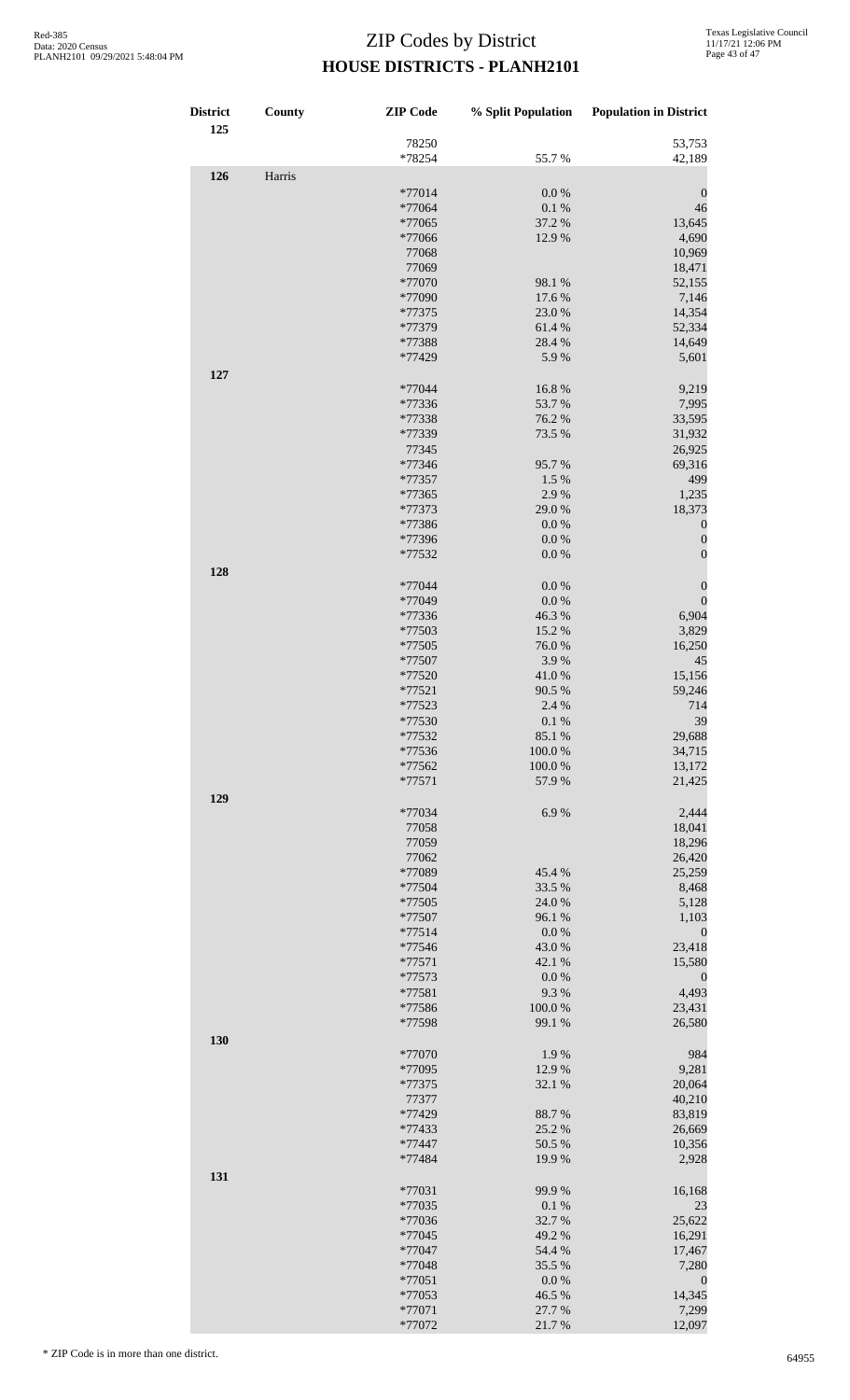| <b>District</b><br>131 | County     | <b>ZIP</b> Code | % Split Population | <b>Population in District</b> |
|------------------------|------------|-----------------|--------------------|-------------------------------|
|                        |            | *77074          | 52.6%              | 22,193                        |
|                        |            | *77075          | 17.9%              | 7,601                         |
|                        |            | *77083          | $0.0\ \%$          | $\boldsymbol{0}$              |
|                        |            | *77085          | 52.0%              | 9,380                         |
|                        |            | *77089          | 0.8 %              | 461                           |
|                        |            | *77099          | 83.8%              | 40,365                        |
|                        |            |                 |                    |                               |
|                        |            | *77477          | 10.4 %             | 3,807                         |
|                        |            | *77489          | 2.3 %              | 857                           |
| 132                    | Harris     |                 |                    |                               |
|                        |            | *77094          | 39.7 %             | 4,819                         |
|                        |            | *77095          | 20.1 %             | 14,450                        |
|                        |            | *77429          | 0.1 %              | 55                            |
|                        |            | *77433          | 48.8%              | 51,745                        |
|                        |            |                 |                    |                               |
|                        |            | *77447          | 20.3 %             | 4,163                         |
|                        |            | *77449          | 14.4 %             | 18,954                        |
|                        |            | *77450          | 66.4 %             | 49,002                        |
|                        |            | *77484          | 3.4 %              | 503                           |
|                        |            | *77493          | 77.9 %             | 37,644                        |
|                        |            | *77494          | 11.0%              | 14,608                        |
|                        |            |                 |                    |                               |
| 133                    |            |                 |                    |                               |
|                        |            | *77024          | 79.3 %             | 30,688                        |
|                        |            | *77042          | 46.3%              | 19,471                        |
|                        |            | *77056          | 28.7%              | 6,854                         |
|                        |            | *77057          | 60.5 %             | 25,717                        |
|                        |            | *77063          | 51.6%              | 19,521                        |
|                        |            | *77077          | 96.1 %             | 58,216                        |
|                        |            | *77079          | 99.9%              | 35,472                        |
|                        |            |                 |                    |                               |
|                        |            | *77082          | 0.0 %              | $\boldsymbol{0}$              |
|                        |            | *77094          | 8.5 %              | 1,027                         |
| 134                    |            |                 |                    |                               |
|                        |            | *77002          | 0.4 %              | 74                            |
|                        |            | *77004          | 5.1 %              | 2,121                         |
|                        |            | 77005           |                    | 28,337                        |
|                        |            | *77006          | 39.5 %             | 9,086                         |
|                        |            | *77007          | 57.9%              | 24,630                        |
|                        |            |                 |                    |                               |
|                        |            | *77008          | 39.8%              | 14,685                        |
|                        |            | *77019          | 55.1 %             | 13,407                        |
|                        |            | *77024          | 1.5 %              | 570                           |
|                        |            | *77025          | 71.4%              | 20,764                        |
|                        |            | *77027          | 100.0%             | 19,462                        |
|                        |            | *77030          | 72.7%              | 9,014                         |
|                        |            | 77046           |                    | 1,152                         |
|                        |            | *77055          | 2.0%               | 838                           |
|                        |            |                 |                    |                               |
|                        |            | *77056          | 37.5 %             | 8,948                         |
|                        |            | *77081          | 7.6%               | 3,608                         |
|                        |            | *77092          | 0.0 %              | $\boldsymbol{0}$              |
|                        |            | *77096          | 35.0%              | 12,531                        |
|                        |            | 77098           |                    | 16,512                        |
|                        |            | *77401          | 99.7%              | 17,108                        |
|                        |            |                 |                    |                               |
| 135                    |            |                 |                    |                               |
|                        |            | *77041          | 10.4 %             | 3,724                         |
|                        |            | *77084          | 25.3 %             | 27,907                        |
|                        |            | *77095          | 44.7%              | 32,086                        |
|                        |            | *77433          | 26.0%              | 27,606                        |
|                        |            | *77449          | 77.2 %             | 101,654                       |
|                        |            | *77493          | 8.7%               | 4,209                         |
|                        | Williamson |                 |                    |                               |
| 136                    |            |                 |                    |                               |
|                        |            | *78613          | 28.9%              | 25,573                        |
|                        |            | *78660          | $0.0\ \%$          | $\boldsymbol{0}$              |
|                        |            | *78664          | 73.1 %             | 44,513                        |
|                        |            | *78665          | 29.2 %             | 16,591                        |
|                        |            | *78681          | 60.8%              | 34,464                        |
|                        |            | *78717          | 100.0%             | 36,403                        |
|                        |            | *78727          | 0.1 %              | 27                            |
|                        |            |                 |                    |                               |
|                        |            | *78728          | 11.5 %             | 2,928                         |
|                        |            | *78729          | 95.6%              | 30,691                        |
|                        |            | *78750          | 42.2 %             | 12,356                        |
|                        |            | *78759          | 0.9%               | 358                           |
| 137                    | Harris     |                 |                    |                               |
|                        |            | *77027          | $0.0\ \%$          | $\boldsymbol{0}$              |
|                        |            |                 |                    |                               |
|                        |            | *77036          | 67.3 %             | 52,755                        |
|                        |            | *77042          | 53.7%              | 22,602                        |
|                        |            | *77056          | 0.5 %              | 118                           |
|                        |            | *77057          | 37.3 %             | 15,830                        |
|                        |            | *77063          | 48.4%              | 18,276                        |
|                        |            | *77072          | $0.0\ \%$          | 18                            |
|                        |            | *77074          | 46.1%              | 19,442                        |
|                        |            | *77077          |                    |                               |
|                        |            |                 | 3.9%               | 2,358                         |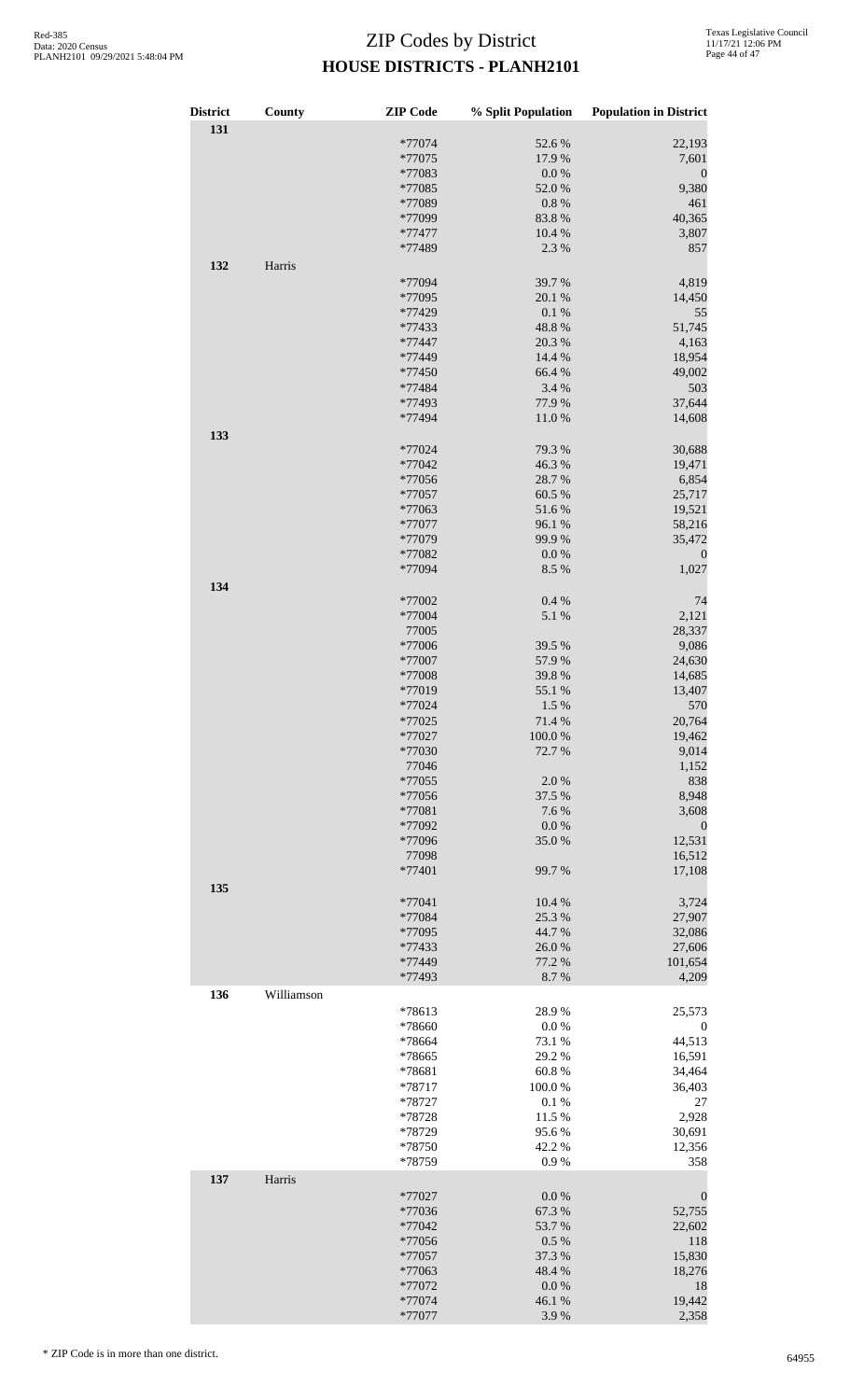| <b>District</b> | County | <b>ZIP</b> Code  | % Split Population | <b>Population in District</b> |
|-----------------|--------|------------------|--------------------|-------------------------------|
| 137             | Harris |                  |                    |                               |
|                 |        | *77081           | 92.4 %             | 43,612                        |
|                 |        | *77082           | 17.8 %             | 10,418                        |
|                 |        | *77096           | 6.5 %              | 2,323                         |
|                 |        | *77401           | 0.3 %              | 48                            |
| 138             | Harris |                  |                    |                               |
|                 |        | *77024           | 19.3 %             | 7,455                         |
|                 |        | *77027           | $0.0\ \%$          | $\boldsymbol{0}$              |
|                 |        | *77040           | 33.7%              | 16,908                        |
|                 |        | *77041           | 66.5 %             | 23,848                        |
|                 |        | 77043            |                    | 26,775                        |
|                 |        | *77055<br>*77056 | 61.6%<br>33.3 %    | 26,027<br>7,942               |
|                 |        | *77057           | 2.2 %              | 946                           |
|                 |        | *77064           | 26.3%              | 12,614                        |
|                 |        | *77079           | 0.1 %              | 20                            |
|                 |        | *77080           | 47.5 %             | 22,195                        |
|                 |        | *77084           | 44.5 %             | 49,145                        |
|                 |        | *77095           | 11.0%              | 7,870                         |
| 139             |        |                  |                    |                               |
|                 |        | *77014           | 97.2 %             | 35,401                        |
|                 |        | *77018           | 58.1 %             | 16,014                        |
|                 |        | *77038           | 1.7%               | 550                           |
|                 |        | *77040           | 10.2%              | 5,106                         |
|                 |        | *77066           | 72.5 %             | 26,372                        |
|                 |        | *77067           | 54.7 %             | 16,159                        |
|                 |        | *77086           | 52.0%<br>75.6%     | 15,237<br>42,533              |
|                 |        | *77088<br>*77090 | $0.0\ \%$          | 15                            |
|                 |        | *77091           | 82.2 %             | 21,478                        |
|                 |        | *77092           | 41.4%              | 15,155                        |
| 140             |        |                  |                    |                               |
|                 |        | *77016           | 3.7%               | 1,107                         |
|                 |        | *77022           | 4.1 %              | 1,177                         |
|                 |        | *77032           | 16.2%              | 2,200                         |
|                 |        | 77037            |                    | 18,988                        |
|                 |        | *77038           | 86.2%              | 27,353                        |
|                 |        | *77039           | 88.1 %             | 25,523                        |
|                 |        | *77050           | 6.3%               | 312                           |
|                 |        | *77060           | 46.5 %             | 20,094                        |
|                 |        | 77076<br>*77086  | 0.5 %              | 31,268<br>139                 |
|                 |        | *77088           | 21.2%              | 11,940                        |
|                 |        | *77091           | 17.8 %             | 4,653                         |
|                 |        | *77093           | 100.0%             | 47,672                        |
|                 |        | *77396           | 0.1 %              | 33                            |
| 141             |        |                  |                    |                               |
|                 |        | *77014           | 2.8%               | 1,014                         |
|                 |        | *77016           | 96.3%              | 28,875                        |
|                 |        | *77028           | 38.3%              | 7,148                         |
|                 |        | *77032           | 83.8%              | 11,368                        |
|                 |        | *77038           | 12.1 %             | 3,846                         |
|                 |        | *77039           | 11.9%              | 3,451                         |
|                 |        | *77044           | $0.0\ \%$          | 11                            |
|                 |        | *77050<br>*77060 | 93.7%<br>53.5 %    | 4,679<br>23,100               |
|                 |        | *77067           | 45.3 %             | 13,406                        |
|                 |        | *77073           | 78.7%              | 37,917                        |
|                 |        | *77078           | 72.2 %             | 10,746                        |
|                 |        | *77090           | 82.3%              | 33,373                        |
|                 |        | *77093           | $0.0\ \%$          | $\boldsymbol{0}$              |
|                 |        | *77338           | 22.2 %             | 9,768                         |
|                 |        | *77396           | 21.3%              | 12,793                        |
| 142             |        |                  |                    |                               |
|                 |        | *77002           | 40.7%              | 8,266                         |
|                 |        | *77003           | 3.0%               | 355                           |
|                 |        | *77009<br>*77013 | $0.0\ \%$<br>16.0% | $\boldsymbol{0}$<br>2,708     |
|                 |        | *77020           | 44.5 %             | 11,065                        |
|                 |        | *77026           | 85.1 %             | 19,823                        |
|                 |        | *77028           | 61.7%              | 11,504                        |
|                 |        | *77029           | 18.9%              | 3,226                         |
|                 |        | *77044           | 83.2%              | 45,772                        |
|                 |        | *77049           | 85.2%              | 30,377                        |
|                 |        | *77078           | 27.8 %             | 4,141                         |
|                 |        | *77338           | 1.7%               | 734                           |
|                 |        | *77346           | 4.3 %              | 3,108                         |
|                 |        | *77396           | 78.7%              | 47,336                        |
|                 |        | *77532<br>*77562 | 14.9%<br>$0.0\ \%$ | 5,197                         |
|                 |        |                  |                    | $\boldsymbol{0}$              |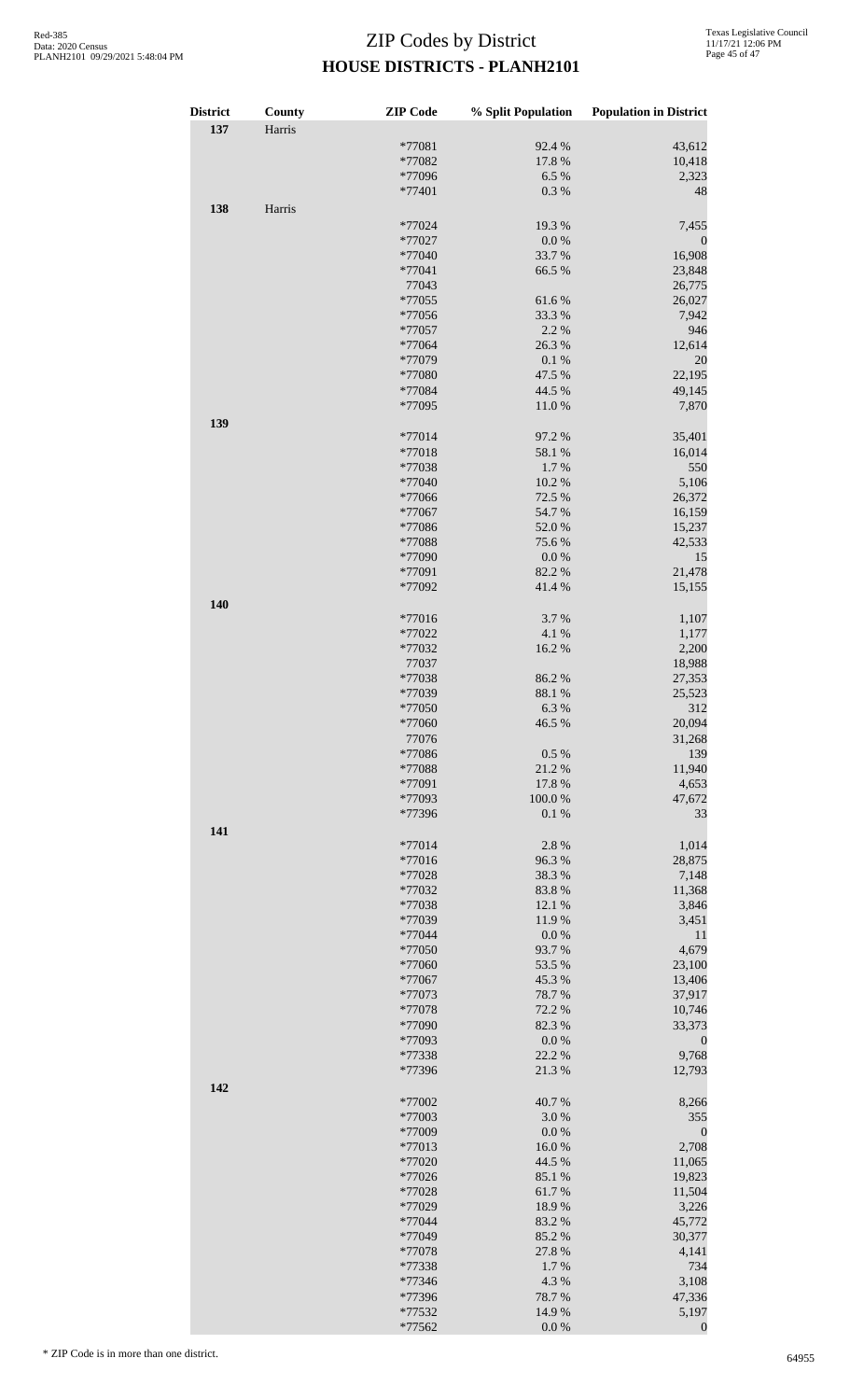| <b>District</b> | County | <b>ZIP</b> Code  | % Split Population | <b>Population in District</b> |
|-----------------|--------|------------------|--------------------|-------------------------------|
| 143             | Harris |                  |                    |                               |
|                 |        | *77011           | 92.7%              | 15,428                        |
|                 |        | *77012           | 43.8%              | 8,063                         |
|                 |        | *77013           | 84.0%              | 14,221                        |
|                 |        | 77015            |                    | 57,403                        |
|                 |        | *77017           | $0.0\ \%$          | $\boldsymbol{0}$              |
|                 |        | *77020<br>*77029 | 55.5 %<br>81.1 %   | 13,781<br>13,839              |
|                 |        | *77049           | 14.8%              | 5,293                         |
|                 |        | *77503           | 0.0 %              | $\boldsymbol{0}$              |
|                 |        | *77506           | 4.6%               | 1,625                         |
|                 |        | *77520           | 59.0%              | 21,813                        |
|                 |        | *77521           | 3.9%               | 2,582                         |
|                 |        | *77530           | 99.9%              | 37,966                        |
|                 |        | *77536           | $0.0\ \%$          | $\boldsymbol{0}$              |
|                 |        | 77547            |                    | 9,627                         |
|                 |        | *77571           | $0.0\ \%$          | 3                             |
| 144             |        |                  |                    |                               |
|                 |        | *77017           | 57.9%              | 18,176                        |
|                 |        | *77034           | 93.1 %             | 33,055                        |
|                 |        | *77089<br>77502  | 43.2 %             | 24,071<br>38,085              |
|                 |        | *77503           | 84.8%              | 21,421                        |
|                 |        | *77504           | 66.5 %             | 16,796                        |
|                 |        | *77506           | 95.4%              | 33,471                        |
|                 |        | 77587            |                    | 16,153                        |
| 145             |        |                  |                    |                               |
|                 |        | *77002           | 20.9%              | 4,243                         |
|                 |        | *77003           | 70.6%              | 8,418                         |
|                 |        | *77007           | 10.8 %             | 4,603                         |
|                 |        | *77008           | 60.2%              | 22,218                        |
|                 |        | *77009           | 100.0%             | 36,474                        |
|                 |        | *77011           | 7.3 %              | 1,218                         |
|                 |        | *77012<br>*77017 | 56.2%              | 10,345                        |
|                 |        | $*77018$         | 42.1 %<br>26.6%    | 13,191<br>7,340               |
|                 |        | *77020           | 0.0 %              | 7                             |
|                 |        | *77022           | 95.9%              | 27,348                        |
|                 |        | 77023            |                    | 26,893                        |
|                 |        | *77026           | 14.9 %             | 3,483                         |
|                 |        | *77033           | 0.0 %              | $\boldsymbol{0}$              |
|                 |        | *77087           | 75.4 %             | 26,137                        |
| 146             |        |                  |                    |                               |
|                 |        | *77004           | 0.1 %              | 31                            |
|                 |        | *77021           | 62.2%              | 17,942                        |
|                 |        | *77025           | 28.6%              | 8,323                         |
|                 |        | *77030           | 27.3%              | 3,389                         |
|                 |        | *77033           | 11.1 %<br>99.9%    | 3,140<br>35,317               |
|                 |        | *77035<br>*77045 | 50.8%              | 16,802                        |
|                 |        | *77047           | 45.6%              | 14,635                        |
|                 |        | *77048           | 49.1 %             | 10,079                        |
|                 |        | *77051           | 100.0%             | 16,677                        |
|                 |        | 77054            |                    | 23,890                        |
|                 |        | *77071           | 72.3 %             | 19,080                        |
|                 |        | *77074           | 1.2%               | 520                           |
|                 |        | *77085           | 44.0%              | 7,939                         |
|                 |        | *77096           | 58.5 %             | 20,964                        |
| 147             |        |                  |                    |                               |
|                 |        | *77002           | 38.0%              | 7,722                         |
|                 |        | *77003           | 26.5 %             | 3,156                         |
|                 |        | *77004<br>*77006 | 94.8%<br>60.5 %    | 39,188<br>13,901              |
|                 |        | *77007           | 31.3%              | 13,328                        |
|                 |        | 77010            |                    | 883                           |
|                 |        | *77017           | 0.0 %              | $\boldsymbol{0}$              |
|                 |        | *77019           | 44.9%              | 10,932                        |
|                 |        | *77021           | 37.8%              | 10,881                        |
|                 |        | *77033           | 88.9%              | 25,028                        |
|                 |        | *77034           | $0.0\ \%$          | $\boldsymbol{0}$              |
|                 |        | *77048           | 15.4 %             | 3,163                         |
|                 |        | *77051           | $0.0\ \%$          | $\boldsymbol{0}$              |
|                 |        | 77061            |                    | 23,629                        |
|                 |        | *77075           | 82.1 %             | 34,805                        |
|                 |        | *77087           | 24.6 %             | 8,524                         |
|                 |        | *77089           | 10.6%              | 5,893                         |
| 148             |        | *77008           | 0.0 %              | $\boldsymbol{0}$              |
|                 |        | *77018           | 15.2%              | 4,196                         |
|                 |        | *77040           | 56.1 %             | 28,184                        |